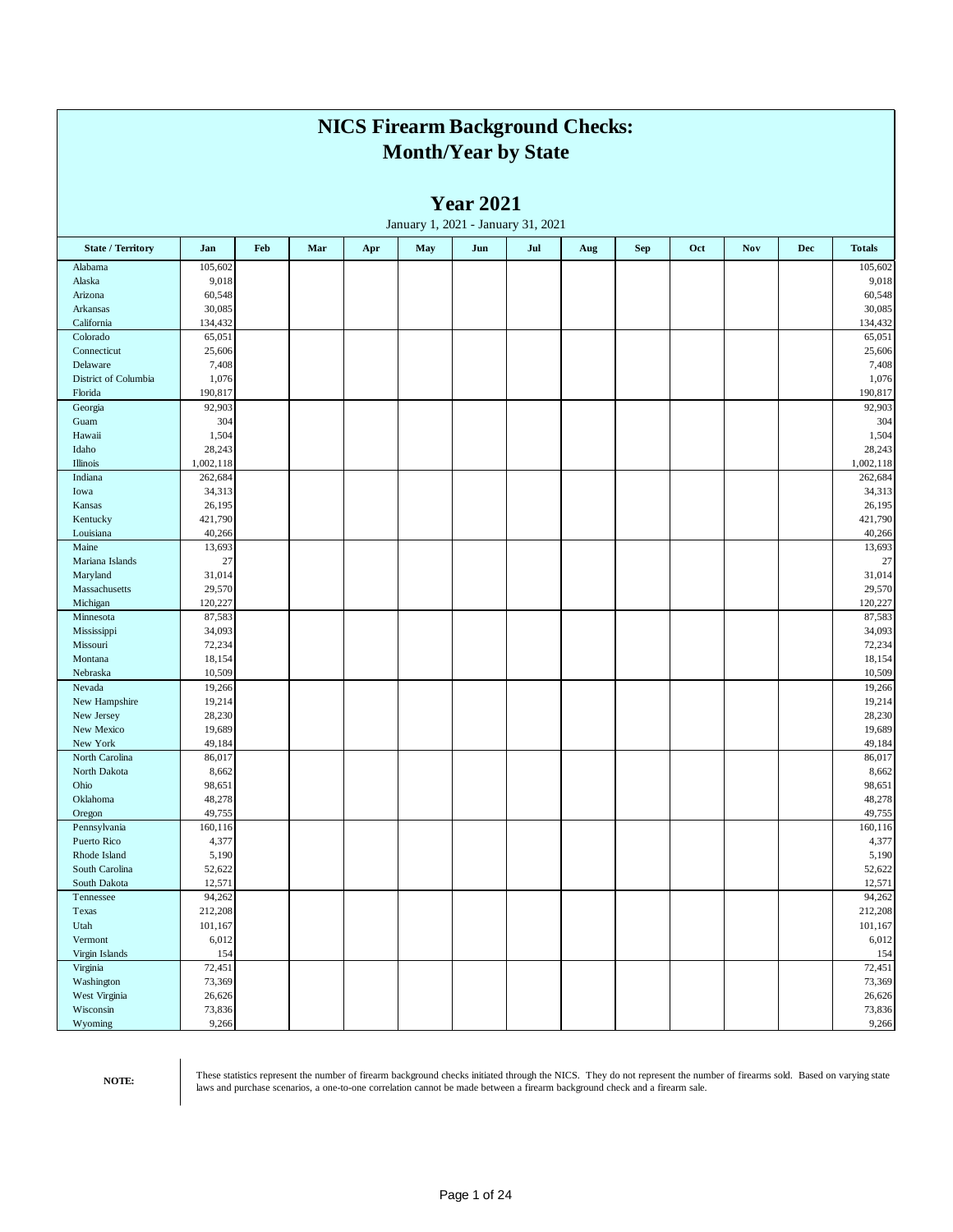|                           |                   |                   |                   |                   |                   | 1 <b>Cal</b> 4040 |                                     |                  |                  |                   |                   |                   |                      |
|---------------------------|-------------------|-------------------|-------------------|-------------------|-------------------|-------------------|-------------------------------------|------------------|------------------|-------------------|-------------------|-------------------|----------------------|
|                           |                   |                   |                   |                   |                   |                   | January 1, 2020 - December 31, 2020 |                  |                  |                   |                   |                   |                      |
| <b>State / Territory</b>  | Jan               | Feb               | Mar               | Apr               | May               | Jun               | Jul                                 | Aug              | <b>Sep</b>       | Oct               | Nov               | <b>Dec</b>        | <b>Totals</b>        |
| Alabama                   | 79,332            | 75,336            | 92,652            | 70,748            | 80,519            | 139,873           | 107,490                             | 85,347           | 80,478           | 80,934            | 91,839            | 100,927           | 1,085,475            |
| Alaska                    | 4,706             | 5,466             | 9,939             | 8,560             | 8,883             | 9,060             | 10,108                              | 9,363            | 7,897            | 7,564             | 8,510             | 8,896             | 98,952               |
| Arizona                   | 33,224            | 37,100            | 82,771            | 59,986            | 51,098            | 74,055            | 60,330                              | 54,095           | 51,287           | 52,521            | 54,444            | 54,547            | 665,458              |
| Arkansas                  | 19,126            | 21,445            | 31,651            | 30,575            | 25,917            | 30,792            | 27,647                              | 23,980           | 24,043           | 27,177            | 30,770            | 31,618            | 324,741              |
| California                | 96,567            | 95,430            | 164,497           | 122,999           | 110,823           | 158,349           | 149,685                             | 145,797          | 139,313          | 151,359           | 130,793           | 135,442           | 1,601,054            |
| Colorado                  | 42,133            | 40,549            | 77,305            | 52,249            | 49,967            | 66,038            | 59,666                              | 57,388           | 54,479           | 59,132            | 61,362            | 60,239            | 680,507              |
| Connecticut               | 15,695            | 16,851            | 23,103            | 12,986            | 10,935            | 18,215            | 19,494                              | 17,534           | 20,091           | 21,481            | 21,498            | 21,344            | 219,227              |
| Delaware                  | 4,482             | 4,321             | 8,123             | 5,701             | 4,858             | 8,225             | 6,935                               | 6,367            | 6,381            | 7,430             | 7,568             | 6,666             | 77,057               |
| District of Columbia      | 666               | 551               | 692               | 552               | 538               | 897               | 898                                 | 1,541            | 1,469            | 1,507             | 1,066             | 1,108             | 11,485               |
| Florida                   | 110,019           | 116,238           | 192,234           | 128,670           | 115,815           | 210,415           | 190,975                             | 167,138          | 154,982          | 175,783           | 176,987           | 172,948           | 1,912,204            |
| Georgia                   | 52,557            | 54,250            | 84,601            | 52,299            | 63,658            | 106,541           | 96,979                              | 75,656           | 72,354           | 77,979            | 80,510            | 86,651            | 904,035              |
| Guam                      | 229               | 245               | 271               | 222               | 334               | 391               | 385                                 | 256              | 254              | 354               | 345               | 286               | 3,572                |
| Hawaii                    | 1,182             | 1,264             | 1,843             | 1,818             | 1,494             | 1,660             | 1,841                               | 1,623            | 1,536            | 2,113             | 1,722             | 2,006             | 20,102               |
| Idaho                     | 16,541            | 18,476            | 30,989            | 21,747            | 21,863            | 28,744            | 23,392                              | 19,797           | 22,515           | 24,014            | 25,663            | 27,543            | 281,284              |
| Illinois                  | 612,411           | 620,067           | 645,109           | 632,564           | 661,470           | 706,404           | 714,424                             | 587,224          | 421,030          | 473,595           | 550,784           | 829,983           | 7,455,065            |
| Indiana                   | 80,283            | 85,107            | 129,016           | 88,276            | 92,156            | 141,947           | 176,861                             | 206,454          | 203,253          | 227,056           | 242,048           | 263,130           | 1,935,587            |
| Iowa                      | 22,600            | 20,889            | 24,652            | 26,108            | 17,359            | 24,450            | 19,035                              | 17,660           | 19,871           | 22,738            | 24,215            | 31,037            | 270,614              |
| Kansas                    | 15,578            | 17,535            | 29,816<br>235,305 | 18,994            | 20,044<br>394,969 | 22,817            | 20,532<br>292,534                   | 18,687           | 17,660<br>36,139 | 19,430            | 24,622<br>377,139 | 23,874            | 249,589<br>3,330,462 |
| Kentucky<br>Louisiana     | 367,301<br>23,686 | 398,247<br>24,696 | 42,015            | 205,536<br>31,559 | 32,565            | 395,188<br>44,903 | 42,103                              | 39,157<br>32,594 | 33,496           | 181,425<br>35,224 | 43,007            | 407,522<br>44,689 | 430,537              |
| Maine                     | 7,400             | 7,966             | 14,627            | 11,589            | 10,674            | 12,090            | 10,688                              | 10,576           | 12,747           | 14,836            | 12,310            | 11,646            | 137,149              |
| Mariana Islands           | 26                | 15                | 5                 | 9                 | 13                | 17                | 21                                  | 16               | 30               | 28                | 13                | 29                | 222                  |
| Maryland                  | 13,961            | 15,005            | 29,414            | 20,963            | 18,282            | 25,932            | 26,326                              | 27,273           | 30,948           | 33,842            | 31,332            | 29,285            | 302,563              |
| Massachusetts             | 18,235            | 18,525            | 23,579            | 7,934             | 16,371            | 24,165            | 23,816                              | 24,176           | 26,145           | 27,772            | 27,378            | 24,487            | 262,583              |
| Michigan                  | 47,110            | 47,557            | 107,492           | 53,914            | 78,813            | 110,604           | 109,466                             | 102,703          | 101,789          | 108,742           | 105,882           | 94,439            | 1,068,511            |
| Minnesota                 | 56,561            | 61,603            | 96,654            | 75,099            | 70,553            | 86,100            | 79,160                              | 83,801           | 86,830           | 95,792            | 84,754            | 81,484            | 958,391              |
| Mississippi               | 20,420            | 24,788            | 33,583            | 29,581            | 29,067            | 36,894            | 35,159                              | 31,482           | 25,757           | 27,815            | 34,182            | 38,101            | 366,829              |
| Missouri                  | 43,596            | 48,705            | 76,262            | 58,011            | 57,221            | 67,609            | 60,576                              | 53,388           | 52,222           | 58,729            | 65,193            | 66,672            | 708,184              |
| Montana                   | 9,499             | 10,448            | 16,885            | 14,690            | 14,809            | 16,018            | 13,741                              | 13,882           | 14,808           | 15,414            | 15,410            | 17,091            | 172,695              |
| Nebraska                  | 7,021             | 6,616             | 11,154            | 7,517             | 5,502             | 9,080             | 8,913                               | 8,606            | 9,145            | 9,068             | 10,926            | 10,963            | 104,511              |
| Nevada                    | 11,074            | 13,069            | 22,236            | 18,621            | 17,987            | 24,146            | 21,769                              | 19,831           | 16,097           | 18,838            | 18,343            | 17,338            | 219,349              |
| New Hampshire             | 10,856            | 10,549            | 22,466            | 14,935            | 12,817            | 16,371            | 13,743                              | 12,934           | 13,429           | 15,340            | 16,772            | 14,450            | 174,662              |
| New Jersey                | 8,313             | 8,548             | 10,922            | 9,072             | 9,681             | 13,578            | 14,414                              | 16,954           | 20,811           | 21,495            | 22,951            | 21,162            | 177,901              |
| New Mexico                | 13,095            | 15,076            | 24,571            | 13,216            | 17,442            | 20,850            | 17,525                              | 16,672           | 15,923           | 16,739            | 15,706            | 19,437            | 206,252              |
| New York                  | 32,390            | 31,863            | 59,787            | 27,035            | 26,764            | 52,252            | 44,795                              | 42,443           | 45,684           | 50,434            | 49,623            | 44,870            | 507,940              |
| North Carolina            | 53,819            | 52,252            | 83,077            | 67,465            | 61,155            | 90,593            | 82,831                              | 77,846           | 74,810           | 81,490            | 83,270            | 81,676            | 890,284              |
| North Dakota              | 4,866             | 5,498             | 9,136             | 6,803             | 6,179             | 7,747             | 6,731                               | 7,060            | 7,362            | 8,115             | 7,883             | 8,085             | 85,465               |
| Ohio                      | 55,784            | 63,156            | 114,086           | 68,812            | 69,739            | 97,568            | 86,125                              | 80,387           | 76,519           | 85,170            | 94,205            | 85,200            | 976,751              |
| Oklahoma                  | 31,908            | 34,408            | 50,194            | 42,054            | 36,214            | 44,095            | 38,922                              | 34,218           | 34,288           | 35,083            | 43,560            | 45,342            | 470,286              |
| Oregon                    | 31,752            | 33,430            | 59,115            | 44,816            | 41,224            | 47,918            | 41,314                              | 40,503           | 40,282           | 44,350            | 44,818            | 46,574            | 516,096              |
| Pennsylvania              | 88,224            | 93,240            | 125,013           | 76,134            | 87,752            | 151,738           | 142,966                             | 131,205          | 134,626          | 145,680           | 149,401           | 126,942           | 1,452,921            |
| Puerto Rico               | 1,911             | 1,819             | 862               | 97                | 1,524             | 3,533             | 2,908                               | 3,152            | 3,227            | 4,595             | 3,604             | 4,439             | 31,671               |
| Rhode Island              | 2,701             | 2,597             | 6,169             | 3,988             | 3,232             | 5,332             | 4,303                               | 4,235            | 4,666            | 5,178             | 4,966             | 4,002             | 51,369               |
| South Carolina            | 30,365            | 36,085            | 50,953            | 39,327            | 42,137            | 55,636            | 46,905                              | 41,169           | 41,395           | 47,060            | 50,441            | 49,457            | 530,930              |
| South Dakota              | 7,002             | 7,962             | 11,332            | 8,487             | 7,379             | 9,844             | 8,612                               | 9,280            | 9,707            | 11,563            | 12,543            | 11,737            | 115,448              |
| Tennessee                 | 53,382            | 57,867            | 88,458            | 77,829            | 95,314            | 103,807           | 99,943                              | 77,894           | 73,612           | 79,718            | 86,872            | 90,064            | 984,760              |
| Texas                     | 129,176           | 142,928           | 274,211           | 197,343           | 179,192           | 227,232           | 213,969                             | 188,091          | 178,136          | 192,162           | 197,225           | 205,616           | 2,325,281            |
| Utah                      | 80,856            | 83,113            | 101,382           | 96,612            | 89,255            | 96,050            | 100,294                             | 131,552          | 114,600          | 119,117           | 105,024           | 98,918            | 1,216,773            |
| Vermont<br>Virgin Islands | 3,052             | 3,642             | 7,023<br>122      | 5,618<br>49       | 4,973<br>34       | 4,920<br>150      | 4,466                               | 4,345<br>62      | 4,645<br>92      | 5,214<br>222      | 4,957<br>217      | 5,110<br>211      | 57,965               |
| Virginia                  | 149<br>68,420     | 71<br>67,257      | 83,675            | 64,835            | 58,898            | 84,124            | 260<br>71,082                       | 62,251           | 56,930           | 67,233            | 68,774            | 70,034            | 1,639<br>823,513     |
| Washington                | 49,714            | 48,418            | 75,529            | 57,202            | 53,922            | 73,517            | 71,472                              |                  | 67,228           | 71,759            | 72,267            | 73,730            | 781,471              |
| West Virginia             | 17,974            | 20,942            | 26,346            | 22,429            | 21,549            | 24,389            | 22,194                              | 66,713<br>19,728 | 19,251           | 21,199            | 25,147            | 24,557            | 265,705              |
| Wisconsin                 |                   | 41,799            | 77,811            | 55,375            | 49,535            |                   |                                     |                  |                  | 72,837            |                   |                   |                      |
| Wyoming                   | 38,349<br>4,984   | 5,500             | 8,847             | 8,566             | 6,272             | 68,738<br>7,901   | 59,871<br>7,598                     | 65,771<br>7,370  | 68,257<br>7,427  |                   | 71,736<br>9,719   | 61,539<br>9,736   | 731,618<br>91,384    |
|                           |                   |                   |                   |                   |                   |                   |                                     |                  |                  | 7,464             |                   |                   |                      |

**Year 2020**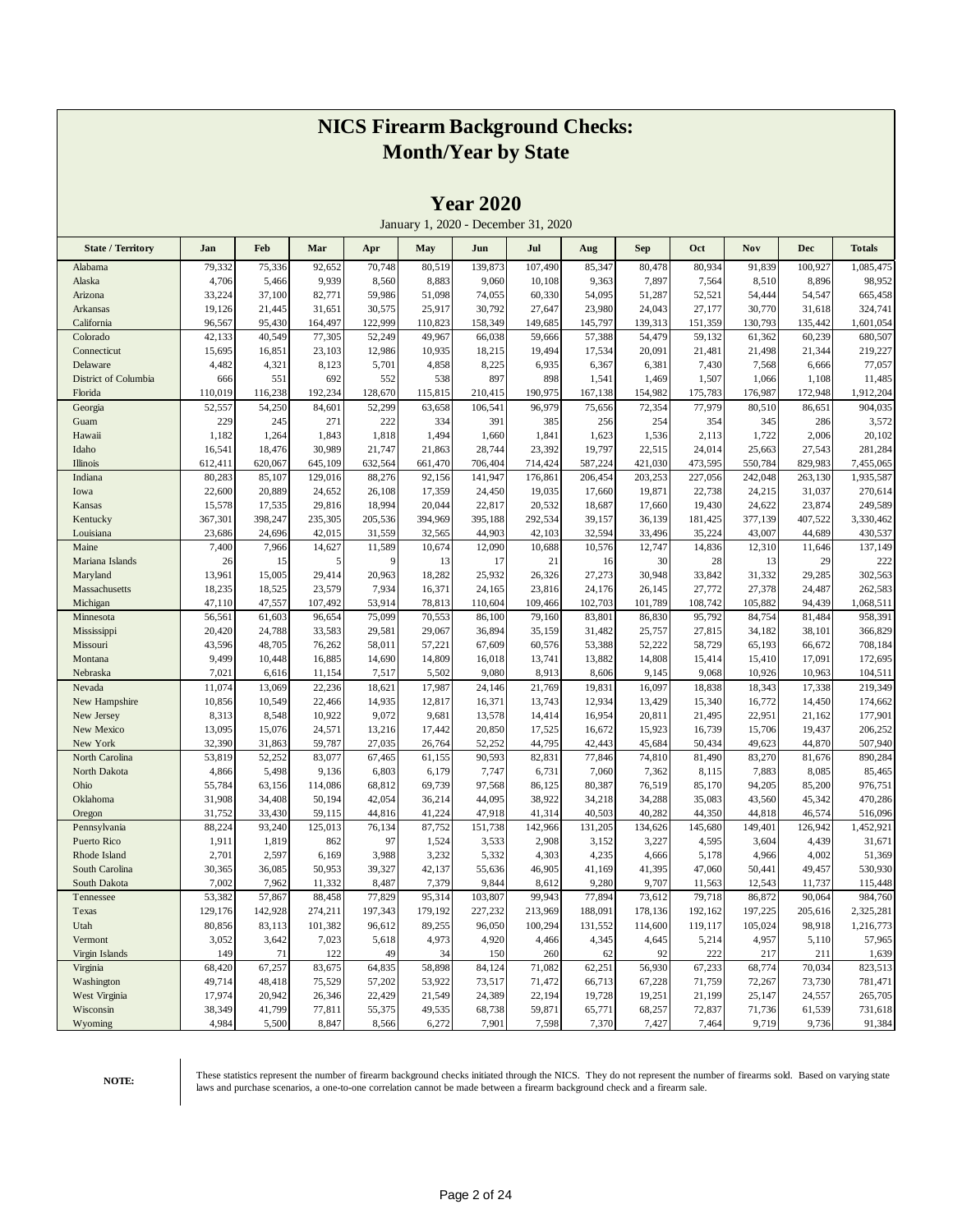|                          |                  |                  |                  |                  |                  | $1$ cal $2017$   |                                     |                  |                  |                  |                  |                  |                    |
|--------------------------|------------------|------------------|------------------|------------------|------------------|------------------|-------------------------------------|------------------|------------------|------------------|------------------|------------------|--------------------|
|                          |                  |                  |                  |                  |                  |                  | January 1, 2019 - December 31, 2019 |                  |                  |                  |                  |                  |                    |
| <b>State / Territory</b> | Jan              | Feb              | Mar              | Apr              | <b>May</b>       | Jun              | Jul                                 | Aug              | <b>Sep</b>       | Oct              | <b>Nov</b>       | <b>Dec</b>       | <b>Totals</b>      |
| Alabama                  | 44,989           | 46,203           | 51,923           | 41,146           | 43,908           | 42,898           | 51,757                              | 69,377           | 56,872           | 63,254           | 77,657           | 100,100          | 690,084            |
| Alaska                   | 4,582            | 5,233            | 7,136            | 6,505            | 6,376            | 5,557            | 5,298                               | 6,796            | 6,106            | 8,281            | 7,213            | 7,840            | 76,923             |
| Arizona                  | 29,039           | 32,776           | 37,340           | 30,222           | 28,950           | 26,746           | 26,325                              | 33,851           | 29,307           | 28,833           | 31,352           | 38,171           | 372,912            |
| <b>Arkansas</b>          | 17,258           | 20,289           | 22,246           | 15,812           | 15,317           | 13,956           | 13,684                              | 18,303           | 16,285           | 19,303           | 23,192           | 25,699           | 221,344            |
| California               | 98,502           | 96,970           | 123,056          | 114,466          | 111,816          | 115,987          | 89,532                              | 99,146           | 95,540           | 96,252           | 92,765           | 106,600          | 1,240,632          |
| Colorado                 | 38,491           | 40,467           | 46,915           | 39,433           | 36,814           | 34,773           | 33,812                              | 38,755           | 35,333           | 37,564           | 39,682           | 47,496           | 469,535            |
| Connecticut              | 16,324           | 15,040           | 18,362           | 15,726           | 14,737           | 14,041           | 13,362                              | 13,326           | 12,365           | 12,574           | 13,789           | 13,289           | 172,935            |
| Delaware                 | 4,119            | 3,682            | 4,985            | 3,807            | 3,694            | 3,204            | 2,873                               | 3,547            | 3,356            | 3,982            | 4,258            | 4,920            | 46,427             |
| District of Columbia     | 360              | 364              | 417              | 409              | 417              | 305              | 375                                 | 386              | 610              | 933              | 595              | 755              | 5,926              |
| Florida                  | 97,486           | 101,991          | 114,001          | 93,693           | 88,204           | 85,730           | 84,024                              | 107,318          | 89,815           | 97,214           | 107,274          | 128,789          | 1,195,539          |
| Georgia                  | 44,839           | 48,900           | 56,804           | 40,952           | 37,444           | 34,910           | 34,787                              | 45,508           | 39,794           | 43,417           | 48,604           | 63,154           | 539,113            |
| Guam                     | 181              | 178              | 195              | 150              | 163              | 181              | 200                                 | 248              | 209              | 217              | 181              | 294              | 2,397              |
| Hawaii                   | 1,068            | 1,032            | 1,129            | 1,212            | 1,105            | 857              | 1,045                               | 1,025            | 969              | 1,102            | 923              | 1,199            | 12,666             |
| Idaho                    | 13,634           | 16,965           | 18,314           | 16,004           | 17,565           | 17,541           | 19,637                              | 16,411           | 15,818           | 19,392           | 17,385           | 20,609           | 209,275            |
| <b>Illinois</b>          | 331,325          | 190,886          | 376,018          | 405,464          | 381,771          | 373,166          | 439,458                             | 491,715          | 483,162          | 478,329          | 450,084          | 548,192          | 4,949,570          |
| Indiana                  | 160,140          | 71,892           | 98,597           | 106,096          | 292,587          | 273,660          | 61,139                              | 74,022           | 72,951           | 77,713           | 80,002           | 81,766           | 1,450,565          |
| Iowa                     | 16,067           | 15,181           | 20,108           | 15,144           | 12,850           | 10,933           | 11,507                              | 11,760           | 12,081           | 16,605           | 20,819           | 19,747           | 182,802            |
| Kansas                   | 13,767           | 15,224           | 17,353           | 11,933           | 11,538           | 10,622           | 10,662                              | 13,227           | 11,473           | 13,324           | 17,643           | 20,244           | 167,010            |
| Kentucky                 | 308,573          | 328,572          | 379,268          | 381,411          | 332,076          | 369,622          | 319,270                             | 315,348          | 286,064          | 303,650          | 391,747          | 405,291          | 4,120,892          |
| Louisiana                | 21,945           | 24,345           | 25,970           | 19,650           | 19,274           | 17,509           | 17,385                              | 23,780           | 23,463           | 24,893           | 28,692           | 35,358           | 282,264            |
| Maine                    | 6,682            | 6,794            | 8,766            | 7,375            | 6,552            | 5,809            | 5,437                               | 7,686            | 8,510            | 9,912            | 8,297            | 8,806            | 90,626             |
| Mariana Islands          | 25               | 19               | 18               | 15               | 17               | 18               | 13                                  | 9                | 16               | 16               | 13               | 10               | 189                |
| Maryland                 | 11,976           | 12,190           | 15,083           | 12,537           | 10,904           | 9,839            | 9,891                               | 11,823           | 11,386           | 13,720           | 14,459           | 15,005           | 148,813            |
| Massachusetts            | 19,812           | 18,604           | 20,670           | 17,738           | 18,007           | 16,256           | 15,272                              | 19,189           | 16,991           | 18,059           | 16,649           | 15,069           | 212,316            |
| Michigan<br>Minnesota    | 35,884<br>53,145 | 39,073<br>50,984 | 51,698<br>75,386 | 40,570<br>72,720 | 35,352<br>56,564 | 32,369<br>45,667 | 31,607<br>42,454                    | 39,967<br>53,571 | 40,925<br>54,733 | 44,078<br>62,920 | 51,439<br>55,511 | 49,209<br>58,701 | 492,171<br>682,356 |
| Mississippi              | 17,416           | 21,681           | 23,090           | 15,894           | 15,190           | 13,809           | 13,918                              | 21,951           | 16,974           | 19,167           | 26,494           | 32,804           | 238,388            |
| Missouri                 | 36,657           | 42,502           | 51,487           | 35,825           | 34,114           | 32,674           | 31,627                              | 42,413           | 36,924           | 44,498           | 51,008           | 58,129           | 497,858            |
| Montana                  | 7,695            | 8,224            | 11,143           | 9,419            | 8,603            | 8,276            | 8,110                               | 9,931            | 10,091           | 11,496           | 10,295           | 12,540           | 115,823            |
| Nebraska                 | 6,635            | 5,759            | 6,878            | 5,267            | 4,495            | 4,411            | 4,044                               | 5,396            | 5,065            | 5,807            | 6,208            | 8,271            | 68,236             |
| Nevada                   | 10,920           | 11,643           | 13,856           | 10,524           | 9,769            | 9,248            | 8,635                               | 10,782           | 9,285            | 10,464           | 10,424           | 12,762           | 128,312            |
| <b>New Hampshire</b>     | 9,156            | 10,213           | 11,684           | 9,389            | 8,193            | 8,018            | 7,439                               | 9,617            | 8,940            | 9,754            | 9,538            | 10,232           | 112,173            |
| New Jersey               | 6,892            | 7,030            | 8,410            | 8,173            | 7,693            | 7,208            | 7,049                               | 7,721            | 7,372            | 7,327            | 7,955            | 8,427            | 91,257             |
| <b>New Mexico</b>        | 11,571           | 14,727           | 16,850           | 12,483           | 11,856           | 11,056           | 11,128                              | 13,906           | 11,850           | 12,265           | 13,508           | 15,629           | 156,829            |
| New York                 | 29,388           | 28,043           | 35,004           | 31,154           | 26,731           | 23,636           | 22,471                              | 26,227           | 32,332           | 33,982           | 33,832           | 32,574           | 355,374            |
| <b>North Carolina</b>    | 46,230           | 49,154           | 53,896           | 42,651           | 38,637           | 34,768           | 36,694                              | 44,438           | 38,305           | 42,903           | 48,107           | 54,582           | 530,365            |
| <b>North Dakota</b>      | 4,459            | 4,420            | 5,990            | 5,135            | 4,312            | 3,914            | 3,794                               | 5,228            | 5,455            | 5,886            | 5,738            | 6,058            | 60,389             |
| Ohio                     | 49,856           | 57,518           | 70,826           | 53,819           | 43,850           | 42,122           | 39,206                              | 50,963           | 44,767           | 50,834           | 65,092           | 69,642           | 638,495            |
| Oklahoma                 | 28,793           | 32,166           | 35,704           | 26,528           | 24,627           | 23,701           | 22,754                              | 29,350           | 25,203           | 28,794           | 40,823           | 41,600           | 360,043            |
| Oregon                   | 28,668           | 28,726           | 35,949           | 30,299           | 26,970           | 25,185           | 24,493                              | 29,328           | 28,008           | 30,395           | 32,305           | 37,374           | 357,700            |
| Pennsylvania             | 77,420           | 84,567           | 105,892          | 79,853           | 72,244           | 66,423           | 66,052                              | 83,346           | 77,630           | 86,066           | 92,011           | 96,382           | 987,886            |
| <b>Puerto Rico</b>       | 2,368            | 2,406            | 2,554            | 2,427            | 2,653            | 2,946            | 2,317                               | 2,486            | 1,878            | 2,189            | 2,273            | 2,138            | 28,635             |
| <b>Rhode Island</b>      | 2,093            | 2,105            | 2,640            | 2,175            | 1,813            | 1,609            | 1,561                               | 1,895            | 1,842            | 2,050            | 2,149            | 2,406            | 24,338             |
| South Carolina           | 23,546           | 29,811           | 33,312           | 24,607           | 24,977           | 23,186           | 21,886                              | 27,354           | 23,280           | 26,707           | 31,593           | 37,962           | 328,221            |
| <b>South Dakota</b>      | 6,803            | 6,992            | 8,174            | 6,581            | 5,792            | 5,566            | 5,323                               | 6,971            | 6,932            | 8,783            | 8,510            | 8,999            | 85,426             |
| Tennessee                | 58,167           | 62,785           | 66,433           | 48,624           | 44,913           | 44,802           | 43,647                              | 46,533           | 40,468           | 45,015           | 58,890           | 75,036           | 635,313            |
| Texas                    | 119,902          | 135,931          | 141,056          | 106,112          | 107,763          | 101,762          | 91,183                              | 133,647          | 121,718          | 121,299          | 140,598          | 166,241          | 1,487,212          |
| Utah                     | 25,082           | 27,648           | 82,398           | 77,263           | 77,058           | 69,438           | 76,002                              | 74,699           | 73,084           | 76,361           | 76,354           | 87,883           | 823,270            |
| Vermont                  | 2,417            | 3,172            | 4,054            | 3,236            | 2,659            | 2,269            | 2,183                               | 2,936            | 2,991            | 3,348            | 3,094            | 3,484            | 35,843             |
| <b>Virgin Islands</b>    | 127              | 120              | 140              | 114              | 91               | 109              | 75                                  | 149              | 117              | 150              | 242              | 110              | 1,544              |
| Virginia                 | 37,857           | 41,532           | 48,527           | 35,052           | 30,515           | 33,543           | 32,513                              | 41,457           | 37,059           | 40,490           | 57,662           | 76,559           | 512,766            |
| Washington               | 56,051           | 47,674           | 61,812           | 53,377           | 53,125           | 83,436           | 37,439                              | 40,144           | 38,130           | 42,984           | 40,764           | 52,234           | 607,170            |
| <b>West Virginia</b>     | 15,320           | 18,810           | 21,859           | 15,583           | 13,173           | 12,841           | 12,289                              | 16,501           | 17,740           | 18,239           | 20,851           | 22,990           | 206,196            |
| Wisconsin                | 34,545           | 34,612           | 47,671           | 38,561           | 30,307           | 28,507           | 25,170                              | 35,146           | 36,278           | 39,395           | 43,909           | 41,584           | 435,685            |
| Wyoming                  | 4,075            | 4,842            | 5,880            | 4,821            | 4,793            | 4,447            | 4,469                               | 4,754            | 5,176            | 5,067            | 5,411            | 7,556            | 61,291             |

**Year 2019**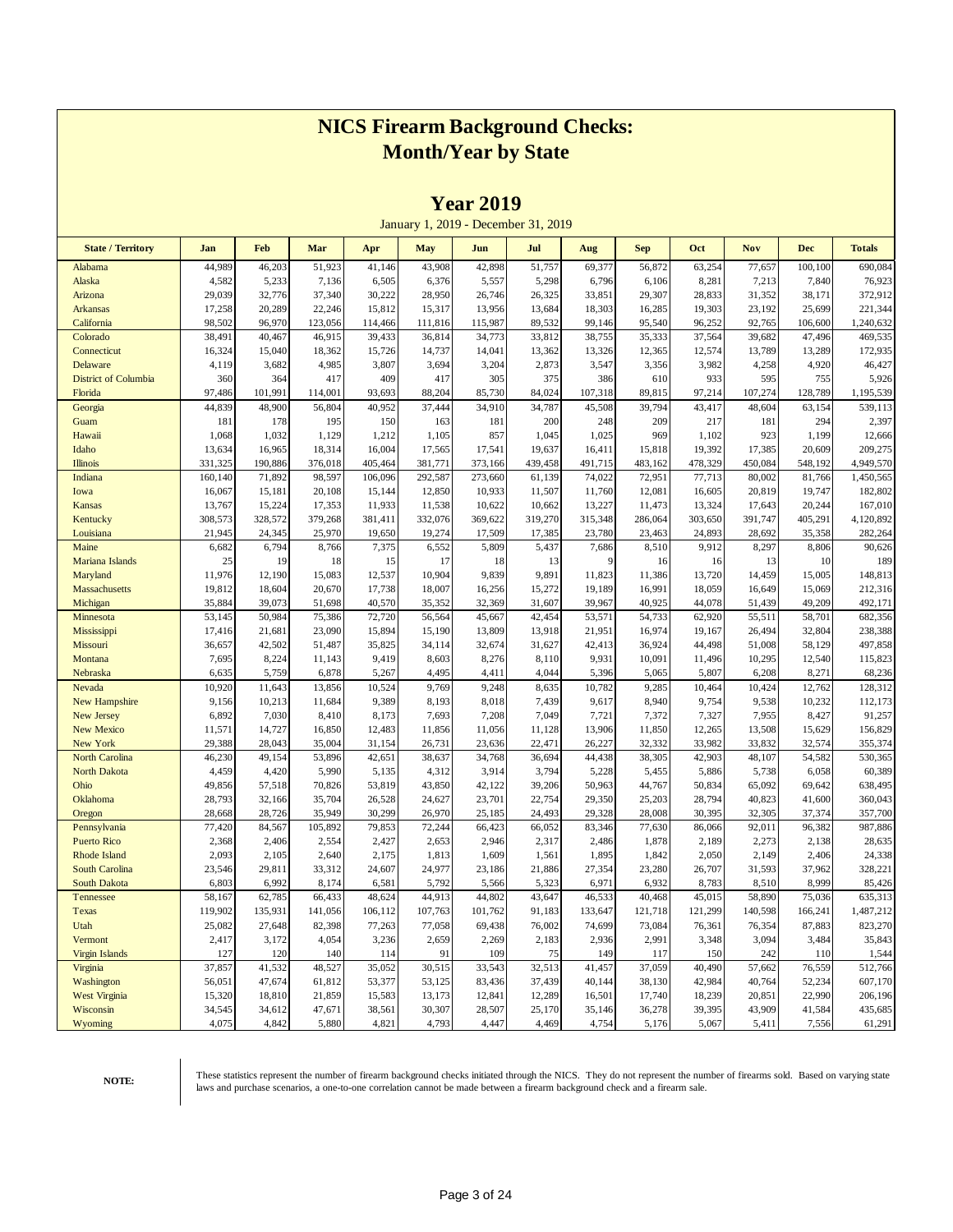|                            |                  |                  |                  |                  |                  | rear 2018        | January 1, 2018 - December 31, 2018 |                  |                  |                  |                  |                  |                    |
|----------------------------|------------------|------------------|------------------|------------------|------------------|------------------|-------------------------------------|------------------|------------------|------------------|------------------|------------------|--------------------|
| <b>State / Territory</b>   | Jan              | Feb              | Mar              | Apr              | May              | Jun              | Jul                                 | Aug              | <b>Sep</b>       | Oct              | Nov              | <b>Dec</b>       | <b>Totals</b>      |
| Alabama                    | 38,477           | 45,171           | 50,610           | 34,915           | 33,193           | 32,572           | 32,572                              | 37,227           | 32,706           | 37,123           | 45,345           | 54,383           | 474,294            |
| Alaska                     | 4,429            | 5,392            | 7,800            | 7,367            | 7,548            | 6,330            | 5,714                               | 6,818            | 5,699            | 7,768            | 6,645            | 7,251            | 78,761             |
| Arizona                    | 28,627           | 36,281           | 41,551           | 31,658           | 28,285           | 28,041           | 26,359                              | 34,149           | 30,667           | 25,560           | 30,385           | 36,275           | 377,838            |
| Arkansas                   | 17,483           | 24,266           | 24,492           | 18,240           | 17,667           | 18,809           | 19,399                              | 20,502           | 17,072           | 19,762           | 24,475           | 26,272           | 248,439            |
| California                 | 119,910          | 107,649          | 136,228          | 121,478          | 104,498          | 99,683           | 94,672                              | 103,019          | 91,975           | 101,623          | 106,380          | 110,017          | 1,297,132          |
| Colorado                   | 41,989           | 47,221           | 61,839           | 47,462           | 41,583           | 38,395           | 37,788                              | 40,922           | 35,347           | 37,586           | 44,094           | 50,544           | 524,770            |
| Connecticut                | 13,775           | 15,617           | 18,091           | 15,269           | 14,409           | 14,440           | 13,650                              | 14,338           | 12,754           | 14,477           | 14,751           | 16,119           | 177,690            |
| Delaware                   | 3,684            | 4,651            | 6,298            | 4,988            | 3,674            | 3,211            | 2,840                               | 2,914            | 2,843            | 3,418            | 4,178            | 5,024            | 47,723             |
| District of Columbia       | 283              | 217              | 381              | 321              | 289              | 259              | 246                                 | 329              | 203              | 203              | 290              | 223              | 3,244              |
| Florida                    | 98,243           | 119,561          | 137,997          | 102,426          | 95,481           | 88,991           | 82,909                              | 89,711           | 78,804           | 82,628           | 105,975          | 120,419          | 1,203,145          |
| Georgia                    | 45,591           | 57,838           | 67,791           | 43,671           | 39,528           | 35,963           | 34,244                              | 40,046           | 36,097           | 40,579           | 49,784           | 58,400           | 549,532            |
| Guam                       | 135<br>1,185     | 146<br>1,074     | 146              | 155              | 156<br>1,187     | 146<br>1,170     | 145                                 | 133              | 120<br>975       | 180              | 191              | 205              | 1,858<br>14,088    |
| Hawaii<br>Idaho            | 15,060           | 20,359           | 1,420<br>24,342  | 1,393<br>16,974  | 18,243           | 15,401           | 1,057<br>14,478                     | 1,129<br>14,312  | 15,566           | 1,204<br>16,855  | 1,188<br>15,793  | 1,106<br>19,937  | 207,320            |
| Illinois                   | 170,007          | 185,288          | 271,714          | 238,774          | 233,963          | 225,006          | 198,971                             | 242,864          | 228,695          | 237,224          | 296,910          | 302,031          | 2,831,447          |
| Indiana                    | 83,769           | 81,904           | 121,376          | 78,367           | 78,143           | 74,423           | 60,457                              | 60,712           | 51,787           | 59,386           | 69,171           | 76,653           | 896,148            |
| Iowa                       | 19,745           | 17,387           | 21,697           | 17,457           | 13,766           | 10,904           | 10,329                              | 14,306           | 13,861           | 15,518           | 17,001           | 17,188           | 189,159            |
| Kansas                     | 13,782           | 18,016           | 18,772           | 13,184           | 11,062           | 11,501           | 11,364                              | 12,690           | 11,429           | 13,063           | 17,477           | 19,707           | 172,047            |
| Kentucky                   | 402,376          | 417,418          | 421,247          | 409,485          | 395,487          | 411,606          | 393,583                             | 411,800          | 409,385          | 413,568          | 422,343          | 404,143          | 4,912,441          |
| Louisiana                  | 20,744           | 26,449           | 31,519           | 22,491           | 20,265           | 22,339           | 20,229                              | 24,273           | 25,058           | 24,412           | 32,383           | 37,030           | 307,192            |
| Maine                      | 5,850            | 7,816            | 10,684           | 8,745            | 6,847            | 6,156            | 5,968                               | 6,951            | 7,926            | 9,299            | 7,769            | 9,349            | 93,360             |
| Mariana Islands            | 10               | 20               | 25               | 22               | 13               | 17               | 15                                  | 13               | 8                | 14               | 12               | 10               | 179                |
| Maryland                   | 12,564           | 13,245           | 17,841           | 14,105           | 11,990           | 10,333           | 10,020                              | 11,281           | 10,237           | 11,919           | 13,684           | 14,251           | 151,470            |
| Massachusetts              | 16,120           | 16,463           | 22,326           | 17,983           | 18,574           | 15,930           | 14,275                              | 17,975           | 16,320           | 17,969           | 19,392           | 17,968           | 211,295            |
| Michigan                   | 35,895           | 44,706           | 59,589           | 44,190           | 35,563           | 33,308           | 32,443                              | 36,381           | 34,781           | 40,370           | 47,460           | 45,271           | 489,957            |
| Minnesota                  | 50,478           | 49,636           | 72,268           | 64,410           | 47,533           | 38,204           | 36,279                              | 41,548           | 43,339           | 54,993           | 48,884           | 56,506           | 604,078            |
| Mississippi                | 16,642           | 25,182           | 27,387           | 17,470           | 15,999           | 15,858           | 14,206                              | 20,545           | 17,683           | 18,379           | 26,230           | 31,697           | 247,278            |
| Missouri                   | 35,204           | 49,381           | 58,076           | 38,859           | 31,607           | 32,616           | 30,157                              | 37,674           | 35,005           | 41,162           | 50,096           | 56,347           | 496,184            |
| Montana                    | 7,448            | 9,983            | 13,402           | 9,795            | 8,952            | 8,746            | 7,794                               | 9,309            | 9,770            | 10,772           | 10,113           | 11,523           | 117,607            |
| Nebraska                   | 6,645            | 7,585            | 9,048            | 6,643            | 5,165            | 4,418            | 4,220                               | 4,456            | 4,763            | 6,358            | 7,306            | 7,870            | 74,477             |
| Nevada                     | 9,952            | 12,407           | 14,322           | 11,470           | 10,327           | 9,442            | 8,903                               | 9,350            | 8,486            | 8,971            | 10,787           | 13,017           | 127,434            |
| New Hampshire              | 8,758            | 11,486           | 14,184           | 11,372           | 9,875            | 8,511            | 8,029                               | 9,005            | 9,009            | 9,364            | 10,049           | 11,247           | 120,889            |
| New Jersey                 | 8,010            | 8,459            | 10,195           | 8,958            | 8,037            | 7,413            | 6,857                               | 7,216            | 6,138            | 6,718            | 7,339            | 7,784            | 93,124             |
| New Mexico                 | 11,783           | 15,891           | 18,357           | 12,859           | 11,432           | 11,259           | 10,485                              | 12,038           | 11,160           | 11,295           | 14,338           | 15,956           | 156,853            |
| New York<br>North Carolina | 26,079<br>43,439 | 31,129<br>53,082 | 37,050<br>61,950 | 33,326<br>47,770 | 25,621<br>43,211 | 23,921<br>37,350 | 22,405<br>35,244                    | 27,145<br>39,800 | 29,374<br>29,572 | 32,273<br>39,478 | 33,969<br>47,992 | 36,322<br>51,028 | 358,614<br>529,916 |
| North Dakota               | 4,388            | 5,116            | 6,803            | 5,793            | 4,539            | 4,124            | 3,791                               | 4,700            | 5,226            | 6,188            | 5,861            | 5,805            | 62,334             |
| Ohio                       | 52,079           | 73,240           | 91,247           | 65,456           | 51,734           | 47,756           | 45,689                              | 50,289           | 45,698           | 51,806           | 69,894           | 72,587           | 717,475            |
| Oklahoma                   | 23,460           | 31,763           | 35,317           | 25,345           | 21,697           | 22,471           | 19,932                              | 24,190           | 22,160           | 27,641           | 37,716           | 40,599           | 332,291            |
| Oregon                     | 27,037           | 32,397           | 41,616           | 32,494           | 28,305           | 26,685           | 23,171                              | 25,648           | 26,644           | 27,591           | 31,878           | 36,216           | 359,682            |
| Pennsylvania               | 78,428           | 98,075           | 123,031          | 91,401           | 75,296           | 71,106           | 66,391                              | 74,944           | 70,420           | 80,946           | 93,168           | 98,737           | 1,021,943          |
| Puerto Rico                | 2,022            | 2,076            | 2,072            | 2,224            | 2,616            | 2,522            | 2,268                               | 2,816            | 2,490            | 2,760            | 3,014            | 2,395            | 29,275             |
| Rhode Island               | 1,882            | 2,646            | 3,528            | 2,332            | 1,887            | 1,685            | 1,472                               | 1,733            | 1,621            | 1,914            | 2,134            | 2,196            | 25,030             |
| South Carolina             | 22,311           | 28,968           | 29,427           | 19,286           | 17,103           | 18,597           | 17,434                              | 27,280           | 20,159           | 21,279           | 27,082           | 31,823           | 280,749            |
| South Dakota               | 6,556            | 8,086            | 10,135           | 7,040            | 5,720            | 5,779            | 5,385                               | 7,156            | 7,305            | 9,023            | 9,456            | 9,052            | 90,693             |
| Tennessee                  | 55,251           | 66,667           | 71,458           | 53,166           | 50,613           | 47,938           | 48,261                              | 52,483           | 46,134           | 54,302           | 71,786           | 76,042           | 694,101            |
| Texas                      | 123,042          | 155,942          | 161,200          | 114,704          | 111,159          | 108,008          | 122,071                             | 134,727          | 121,366          | 112,356          | 141,813          | 165,244          | 1,571,632          |
| Utah                       | 21,187           | 22,632           | 33,649           | 29,213           | 31,638           | 29,176           | 22,301                              | 22,634           | 18,221           | 19,215           | 21,266           | 24,726           | 295,858            |
| Vermont                    | 2,268            | 3,870            | 6,177            | 5,081            | 2,818            | 2,725            | 2,313                               | 2,781            | 3,590            | 3,234            | 2,964            | 3,729            | 41,550             |
| Virgin Islands             | 137              | 41               | 195              | 133              | 136              | 116              | 138                                 | 59               | 99               | 143              | 117              | 122              | 1,436              |
| Virginia                   | 35,206           | 47,385           | 55,765           | 37,720           | 32,135           | 32,496           | 32,931                              | 34,578           | 33,627           | 35,497           | 46,478           | 52,942           | 476,760            |
| Washington                 | 51,432           | 53,915           | 66,587           | 51,693           | 46,008           | 44,090           | 41,040                              | 44,867           | 42,874           | 48,505           | 65,316           | 70,974           | 627,301            |
| West Virginia              | 15,102           | 23,344           | 40,701           | 22,379           | 17,108           | 14,127           | 13,136                              | 15,366           | 15,411           | 17,523           | 22,695           | 24,786           | 241,678            |
| Wisconsin                  | 36,791           | 43,777           | 56,482           | 41,542           | 28,841           | 26,403           | 26,598                              | 32,732           | 33,194           | 37,142           | 45,446           | 43,572           | 452,520            |
| Wyoming                    | 3,971            | 5,057            | 6,476            | 5,065            | 4,820            | 4,362            | 4,118                               | 4,445            | 4,988            | 4,740            | 5,442            | 6,666            | 60,150             |

**Year 2018**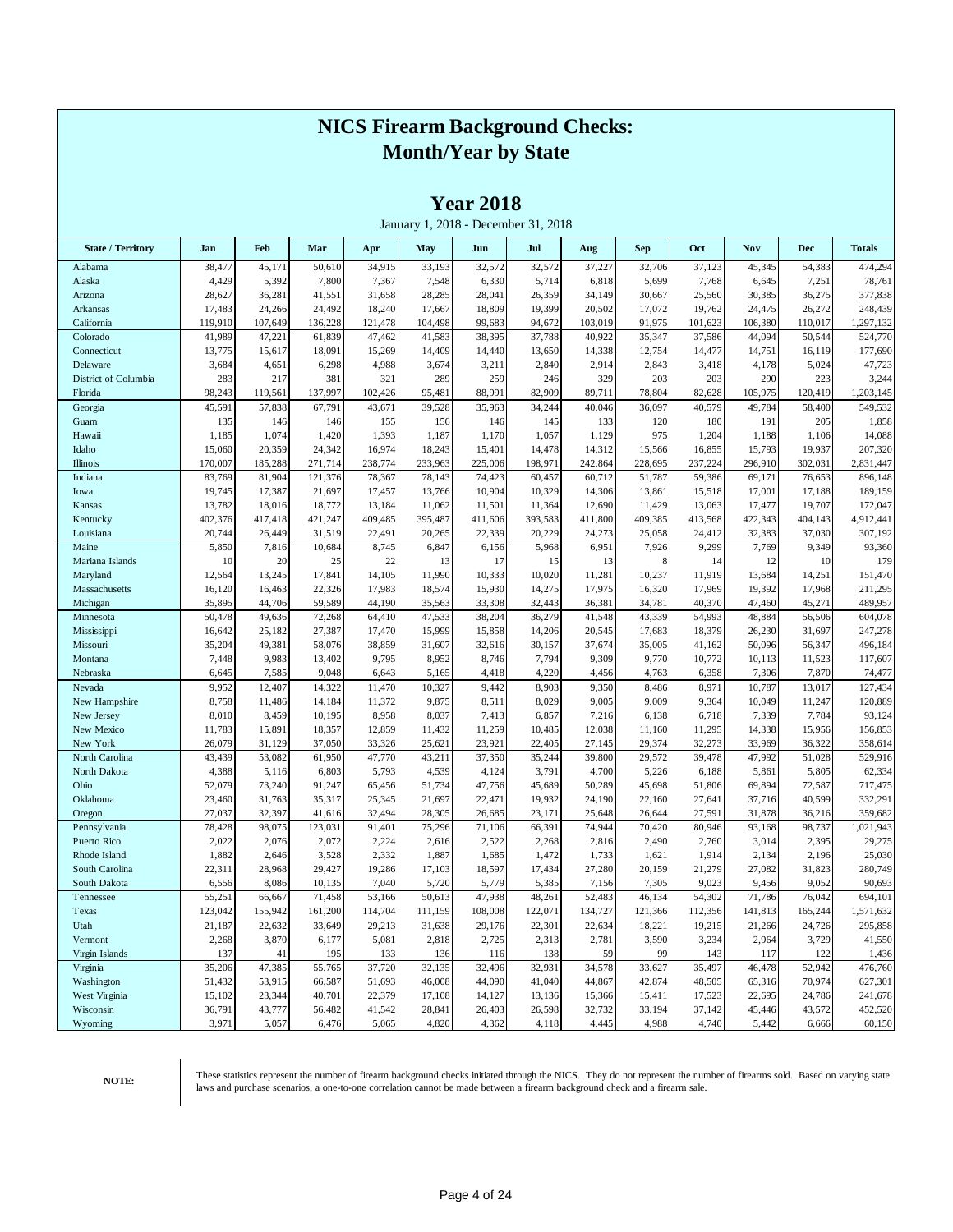|                          |                 |                 |                   |                 |                  |                 | January 1, 2017 - December 31, 2017 |                 |                  |                 |                  |                   |                    |
|--------------------------|-----------------|-----------------|-------------------|-----------------|------------------|-----------------|-------------------------------------|-----------------|------------------|-----------------|------------------|-------------------|--------------------|
| <b>State / Territory</b> | Jan             | Feb             | Mar               | Apr             | May              | Jun             | Jul                                 | Aug             | <b>Sep</b>       | Oct             | Nov              | Dec               | <b>Totals</b>      |
| Alabama                  | 41,542          | 46,251          | 48,769            | 32,652          | 33,331           | 35,687          | 31,474                              | 35,038          | 32,019           | 36,619          | 47,418           | 56,545            | 477,345            |
| Alaska                   | 4,500           | 5,917           | 6,971             | 6,983           | 6,442            | 6,353           | 6,487                               | 6,946           | 6,303            | 8,080           | 7,527            | 8,330             | 80,839             |
| Arizona                  | 31,366          | 37,388          | 38,170            | 32,052          | 28,734           | 28,359          | 25,714                              | 29,376          | 28,394           | 29,277          | 34,541           | 41,559            | 384,930            |
| Arkansas                 | 16,762          | 22,548          | 23,290            | 16,452          | 16,749           | 16,614          | 14,015                              | 17,517          | 17,747           | 20,327          | 26,049           | 29,559            | 237,629            |
| California               | 130,365         | 129,885         | 146,592           | 132,190         | 129,307          | 130,187         | 114,595                             | 130,901         | 123,506          | 119,395         | 140,695          | 142,492           | 1,570,110          |
| Colorado                 | 37,047          | 43,577          | 45,645            | 39,989          | 36,008           | 36,459          | 33,811                              | 37,150          | 35,873           | 40,163          | 51,473           | 59,800            | 496,995            |
| Connecticut              | 15,073          | 15,209          | 18,787            | 16,406          | 16,149           | 16,504          | 14,525                              | 14,019          | 12,117           | 13,201          | 14,334           | 15,455            | 181,779            |
| Delaware                 | 4,299           | 5,066           | 5,527             | 4,296           | 4,012            | 3,634           | 2,981                               | 3,509           | 3,502            | 3,692           | 4,577            | 5,544             | 50,639             |
| District of Columbia     | 81              | 93              | 111               | 104             | 82               | 74              | 68                                  | 80              | 61               | 217             | 365              | 204               | 1,540              |
| Florida                  | 104,576         | 117,892         | 122,716           | 103,641         | 96,556           | 100,508         | 92,822                              | 96,664          | 77,390           | 103,032         | 123,397          | 137,355           | 1,276,549          |
| Georgia                  | 44,615          | 53,177          | 57,235            | 37,829          | 36,905           | 39,874          | 35,085                              | 38,830          | 35,371           | 43,293          | 54,950           | 64,491            | 541,655            |
| Guam                     | 205             | 132             | 136               | 147             | 157              | 156             | 145                                 | 159             | 135              | 135             | 127              | 181               | 1,815              |
| Hawaii                   | 866             | 1,037           | 1,090             | 888             | 1,117            | 1,083           | 1,109                               | 1,079           | 948              | 1,235           | 1,171            | 1,119             | 12,742             |
| Idaho                    | 11,146          | 14,936          | 16,675            | 15,234          | 13,065           | 20,241          | 11,871                              | 13,341          | 14,938           | 15,130          | 15,772           | 19,750            | 182,099            |
| Illinois                 | 138,008         | 139,697         | 163,728           | 135,507         | 121,746          | 113,889         | 108,000                             | 126,921         | 116,449          | 122,798         | 150,588          | 163,756           | 1,601,087          |
| Indiana                  | 80,412          | 136,193         | 79,624            | 63,298          | 54,347           | 49,689          | 47,145                              | 47,649          | 48,524           | 55,336          | 75,879           | 92,261            | 830,357            |
| Iowa                     | 15,707          | 15,025          | 20,026            | 13,017          | 10,232           | 8,352           | 8,801                               | 9,416           | 9,975            | 14,012          | 17,182           | 19,236            | 160,981            |
| Kansas                   | 15,049          | 19,211          | 17,891            | 15,139          | 12,337           | 13,485          | 13,775                              | 13,097          | 12,856           | 15,018          | 20,460           | 23,133            | 191,451            |
| Kentucky                 | 345,924         | 313,748         | 397,959           | 392,685         | 391,740          | 392,002         | 390,494                             | 394,718         | 398,706          | 401,155         | 404,508          | 417,841           | 4,641,480          |
| Louisiana                | 27,709          | 27,684          | 29,310            | 22,065          | 21,311           | 23,497          | 20,454                              | 24,694          | 27,821           | 27,436          | 35,485           | 41,735            | 329,201            |
| Maine                    | 6,865           | 7,731           | 9,632             | 8,115           | 7,200            | 6,474           | 5,837                               | 7,751           | 8,715            | 10,328          | 8,578            | 9,364             | 96,590             |
| Mariana Islands          | $\overline{c}$  | $\mathbf{0}$    | 11                | 13              | 12               | 12              | 13                                  | 27              | 16               | 9               | 21               | 23                | 159                |
| Maryland                 | 13,368          | 14,852          | 15,769            | 13,182          | 11,660           | 10,945          | 10,088                              | 11,561          | 11,255           | 13,651          | 16,266           | 16,062            | 158,659            |
| Massachusetts            | 19,996          | 18,130          | 21,059            | 17,866          | 16,651           | 15,841          | 12,900                              | 16,258          | 15,460           | 16,842          | 17,548           | 17,941            | 206,492            |
| Michigan                 | 39,067          | 48,382          | 54,452            | 41,939          | 38,548           | 37,088          | 33,378                              | 39,255          | 36,944           | 44,262          | 54,350           | 45,578            | 513,243            |
| Minnesota                | 85,322          | 62,051          | 77,749            | 71,484          | 55,570           | 44,775          | 41,186                              | 46,613          | 44,552           | 55,012          | 48,087           | 51,143            | 683,544            |
| Mississippi              | 17,113          | 24,043          | 24,421            | 16,803          | 15,680           | 17,154          | 14,388                              | 21,963          | 17,491           | 19,080          | 28,188           | 35,528            | 251,852            |
| Missouri                 | 39,098          | 50,850          | 52,928            | 40,019          | 34,965           | 36,752          | 32,415                              | 37,449          | 37,571           | 43,987          | 56,129           | 62,810            | 524,973            |
| Montana                  | 7,994           | 10,386          | 12,396            | 10,293          | 9,418            | 9,901           | 7,890                               | 9,618           | 10,283           | 11,673          | 11,107           | 12,979            | 123,938            |
| Nebraska                 | 6,205           | 7,122           | 7,337             | 5,745           | 5,025            | 4,265           | 4,266                               | 5,209           | 5,345            | 6,543           | 8,303            | 8,953             | 74,318             |
| Nevada                   | 10,013          | 11,765          | 14,158            | 10,588          | 9,803            | 10,602          | 8,310                               | 9,035           | 9,460            | 10,198          | 12,064           | 13,626            | 129,622            |
| New Hampshire            | 12,067          | 12,282          | 13,529            | 10,792          | 8,868            | 9,184           | 8,333                               | 9,313           | 10,689           | 10,371          | 11,627           | 12,035            | 129,090            |
| New Jersey               | 9,274           | 9,601           | 10,993            | 9,119           | 8,694            | 7,790           | 7,034                               | 7,443           | 7,165            | 7,852           | 9,433            | 9,341             | 103,739            |
| New Mexico               | 10,966          | 15,364          | 14,963            | 12,748          | 11,291           | 11,398          | 10,580                              | 11,690          | 12,491           | 13,543          | 16,110           | 18,635            | 159,779            |
| New York                 | 31,567          | 31,910          | 35,608            | 33,113          | 31,294           | 27,677          | 25,576                              | 28,779          | 30,703           | 32,615          | 37,306           | 36,347            | 382,495            |
| North Carolina           | 46,548          | 51,627          | 55,574            | 39,992          | 39,413           | 39,169          | 34,784                              | 41,122          | 37,325           | 43,211          | 51,839           | 57,209            | 537,813            |
| North Dakota             | 4,933           | 6,193           | 6,461             | 6,504           | 4,654            | 4,939           | 4,136                               | 4,874           | 5,212            | 6,209           | 6,334            | 6,528             | 66,977             |
| Ohio                     | 58,574          | 74,257          | 81,153            | 66,800          | 56,229           | 53,164          | 49,432                              | 51,103          | 49,942           | 56,960          | 76,732           | 78,726            | 753,072            |
| Oklahoma                 | 24,547          | 30,840          | 30,518            | 27,478          | 22,693           | 24,632          | 20,738<br>23,239                    | 24,061          | 23,371           | 25,822          | 38,406           | 41,245            | 334,351<br>341,167 |
| Oregon<br>Pennsylvania   | 22,210          | 29,183          | 32,423<br>110,334 | 27,936          | 26,466<br>79,725 | 27,103          | 73,654                              | 24,904          | 27,277<br>77,003 | 27,786          | 34,103           | 38,537<br>107,730 | 1,062,651          |
| Puerto Rico              | 85,948<br>1,332 | 95,585<br>1,259 | 1,560             | 85,908<br>1,387 | 1,600            | 76,201<br>1,631 | 1,381                               | 79,020<br>1,490 | 791              | 87,064<br>1,306 | 104,479<br>2,307 | 2,767             | 18,811             |
| Rhode Island             | 2,147           | 2,354           | 2,553             | 2,133           | 1,883            | 1,899           | 1,646                               | 1,718           | 1,799            | 2,103           | 2,173            | 2,269             | 24,677             |
| South Carolina           | 31,829          | 41,969          | 43,113            | 30,218          | 31,248           | 32,995          | 26,567                              | 31,663          | 25,930           | 28,996          | 34,132           | 38,260            | 396,920            |
| South Dakota             | 7,614           | 9,754           | 9,770             | 7,857           | 7,004            | 6,704           | 6,068                               | 6,686           | 7,457            | 9,244           | 9,908            | 10,507            | 98,573             |
| Tennessee                | 83,613          | 69,264          | 74,655            | 57,852          | 57,763           | 52,959          | 52,643                              | 49,945          | 50,945           | 55,531          | 74,800           | 87,983            | 767,953            |
| Texas                    | 117,903         | 137,470         | 144,270           | 109,961         | 109,732          | 118,091         | 98,338                              | 110,946         | 128,260          | 129,869         | 163,358          | 181,236           | 1,549,434          |
| Utah                     | 18,314          | 24,889          | 26,941            | 23,177          | 23,844           | 22,138          | 17,925                              | 22,010          | 20,041           | 19,619          | 24,359           | 27,220            | 270,477            |
| Vermont                  | 2,691           | 3,594           | 4,051             | 3,818           | 2,577            | 2,382           | 2,275                               | 2,676           | 3,084            | 3,463           | 3,240            | 3,759             | 37,610             |
| Virgin Islands           | 88              | 106             | 96                | 111             | 79               | 153             | 151                                 | 132             | 9                | 68              | 86               | 131               | 1,210              |
| Virginia                 | 37,369          | 47,038          | 49,368            | 48,631          | 36,007           | 36,838          | 36,183                              | 39,114          | 36,446           | 40,293          | 53,142           | 60,398            | 520,827            |
| Washington               | 46,027          | 52,154          | 58,069            | 47,895          | 45,816           | 46,023          | 38,369                              | 42,120          | 43,049           | 48,147          | 53,072           | 58,937            | 579,678            |
| West Virginia            | 15,772          | 22,449          | 22,529            | 16,988          | 15,085           | 14,498          | 13,970                              | 14,770          | 16,723           | 18,256          | 24,455           | 27,273            | 222,768            |
| Wisconsin                | 46,775          | 50,720          | 58,739            | 45,872          | 37,888           | 36,267          | 32,846                              | 40,924          | 37,506           | 43,183          | 48,683           | 47,120            | 526,523            |
| Wyoming                  | 3,705           | 4,554           | 5,315             | 4,269           | 4,128            | 3,975           | 3,398                               | 4,111           | 4,281            | 4,370           | 5,665            | 6,940             | 54,711             |

**Year 2017**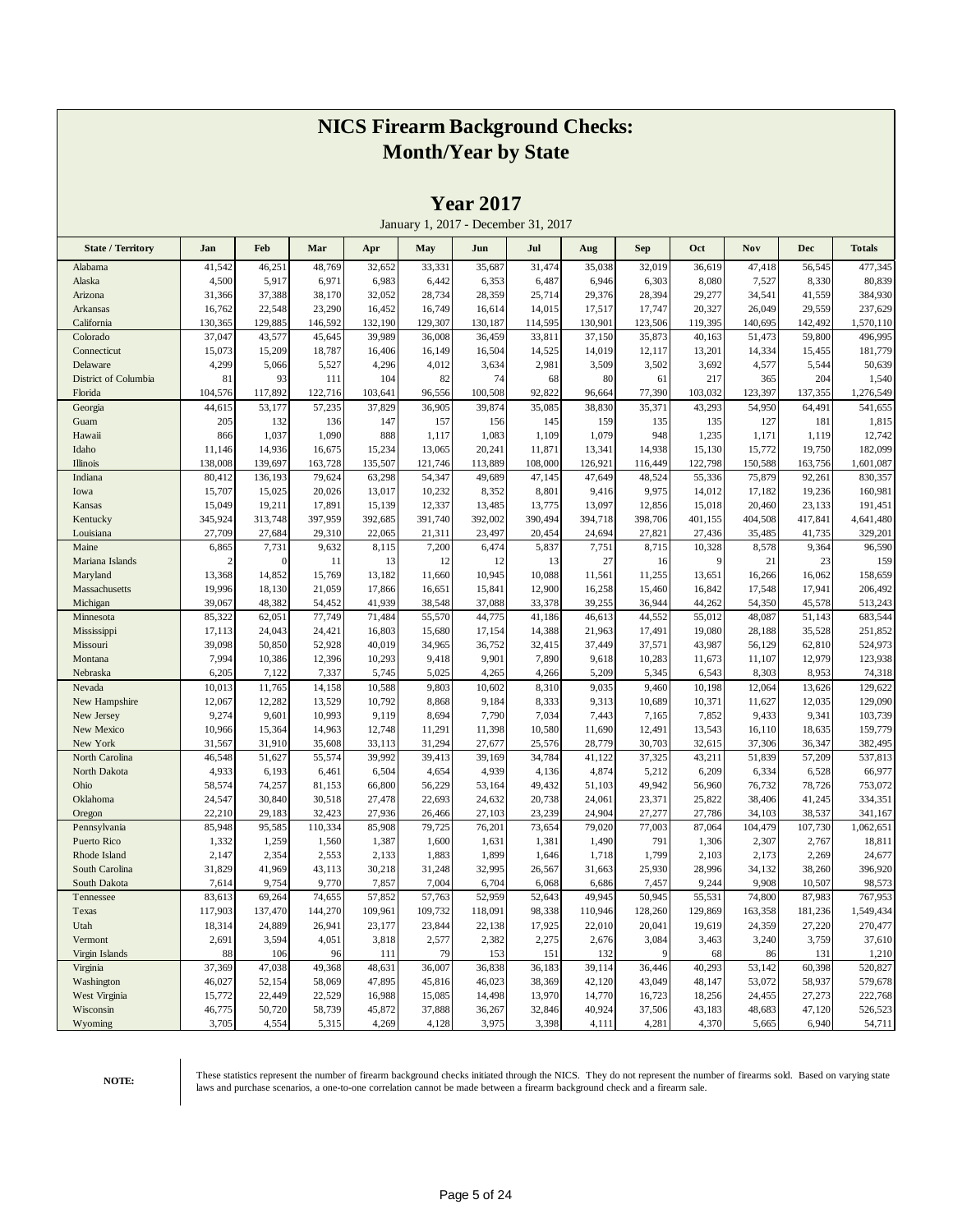|                             |                  |                  |                  |                  |                  | 1 cal 2010       |                                     |                  |                  |                  |                  |                   |                      |
|-----------------------------|------------------|------------------|------------------|------------------|------------------|------------------|-------------------------------------|------------------|------------------|------------------|------------------|-------------------|----------------------|
|                             |                  |                  |                  |                  |                  |                  | January 1, 2016 - December 31, 2016 |                  |                  |                  |                  |                   |                      |
| <b>State / Territory</b>    | Jan              | Feb              | Mar              | Apr              | <b>May</b>       | Jun              | Jul                                 | Aug              | <b>Sep</b>       | Oct              | <b>Nov</b>       | <b>Dec</b>        | <b>Totals</b>        |
| Alabama                     | 73,218           | 77,411           | 55,486           | 41,239           | 36,157           | 44,976           | 48,927                              | 42,455           | 41,336           | 43,251           | 50,477           | 62,014            | 616,947              |
| Alaska                      | 6,085            | 6,779            | 6,982            | 6,867            | 5,991            | 7,406            | 6,793                               | 7,194            | 6,867            | 9,383            | 8,514            | 8,786             | 87,647               |
| Arizona                     | 31,910           | 35,307           | 35,795           | 32,005           | 28,671           | 32,540           | 34,496                              | 33,422           | 33,390           | 34,134           | 39,722           | 44,887            | 416,279              |
| <b>Arkansas</b>             | 20,437           | 27,506           | 24,390           | 19,048           | 16,422           | 18,779           | 19,378                              | 21,692           | 18,826           | 22,709           | 26,901           | 29,926            | 266,014              |
| California                  | 220,912          | 214,844          | 201,041          | 171,256          | 166,035          | 173,846          | 190,218                             | 176,770          | 159,077          | 180,968          | 224,039          | 298,161           | 2,377,167            |
| Colorado                    | 48,214           | 47,302           | 46,430           | 41,636           | 36,512           | 41,134           | 43,094                              | 40,996           | 40,013           | 45,337           | 54,418           | 55,428            | 540,514              |
| Connecticut                 | 31,712           | 32,110           | 35,332           | 32,657           | 29,247           | 33,475           | 29,755                              | 27,353           | 14,955           | 16,048           | 17,223           | 17,825            | 317,692              |
| Delaware                    | 4,886            | 5,173            | 4,986            | 4,316            | 4,355            | 4,987            | 4,494                               | 4,169            | 4,160            | 5,757            | 5,791            | 6,356             | 59,430               |
| <b>District of Columbia</b> | 82               | 95               | 85               | 69               | 110              | 72               | 60                                  | 62               | 52               | 61               | 56               | 71                | 875                  |
| Florida                     | 125,935          | 132,010          | 119,207          | 104,114          | 94,732           | 125,567          | 125,208                             | 114,446          | 102,843          | 111,657          | 134,638          | 144,983           | 1,435,340            |
| Georgia                     | 62,707           | 66,777           | 55,396           | 41,265           | 33,740           | 42,626           | 49,183                              | 44,370           | 41,621           | 48,308           | 58,723           | 68,269            | 612,985              |
| Guam                        | 176              | 141              | 188              | 160              | 194              | 164<br>1,754     | 173                                 | 170              | 189              | 220<br>1,277     | 176              | 172               | 2,123                |
| Hawaii<br>Idaho             | 1,383<br>13,197  | 1,424<br>15,520  | 1,469<br>13,824  | 1,453<br>10,638  | 1,316<br>8,658   | 12,947           | 1,565<br>12,154                     | 1,305<br>11,635  | 1,247<br>12,611  | 14,160           | 1,347<br>13,965  | 1,141<br>17,034   | 16,681<br>156,343    |
| <b>Illinois</b>             | 189,400          | 169,908          | 175,762          | 154,306          | 119,574          | 164,500          | 168,227                             | 185,912          | 127,535          | 169,348          | 161,604          | 137,994           | 1,924,070            |
| Indiana                     | 230,892          | 221,556          | 151,821          | 126,579          | 119,897          | 94,326           | 88,340                              | 79,202           | 63,820           | 72,085           | 92,535           | 95,672            | 1,436,725            |
| Iowa                        | 26,714           | 23,728           | 23,526           | 15,435           | 12,578           | 12,209           | 11,937                              | 12,518           | 12,094           | 14,908           | 18,540           | 18,090            | 202,277              |
| Kansas                      | 19,443           | 19,817           | 16,593           | 13,227           | 10,559           | 12,364           | 14,140                              | 13,770           | 14,051           | 17,656           | 22,646           | 22,282            | 196,548              |
| Kentucky                    | 302,383          | 266,913          | 321,318          | 306,214          | 321,666          | 360,293          | 363,085                             | 29,746           | 298,753          | 378,973          | 330,444          | 397,059           | 3,676,847            |
| Louisiana                   | 32,192           | 32,939           | 26,552           | 23,719           | 20,462           | 26,278           | 41,063                              | 30,716           | 33,656           | 32,820           | 39,979           | 51,493            | 391,869              |
| Maine                       | 8,844            | 9,868            | 9,429            | 8,567            | 6,572            | 7,858            | 7,702                               | 8,204            | 10,550           | 12,954           | 10,506           | 10,528            | 111,582              |
| Mariana Islands             | 3                |                  |                  | $\mathbf{0}$     |                  |                  | 1                                   | 3                | 1                |                  | 4                | $\mathbf{0}$      | 17                   |
| Maryland                    | 13,321           | 14,735           | 14,546           | 13,007           | 11,176           | 11,647           | 12,228                              | 12,510           | 12,161           | 14,405           | 17,647           | 17,984            | 165,367              |
| Massachusetts               | 20,208           | 17,835           | 20,450           | 17,505           | 15,449           | 17,743           | 20,480                              | 18,138           | 17,481           | 19,500           | 21,581           | 19,842            | 226,212              |
| Michigan                    | 56,723           | 61,421           | 59,827           | 48,163           | 37,823           | 39,580           | 40,142                              | 41,493           | 41,363           | 49,099           | 56,137           | 47,834            | 579,605              |
| Minnesota                   | 50,842           | 50,144           | 56,311           | 57,100           | 42,135           | 47,916           | 43,368                              | 51,700           | 58,507           | 70,854           | 62,666           | 60,056            | 651,599              |
| Mississippi                 | 21,330           | 28,656           | 21,727           | 17,182           | 15,159           | 17,507           | 21,907                              | 26,351           | 19,705           | 21,433           | 29,113           | 36,091            | 276,161              |
| Missouri                    | 61,257           | 67,682           | 64,449           | 49,098           | 40,752           | 45,384           | 46,637                              | 44,182           | 41,437           | 50,651           | 57,501           | 63,289            | 632,319              |
| Montana                     | 10,722           | 12,644           | 11,967           | 10,728           | 9,551            | 10,610           | 9,869                               | 10,672           | 11,479           | 13,411           | 12,074           | 12,610            | 136,337              |
| Nebraska                    | 11,116           | 8,576            | 8,315            | 6,280            | 4,956            | 5,777            | 5,429                               | 6,405            | 6,099            | 7,834            | 9,086            | 8,790             | 88,663               |
| Nevada                      | 12,291           | 14,342           | 13,550           | 11,803           | 10,105           | 11,771           | 11,785                              | 10,520           | 10,434           | 12,026           | 14,476           | 14,889            | 147,992              |
| <b>New Hampshire</b>        | 16,887           | 14,577           | 14,498           | 12,630           | 10,869           | 12,661           | 13,068                              | 12,039           | 13,329           | 15,045           | 15,256           | 14,305            | 165,164              |
| <b>New Jersey</b>           | 8,683            | 9,811            | 11,138           | 10,465           | 9,770            | 10,806           | 10,074                              | 9,728            | 9,309            | 10,175           | 11,317           | 10,577            | 121,853              |
| <b>New Mexico</b>           | 12,577           | 16,662           | 13,999           | 12,421           | 10,847           | 12,560           | 12,219                              | 12,341           | 11,867           | 13,089           | 15,116           | 17,518            | 161,216              |
| New York                    | 34,071           | 34,195           | 34,781           | 31,789           | 26,336           | 28,472           | 29,513                              | 30,808           | 33,599           | 37,907           | 43,009           | 40,292            | 404,772              |
| <b>North Carolina</b>       | 51,646           | 58,096           | 53,581           | 43,592           | 38,727           | 44,535           | 44,123                              | 46,518           | 46,452           | 49,372           | 59,658           | 65,145            | 601,445              |
| <b>North Dakota</b>         | 5,877            | 5,799            | 6,281            | 6,039            | 4,620            | 6,568            | 5,470                               | 5,461            | 5,883            | 7,283            | 6,494            | 6,261             | 72,036               |
| Ohio                        | 76,218           | 90,222           | 85,267           | 71,881           | 58,406           | 60,366           | 63,148                              | 62,418           | 58,828           | 71,864           | 88,928           | 88,178            | 875,724              |
| Oklahoma                    | 34,889<br>26,378 | 37,589<br>28,869 | 29,112<br>27,093 | 26,489<br>23,132 | 21,379<br>21,266 | 26,167           | 25,946<br>24,813                    | 25,927<br>22,911 | 25,309<br>26,487 | 28,578<br>28,948 | 40,123<br>33,555 | 43,082            | 364,590              |
| Oregon<br>Pennsylvania      | 102,170          | 104,116          | 105,145          | 88,140           | 70,244           | 25,502<br>80,806 | 86,137                              | 86,652           | 86,424           | 103,095          | 118,378          | 35,754<br>111,913 | 324,708<br>1,143,220 |
| <b>Puerto Rico</b>          | 1,133            | 1,088            | 1,188            | 1,185            | 1,202            | 1,298            | 1,331                               | 1,370            | 1,383            | 1,429            | 1,590            | 1,664             | 15,861               |
| <b>Rhode Island</b>         | 2,617            | 2,392            | 2,516            | 2,125            | 1,648            | 2,302            | 2,368                               | 2,090            | 2,052            | 2,448            | 2,658            | 2,542             | 27,758               |
| <b>South Carolina</b>       | 31,396           | 39,376           | 38,503           | 30,929           | 24,923           | 30,209           | 32,730                              | 31,389           | 28,988           | 31,780           | 39,711           | 43,044            | 402,978              |
| South Dakota                | 10,220           | 10,732           | 9,178            | 8,275            | 6,403            | 7,519            | 7,406                               | 7,873            | 9,284            | 12,670           | 11,622           | 10,739            | 111,921              |
| Tennessee                   | 62,789           | 68,503           | 51,955           | 57,837           | 44,044           | 56,218           | 57,653                              | 60,971           | 48,546           | 56,652           | 74,722           | 74,884            | 714,774              |
| Texas                       | 164,088          | 192,417          | 152,465          | 126,292          | 104,134          | 120,263          | 127,207                             | 124,608          | 126,694          | 144,467          | 157,519          | 181,572           | 1,721,726            |
| Utah                        | 19,968           | 22,999           | 30,548           | 30,706           | 24,045           | 28,189           | 17,608                              | 21,178           | 19,914           | 23,339           | 26,928           | 29,485            | 294,907              |
| Vermont                     | 3,451            | 4,173            | 3,861            | 3,220            | 2,247            | 2,688            | 2,674                               | 2,724            | 3,130            | 3,769            | 3,503            | 3,977             | 39,417               |
| <b>Virgin Islands</b>       | 100              | 115              | 90               | 85               | 112              | 106              | 105                                 | 90               | 75               | 66               | 76               | 67                | 1,087                |
| Virginia                    | 44,181           | 47,955           | 42,741           | 36,219           | 30,787           | 37,593           | 43,574                              | 38,667           | 38,779           | 46,862           | 58,362           | 62,649            | 528,369              |
| Washington                  | 58,050           | 56,043           | 126,000          | 65,565           | 41,282           | 50,487           | 47,887                              | 46,645           | 48,147           | 57,746           | 56,963           | 59,181            | 713,996              |
| <b>West Virginia</b>        | 18,985           | 27,216           | 22,143           | 17,825           | 14,918           | 16,423           | 16,791                              | 17,315           | 18,079           | 20,035           | 25,378           | 27,242            | 242,350              |
| Wisconsin                   | 39,561           | 42,855           | 44,925           | 38,403           | 27,431           | 30,747           | 38,922                              | 53,689           | 59,639           | 63,442           | 65,277           | 56,928            | 561,819              |
| Wyoming                     | 5,676            | 5,703            | 5,302            | 5,029            | 4,504            | 4,812            | 4,585                               | 5,295            | 5,086            | 5,228            | 5,814            | 6,560             | 63,594               |

**Year 2016**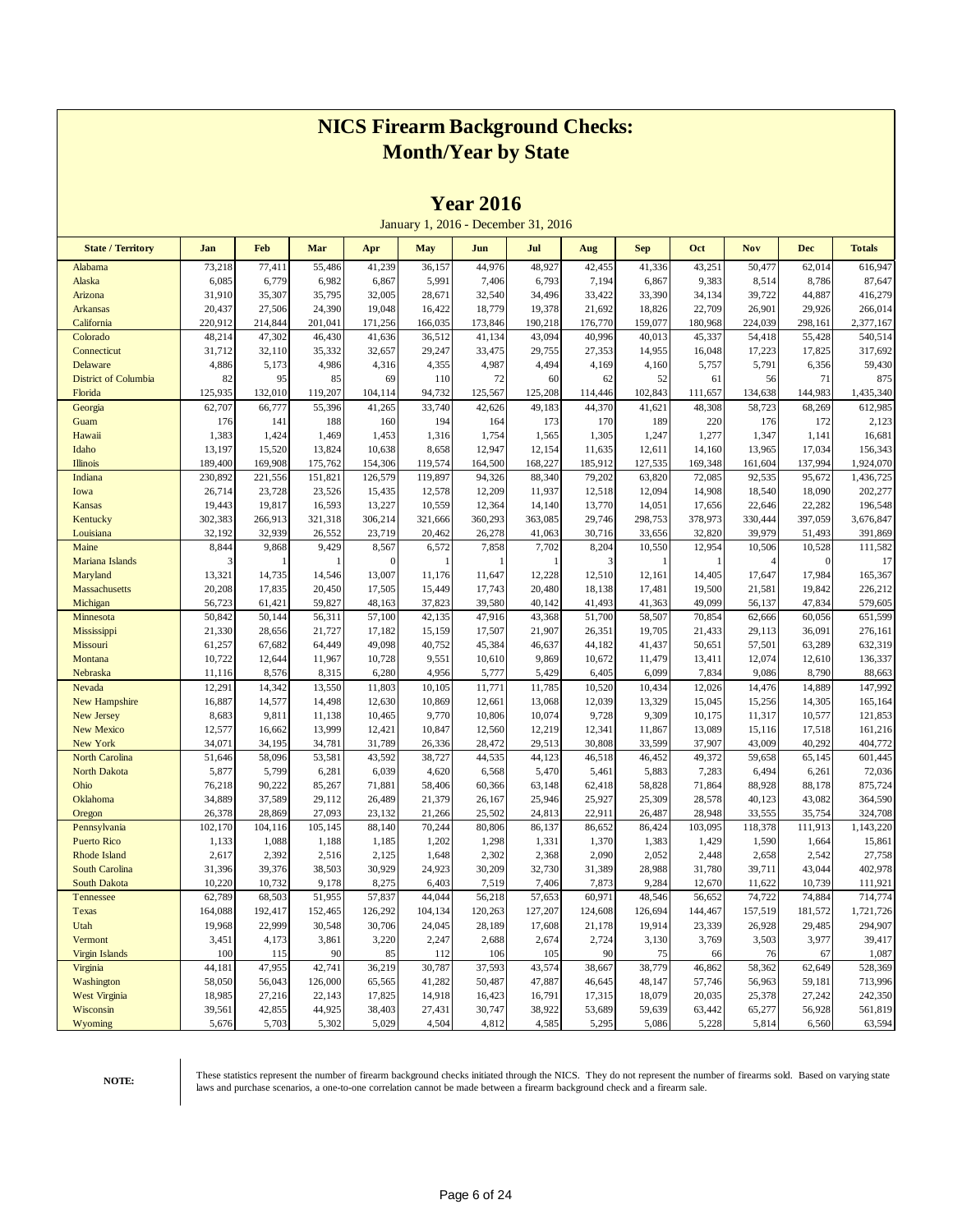|                          |                 |                  |                  |                 |                 | $1$ ear $2015$          | January 1, 2015 - December 31, 2015 |                  |                  |                  |                  |                  |                    |
|--------------------------|-----------------|------------------|------------------|-----------------|-----------------|-------------------------|-------------------------------------|------------------|------------------|------------------|------------------|------------------|--------------------|
| <b>State / Territory</b> | Jan             | Feb              | Mar              | Apr             | May             | Jun                     | Jul                                 | Aug              | <b>Sep</b>       | Oct              | Nov              | <b>Dec</b>       | <b>Totals</b>      |
| Alabama                  | 51,119          | 62,220           | 57,152           | 46,971          | 45,128          | 45,952                  | 56,762                              | 62,770           | 56,228           | 61,156           | 71,137           | 120,914          | 737,509            |
| Alaska                   | 5,348           | 6,731            | 7,223            | 7,030           | 6,168           | 5,830                   | 6,029                               | 6,976            | 6,195            | 9,941            | 7,095            | 11,055           | 85,621             |
| Arizona                  | 24,620          | 30,563           | 28,402           | 24,762          | 24,503          | 22,999                  | 23,779                              | 25,003           | 25,464           | 26,501           | 27,087           | 47,759           | 331,442            |
| Arkansas                 | 18,184          | 24,042           | 20,397           | 17,135          | 16,258          | 15,372                  | 17,694                              | 21,087           | 21,834           | 23,409           | 25,048           | 36,886           | 257,346            |
| California               | 113,292         | 113,789          | 199,833          | 114,686         | 119,574         | 112,704                 | 140,365                             | 125,122          | 125,441          | 163,211          | 180,116          | 252,946          | 1,761,079          |
| Colorado                 | 33,007          | 37,520           | 37,740           | 34,688          | 33,062          | 31,777                  | 31,280                              | 36,156           | 34,229           | 37,785           | 42,271           | 64,547           | 454,062            |
| Connecticut              | 24,791          | 24,291           | 30,302           | 26,677          | 24,571          | 24,605                  | 22,195                              | 21,514           | 21,775           | 23,918           | 26,438           | 36,673           | 307,750            |
| Delaware                 | 4,133           | 4,137            | 4,610            | 3,665           | 3,683           | 3,332                   | 3,275                               | 3,459            | 3,360            | 4,052            | 5,040            | 7,670            | 50,416             |
| District of Columbia     | 61              | 53               | 68               | 51              | 53              | 49                      | 64                                  | 67               | 41               | 76               | 64               | 95               | 742                |
| Florida                  | 87,895          | 103,809          | 93,683           | 81,456          | 77,601          | 79,101                  | 83,877                              | 87,429           | 85,246           | 94,518           | 103,532          | 168,935          | 1,147,082          |
| Georgia                  | 43,248          | 57,432           | 48,200           | 35,901          | 32,956          | 34,674                  | 39,608                              | 40,519           | 41,685           | 45,420           | 50,795           | 96,508           | 566,946            |
| Guam                     | 164             | 147              | 161              | 146             | 148             | 184                     | 186                                 | 147              | 181              | 213              | 171              | 218              | 2,066              |
| Hawaii                   | 1,188           | 1,193            | 1,344            | 1,329           | 1,145           | 1,213                   | 1,157                               | 1,175            | 1,270            | 1,380            | 1,252            | 1,644            | 15,290             |
| Idaho                    | 9,858           | 12,820           | 12,234           | 10,686          | 9,975           | 9,373                   | 8,675                               | 9,792            | 11,078           | 11,986           | 11,925           | 18,544           | 136,946            |
| Illinois                 | 96,712          | 86,317           | 96,770           | 118,541         | 76,538          | 80,431                  | 95,297                              | 94,314           | 94,476           | 95,886           | 129,861          | 182,255          | 1,247,398          |
| Indiana                  | 67,533          | 84,043           | 83,305           | 67,791          | 64,608          | 62,755                  | 52,154                              | 66,212           | 83,928           | 100,220          | 130,333          | 214,035          | 1,076,917          |
| Iowa                     | 12,562          | 16,457           | 14,948           | 11,113          | 7,597           | 7,359                   | 8,356                               | 8,592            | 9,865            | 10,725           | 13,794           | 25,941           | 147,309            |
| Kansas                   | 15,166          | 18,262           | 16,337           | 14,044          | 12,249          | 10,463                  | 12,248                              | 13,366           | 12,731           | 14,469           | 18,433           | 28,091           | 185,859            |
| Kentucky                 | 320,778         | 198,493          | 281,518          | 253,890         | 271,614         | 242,027                 | 220,018                             | 286,463          | 262,693          | 276,162          | 295,891          | 308,824          | 3,218,371          |
| Louisiana                | 24,516          | 33,759           | 26,788           | 21,000          | 20,941          | 21,042                  | 23,822                              | 30,880           | 39,053           | 33,300           | 37,752           | 59,760           | 372,613            |
| Maine                    | 5,423           | 6,166            | 7,438            | 6,608           | 5,860           | 6,151                   | 6,549                               | 7,283            | 8,648            | 11,245           | 9,297            | 14,076           | 94,744             |
| Mariana Islands          |                 | 5                |                  |                 |                 | $\overline{\mathbf{c}}$ |                                     |                  |                  |                  | $\mathbf{0}$     |                  | 18                 |
| Maryland                 | 9,311           | 9,092            | 10,656           | 10,464          | 8,105           | 8,826                   | 8,595                               | 8,606            | 8,912            | 11,832           | 13,463           | 17,832           | 125,694            |
| Massachusetts            | 13,112          | 11,039           | 16,296           | 14,211          | 11,907          | 11,383                  | 11,898                              | 12,792           | 12,092           | 13,947           | 15,885           | 22,723           | 167,285            |
| Michigan                 | 33,596          | 38,502           | 43,233           | 36,840          | 32,961          | 30,723                  | 32,153                              | 33,600           | 48,331           | 43,822           | 50,278           | 76,882           | 500,921            |
| Minnesota                | 37,824          | 40,699           | 51,987           | 44,682          | 37,779          | 33,553                  | 31,732                              | 39,036           | 43,688           | 50,060           | 44,023           | 64,181           | 519,244            |
| Mississippi              | 17,119          | 23,970           | 18,635           | 14,292          | 13,803          | 13,111                  | 16,575                              | 18,376           | 23,398           | 20,862           | 27,504           | 44,727           | 252,372            |
| Missouri<br>Montana      | 47,271<br>8,234 | 55,680<br>11,027 | 52,566<br>10,863 | 42,187<br>9,473 | 37,565<br>9,364 | 37,010<br>8,529         | 37,539<br>8,713                     | 40,259<br>10,130 | 40,511<br>11,302 | 49,890<br>12,988 | 55,031<br>10,415 | 89,366<br>16,667 | 584,875<br>127,705 |
| Nebraska                 | 6,241           | 6,715            | 6,796            | 5,325           | 4,500           | 4,369                   | 4,596                               | 5,418            | 5,433            | 6,880            | 8,299            | 14,768           | 79,340             |
| Nevada                   | 9,482           | 11,626           | 11,192           | 9,830           | 9,959           | 9,186                   | 8,829                               | 8,818            | 9,821            | 9,456            | 10,632           | 18,649           | 127,480            |
| New Hampshire            | 9,834           | 9,085            | 11,780           | 10,849          | 10,564          | 9,881                   | 9,404                               | 10,185           | 10,094           | 11,664           | 12,850           | 20,626           | 136,816            |
| New Jersey               | 7,144           | 7,229            | 8,529            | 7,594           | 6,704           | 7,007                   | 6,588                               | 6,537            | 6,056            | 7,315            | 8,313            | 11,018           | 90,034             |
| New Mexico               | 10,614          | 13,832           | 13,587           | 11,299          | 11,021          | 9,969                   | 10,404                              | 11,179           | 11,570           | 12,381           | 12,721           | 19,335           | 147,912            |
| New York                 | 26,506          | 25,920           | 29,889           | 26,818          | 21,977          | 22,717                  | 21,821                              | 23,978           | 28,204           | 33,282           | 36,421           | 48,515           | 346,048            |
| North Carolina           | 43,199          | 48,473           | 45,196           | 37,520          | 32,357          | 33,889                  | 37,651                              | 39,565           | 42,348           | 46,020           | 49,217           | 76,441           | 531,876            |
| North Dakota             | 5,512           | 5,512            | 6,517            | 5,225           | 4,683           | 4,481                   | 4,593                               | 5,148            | 5,619            | 7,547            | 6,288            | 8,304            | 69,429             |
| Ohio                     | 47,676          | 59,899           | 62,389           | 59,965          | 49,428          | 49,297                  | 49,952                              | 51,999           | 53,928           | 62,456           | 81,616           | 119,897          | 748,502            |
| Oklahoma                 | 28,606          | 34,307           | 29,926           | 26,152          | 23,210          | 21,793                  | 23,594                              | 26,376           | 25,154           | 28,582           | 35,457           | 56,119           | 359,276            |
| Oregon                   | 19,429          | 24,213           | 23,895           | 20,563          | 19,292          | 17,765                  | 18,003                              | 19,393           | 21,650           | 25,405           | 25,453           | 41,065           | 276,126            |
| Pennsylvania             | 73,321          | 81,379           | 92,329           | 74,820          | 62,676          | 64,122                  | 65,250                              | 69,162           | 70,156           | 82,552           | 103,836          | 153,826          | 993,429            |
| Puerto Rico              | 1,225           | 1,282            | 1,377            | 1,168           | 1,477           | 1,499                   | 1,342                               | 1,357            | 1,300            | 1,288            | 1,242            | 1,335            | 15,892             |
| Rhode Island             | 1,722           | 1,777            | 1,953            | 1,710           | 1,543           | 1,512                   | 1,461                               | 1,477            | 1,566            | 1,944            | 2,101            | 3,363            | 22,129             |
| South Carolina           | 23,923          | 31,543           | 26,546           | 22,801          | 20,254          | 20,763                  | 25,017                              | 25,047           | 24,395           | 26,030           | 32,064           | 48,614           | 326,997            |
| South Dakota             | 6,709           | 9,065            | 8,923            | 6,951           | 6,436           | 5,645                   | 5,914                               | 7,369            | 7,949            | 10,920           | 9,727            | 14,660           | 100,268            |
| Tennessee                | 57,536          | 53,761           | 40,064           | 44,972          | 40,597          | 42,558                  | 57,873                              | 49,128           | 52,313           | 51,134           | 63,670           | 100,586          | 654,192            |
| Texas                    | 115,315         | 140,229          | 129,368          | 106,032         | 111,012         | 106,461                 | 106,013                             | 122,233          | 122,503          | 126,327          | 146,982          | 241,791          | 1,574,266          |
| Utah                     | 19,394          | 20,627           | 23,422           | 20,361          | 18,544          | 20,684                  | 17,259                              | 19,717           | 22,343           | 19,046           | 21,772           | 31,645           | 254,814            |
| Vermont                  | 2,373           | 3,220            | 3,115            | 3,081           | 2,172           | 2,135                   | 2,219                               | 2,466            | 2,681            | 3,259            | 3,136            | 4,731            | 34,588             |
| Virgin Islands           | 79              | 113              | 96               | 115             | 118             | 104                     | 159                                 | 100              | 134              | 100              | 109              | 115              | 1,342              |
| Virginia                 | 36,685          | 40,786           | 39,427           | 31,657          | 28,447          | 27,904                  | 32,419                              | 32,147           | 34,030           | 38,959           | 48,010           | 72,526           | 462,997            |
| Washington               | 38,018          | 43,129           | 43,542           | 38,008          | 33,943          | 32,783                  | 34,177                              | 36,031           | 40,441           | 45,061           | 43,989           | 73,158           | 502,280            |
| West Virginia            | 17,624          | 24,248           | 25,804           | 18,739          | 15,288          | 14,695                  | 15,607                              | 16,720           | 17,801           | 21,388           | 25,063           | 36,037           | 249,014            |
| Wisconsin                | 24,587          | 32,541           | 37,433           | 31,164          | 24,362          | 22,715                  | 24,350                              | 28,396           | 30,630           | 36,111           | 38,541           | 52,450           | 383,280            |
| Wyoming                  | 4,413           | 5,539            | 5,459            | 4,697           | 4,612           | 4,388                   | 4,371                               | 4,839            | 4,968            | 5,166            | 5,017            | 8,870            | 62,339             |

**Year 2015**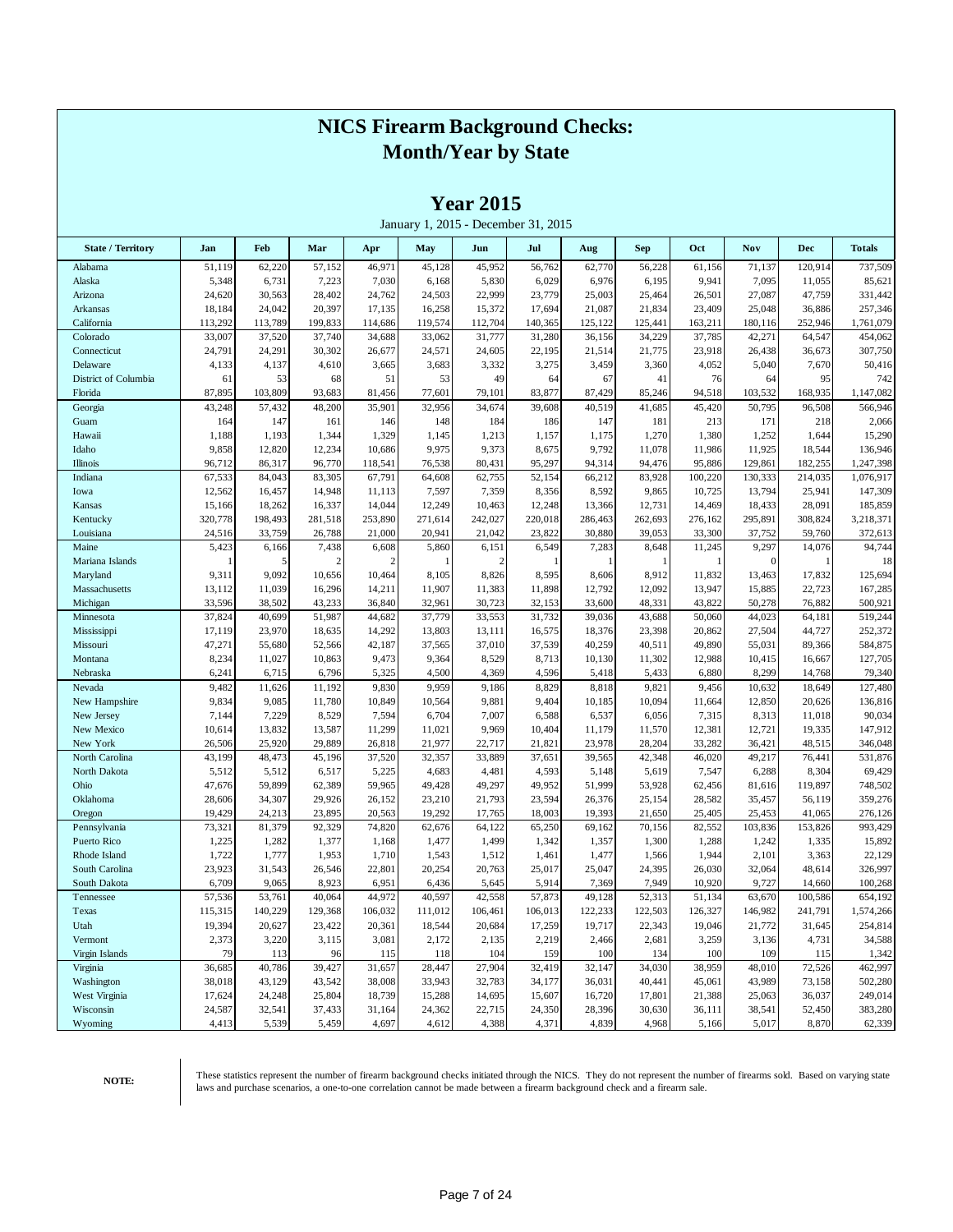|                           |                   |                   |                 |                   |                   |                  | January 1, 2014 - December 31, 2014 |                 |                  |                  |                  |                   |                      |
|---------------------------|-------------------|-------------------|-----------------|-------------------|-------------------|------------------|-------------------------------------|-----------------|------------------|------------------|------------------|-------------------|----------------------|
| <b>State / Territory</b>  | Jan               | Feb               | Mar             | Apr               | May               | Jun              | Jul                                 | Aug             | Sep              | Oct              | Nov              | <b>Dec</b>        | <b>Totals</b>        |
| Alabama                   | 52,138            | 63,947            | 57,656          | 46,332            | 43,111            | 41,709           | 43,600                              | 45,465          | 45,081           | 50,068           | 56,324           | 75,874            | 621,305              |
| Alaska                    | 4,951             | 6,353             | 7,271           | 8,305             | 7,166             | 6,005            | 6,035                               | 7,816           | 6,625            | 9,803            | 7,851            | 9,442             | 87,623               |
| Arizona                   | 24,458            | 29,657            | 28,307          | 25,939            | 24,566            | 22,049           | 21,193                              | 26,519          | 23,538           | 25,181           | 26,203           | 33,062            | 310,672              |
| Arkansas                  | 17,158            | 24,599            | 20,173          | 16,546            | 17,070            | 14,177           | 13,484                              | 15,895          | 17,053           | 23,097           | 25,577           | 29,453            | 234,282              |
| California                | 100,054           | 111,341           | 137,660         | 134,448           | 120,661           | 102,639          | 104,309                             | 119,570         | 118,856          | 128,439          | 132,469          | 164,170           | 1,474,616            |
| Colorado                  | 33,328            | 36,936            | 38,547          | 34,615            | 31,697            | 26,802           | 29,247                              | 32,230          | 30,504           | 35,546           | 36,523           | 47,309            | 413,284              |
| Connecticut               | 28,542            | 29,640            | 36,553          | 20,715            | 14,437            | 13,270           | 12,620                              | 16,479          | 22,160           | 24,547           | 23,451           | 27,883            | 270,297              |
| Delaware                  | 2,486             | 3,207             | 3,534           | 2,822             | 3,896             | 2,928            | 2,960                               | 3,415           | 3,289            | 3,802            | 4,764            | 5,847             | 42,950               |
| District of Columbia      | 52                | 28                | 48              | 36                | 31                | 23               | 49                                  | 47              | 48               | 52               | 45               | 53                | 512                  |
| Florida                   | 82,342            | 100,876           | 104,835         | 94,323            | 78,127            | 70,597           | 70,230                              | 75,868          | 77,573           | 83,962           | 87,931           | 107,882           | 1,034,546            |
| Georgia                   | 36,627            | 50,459            | 45,841          | 36,533            | 33,247            | 30,386           | 32,987                              | 35,344          | 35,423           | 43,186           | 44,325           | 60,222            | 484,580              |
| Guam                      | 173               | 158               | 205             | 209               | 166               | 145              | 126                                 | 162             | 181              | 172              | 160              | 203               | 2,060                |
| Hawaii                    | 1,337             | 1,222             | 1,333           | 1,597             | 1,155             | 1,210            | 1,291                               | 1,130           | 1,153            | 1,330            | 1,078            | 1,389             | 15,225               |
| Idaho                     | 8,532             | 11,822            | 14,322          | 10,422            | 9,289             | 9,745            | 8,251                               | 10,295          | 11,211           | 11,973           | 10,932           | 14,948            | 131,742              |
| Illinois                  | 121,288           | 115,903           | 145,597         | 105,924           | 92,638            | 112,407          | 86,596                              | 91,721          | 117,143          | 103,053          | 104,606          | 147,220           | 1,344,096            |
| Indiana                   | 38,520            | 51,976            | 52,880          | 42,399            | 36,151            | 30,807           | 31,816                              | 37,077          | 34,547           | 80,707           | 136,175          | 74,495            | 647,550              |
| Iowa                      | 13,003            | 13,167            | 13,686          | 10,404            | 8,165             | 8,569            | 7,575                               | 7,923           | 8,494            | 10,795           | 10,906           | 14,335            | 127,022              |
| Kansas                    | 14,248            | 17,798            | 16,410          | 13,161            | 10,895            | 10,053           | 10,381                              | 11,796          | 12,558           | 14,601           | 18,147           | 22,119            | 172,167<br>2,492,184 |
| Kentucky<br>Louisiana     | 258,471<br>22,584 | 259,837<br>28,120 | 280,948         | 274,155<br>19,656 | 230,610<br>19,085 | 214,382          | 248,979<br>17,996                   | 232,853         | 80,383<br>31,703 | 31,756<br>29,220 | 84,113<br>33,557 | 295,697<br>44,644 |                      |
| Maine                     | 5,673             | 7,101             | 25,477<br>7,591 | 6,890             | 5,674             | 18,906<br>4,783  | 4,923                               | 24,409<br>6,313 | 7,667            | 10,133           | 7,347            | 8,990             | 315,357<br>83,085    |
| Mariana Islands           | $\theta$          | 1                 | $\Omega$        | $\overline{2}$    | $\theta$          | ı                | 2                                   | $\mathbf{0}$    | $\overline{c}$   | $\overline{2}$   | $\overline{c}$   | $\mathbf{0}$      | 12                   |
| Maryland                  | 21,715            | 18,999            | 17,071          | 10,548            | 7,913             | 7,320            | 6,878                               | 8,265           | 8,480            | 10,073           | 12,483           | 12,462            | 142,207              |
| Massachusetts             | 17,908            | 16,662            | 20,176          | 16,097            | 14,087            | 13,474           | 12,638                              | 13,949          | 12,394           | 14,369           | 13,258           | 14,332            | 179,344              |
| Michigan                  | 29,623            | 35,449            | 42,636          | 36,618            | 31,109            | 28,148           | 29,119                              | 32,189          | 37,179           | 40,169           | 39,561           | 42,291            | 424,091              |
| Minnesota                 | 34,528            | 40,503            | 50,582          | 46,067            | 34,462            | 35,400           | 33,483                              | 37,674          | 41,988           | 45,025           | 38,258           | 43,152            | 481,122              |
| Mississippi               | 14,902            | 21,805            | 17,334          | 13,044            | 12,506            | 11,455           | 11,995                              | 15,732          | 20,332           | 19,086           | 24,074           | 32,564            | 214,829              |
| Missouri                  | 36,903            | 48,674            | 46,051          | 38,283            | 31,691            | 30,079           | 30,494                              | 40,886          | 39,077           | 50,021           | 60,330           | 64,574            | 517,063              |
| Montana                   | 8,273             | 10,352            | 11,045          | 10,056            | 8,930             | 8,454            | 7,798                               | 9,986           | 10,880           | 12,833           | 10,052           | 13,177            | 121,836              |
| Nebraska                  | 6,115             | 6,384             | 6,437           | 5,240             | 4,074             | 3,550            | 3,704                               | 4,763           | 5,577            | 6,735            | 7,072            | 8,917             | 68,568               |
| Nevada                    | 9,387             | 11,879            | 11,769          | 9,819             | 8,950             | 9,000            | 8,108                               | 8,780           | 8,630            | 8,873            | 8,950            | 12,590            | 116,735              |
| New Hampshire             | 9,884             | 10,204            | 12,519          | 11,592            | 10,119            | 8,534            | 8,374                               | 9,688           | 9,668            | 11,633           | 10,215           | 12,247            | 124,677              |
| New Jersey                | 7,954             | 7,762             | 9,726           | 8,472             | 7,908             | 6,649            | 6,792                               | 6,828           | 6,470            | 7,435            | 7,612            | 8,712             | 92,320               |
| New Mexico                | 10,183            | 13,859            | 13,550          | 10,620            | 10,235            | 9,546            | 9,168                               | 10,816          | 10,973           | 12,641           | 12,308           | 15,881            | 139,780              |
| New York                  | 25,551            | 27,317            | 33,819          | 43,433            | 25,889            | 23,810           | 27,126                              | 27,139          | 28,575           | 34,659           | 33,260           | 34,849            | 365,427              |
| North Carolina            | 41,804            | 224,667           | 541,978         | 59,495            | 34,589            | 32,577           | 31,117                              | 35,184          | 35,405           | 43,204           | 45,758           | 56,571            | 1,182,349            |
| North Dakota              | 5,594             | 6,472             | 6,329           | 6,330             | 5,216             | 4,224            | 4,382                               | 5,239           | 5,914            | 7,836            | 6,217            | 6,795             | 70,548               |
| Ohio                      | 40,864            | 59,527            | 59,244          | 48,767            | 40,586            | 35,267           | 37,889                              | 42,044          | 42,944           | 53,277           | 64,249           | 71,731            | 596,389              |
| Oklahoma                  | 26,608            | 33,901            | 30,087          | 26,310            | 22,251            | 21,797           | 21,917                              | 25,875          | 25,886           | 30,881           | 37,671           | 45,311            | 348,495              |
| Oregon                    | 19,504            | 23,197            | 24,346          | 19,475            | 17,875            | 16,461           | 14,896                              | 16,665          | 19,544           | 20,667           | 22,003           | 28,411            | 243,044              |
| Pennsylvania              | 69,963            | 76,916            | 93,402          | 74,553            | 63,261            | 56,296           | 59,582                              | 67,743          | 71,450           | 83,119           | 87,572           | 95,384            | 899,241              |
| Puerto Rico               | 1,400             | 1,386             | 1,431           | 1,221             | 1,378             | 1,188            | 1,219                               | 1,391           | 1,316            | 1,402            | 1,369            | 1,417             | 16,118               |
| Rhode Island              | 1,646             | 1,897             | 2,208           | 1,667             | 1,471             | 1,251            | 1,374                               | 1,617           | 1,570            | 1,889            | 1,822            | 1,988             | 20,400               |
| South Carolina            | 22,356            | 28,440            | 28,436          | 21,621            | 21,331            | 19,781           | 19,093                              | 22,184          | 20,378           | 24,311           | 26,987           | 34,846            | 289,764              |
| South Dakota              | 6,101             | 7,897             | 7,538           | 6,054             | 5,167             | 4,781            | 4,984                               | 6,261           | 7,166            | 9,445            | 8,620            | 9,645             | 83,659               |
| Tennessee                 | 45,597            | 55,684            | 43,344          | 36,861            | 33,567            | 32,665           | 34,494                              | 39,800          | 38,227           | 44,933           | 55,288           | 72,934            | 533,394              |
| Texas                     | 130,524           | 147,793           | 130,310         | 101,103           | 97,814            | 91,133           | 94,876                              | 115,497         | 114,900          | 122,547          | 138,837          | 180,658           | 1,465,992            |
| Utah                      | 21,908            | 21,548            | 22,924          | 29,587            | 26,525            | 23,271           | 19,385                              | 19,335          | 17,531           | 16,476           | 19,211           | 26,111            | 263,812              |
| Vermont<br>Virgin Islands | 2,138             | 3,132             | 3,305           | 3,114             | 2,100             | 1,736            | 1,868                               | 2,280           | 2,743            | 3,101            | 2,833            | 3,152<br>94       | 31,502               |
| Virginia                  | 131<br>31,647     | 108<br>42,073     | 108<br>40,700   | 103<br>31,037     | 94<br>27,385      | 105              | 63<br>28,031                        | 132<br>30,501   | 112<br>31,726    | 127              | 94<br>43,955     | 49,939            | 1,271<br>419,764     |
| Washington                | 40,612            | 44,399            | 45,491          | 46,446            | 37,636            | 26,351<br>32,647 | 31,164                              | 32,674          | 35,256           | 36,419<br>41,682 | 44,282           | 49,826            | 482,115              |
| West Virginia             | 15,350            | 23,569            | 20,942          | 16,702            | 14,682            | 12,646           | 13,298                              | 15,799          | 16,952           | 20,922           | 24,050           | 26,935            | 221,847              |
| Wisconsin                 | 23,568            | 31,698            | 37,199          | 32,375            | 22,493            | 19,302           | 19,541                              | 24,467          | 27,754           | 33,262           | 31,027           | 31,622            | 334,308              |
| Wyoming                   | 4,359             | 5,677             | 5,699           | 5,508             | 5,187             | 4,644            | 4,205                               | 4,637           | 5,296            | 5,421            | 5,399            | 7,031             | 63,063               |
|                           |                   |                   |                 |                   |                   |                  |                                     |                 |                  |                  |                  |                   |                      |

**Year 2014**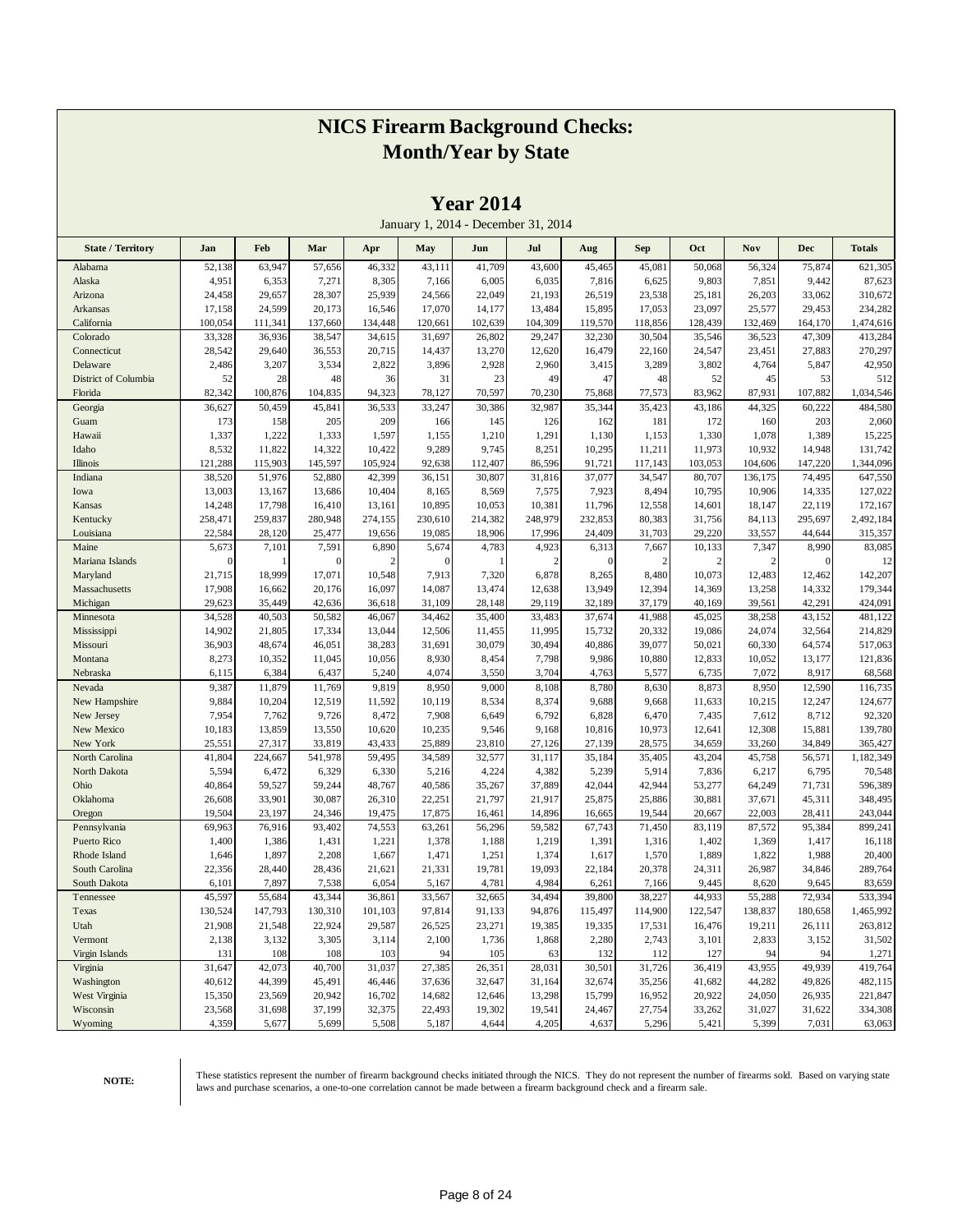|                             |                   |                   |                   |                   | January 1, 2013 - December 31, 2013 |                   |                  |                  |                  |                   |                  |                  |                      |
|-----------------------------|-------------------|-------------------|-------------------|-------------------|-------------------------------------|-------------------|------------------|------------------|------------------|-------------------|------------------|------------------|----------------------|
| <b>State / Territory</b>    | Jan               | <b>Feb</b>        | Mar               | Apr               | <b>May</b>                          | Jun               | Jul              | Aug              | <b>Sep</b>       | Oct               | <b>Nov</b>       | <b>Dec</b>       | <b>Totals</b>        |
| Alabama                     | 55,210            | 52,678            | 45,144            | 33,215            | 32,005                              | 27,990            | 33,290           | 49,978           | 46,263           | 51,520            | 59,213           | 77,374           | 563,880              |
| Alaska                      | 9,975             | 9,397             | 9,047             | 8,758             | 7,529                               | 6,077             | 5,889            | 7,545            | 6,047            | 8,322             | 6,868            | 7,951            | 93,405               |
| Arizona                     | 41,443            | 38,022            | 36,946            | 32,444            | 27,145                              | 25,994            | 25,712           | 29,065           | 22,904           | 24,148            | 26,839           | 32,374           | 363,036              |
| <b>Arkansas</b>             | 29,607            | 33,226            | 28,004            | 22,062            | 18,509                              | 17,280            | 22,815           | 22,401           | 16,195           | 19,661            | 24,393           | 25,583           | 279,736              |
| California                  | 133,187           | 108,666           | 117,106           | 110,149           | 112,464                             | 109,153           | 100,114          | 111,132          | 104,067          | 114,595           | 109,140          | 138,522          | 1,368,295            |
| Colorado                    | 53,121            | 55,170            | 58,007            | 43,675            | 39,181                              | 40,488            | 42,207           | 35,642           | 31,620           | 34,371            | 37,908           | 43,268           | 514,658              |
| Connecticut                 | 31,886            | 24,128            | 31,213            | 29,703            | 22,706                              | 22,597            | 22,598           | 23,489           | 21,666           | 20,189            | 22,530           | 21,633           | 294,338              |
| Delaware                    | 5,055             | 4,235             | 4,250             | 3,665             | 2,992                               | 2,447             | 2,282            | 2,526            | 2,515            | 2,989             | 3,354            | 3,752            | 40,062               |
| <b>District of Columbia</b> | 59                | 62                | 52                | 48                | 40                                  | 26                | 32               | 35               | 36               | 37                | 35               | 35               | 497                  |
| Florida                     | 117,696           | 99,785            | 86,541            | 102,757           | 90,077                              | 76,142            | 78,121           | 81,138           | 73,216           | 79,284            | 86,342           | 102,760          | 1,073,859            |
| Georgia                     | 70,862            | 67,907            | 53,457            | 39,865            | 32,984                              | 28,248            | 31,011           | 34,288           | 32,309           | 38,032            | 43,059           | 55,863           | 527,885              |
| Guam                        | 132               | 95                | 82                | 89                | 134                                 | 95                | 113              | 122              | 98               | 127               | 103              | 141              | 1,331                |
| Hawaii                      | 2,260             | 1,803             | 1,564             | 1,753             | 1,322                               | 1,146             | 1,260            | 1,283            | 1,196            | 1,325             | 1,103            | 1,401            | 17,416               |
| Idaho                       | 17,708            | 17,947            | 15,954            | 13,075            | 10,133                              | 8,717             | 8,460            | 9,967            | 10,165           | 10,694            | 10,703           | 13,971           | 147,494              |
| <b>Illinois</b><br>Indiana  | 149,608<br>61,855 | 127,615<br>57,638 | 137,812<br>57,961 | 132,255<br>51,393 | 109,338<br>39,560                   | 105,012<br>39,636 | 82,699<br>51,081 | 85,074<br>49,336 | 67,839<br>40,129 | 101,416<br>43,650 | 90,868<br>51,526 | 91,077<br>53,359 | 1,280,613<br>597,124 |
| Iowa                        | 24,157            | 20,309            | 19,176            | 15,734            | 9,708                               | 8,336             | 6,772            | 8,566            | 10,873           | 11,717            | 12,076           | 12,638           | 160,062              |
| Kansas                      | 29,270            | 24,839            | 22,741            | 21,146            | 19,099                              | 13,084            | 14,721           | 14,753           | 13,318           | 15,038            | 18,670           | 21,426           | 228,105              |
| Kentucky                    | 238,510           | 247,260           | 243,253           | 39,190            | 25,271                              | 29,195            | 29,719           | 27,296           | 54,426           | 204,305           | 208,696          | 231,210          | 1,578,331            |
| Louisiana                   | 42,313            | 35,129            | 30,893            | 24,525            | 21,920                              | 18,953            | 19,777           | 25,224           | 29,508           | 28,194            | 33,765           | 42,824           | 353,025              |
| Maine                       | 10,538            | 9,029             | 10,320            | 8,888             | 6,442                               | 5,620             | 5,492            | 6,806            | 8,102            | 9,707             | 8,004            | 7,812            | 96,760               |
| Mariana Islands             | 1                 | $\overline{c}$    | $\mathbf{0}$      | $\theta$          | $\theta$                            | $\mathbf{0}$      | $\mathbf{0}$     | $\mathbf{0}$     | $\mathbf{1}$     | $\overline{2}$    | 5                | $\overline{c}$   | 13                   |
| Maryland                    | 18,392            | 16,241            | 16,873            | 15,618            | 14,340                              | 12,702            | 12,248           | 14,929           | 49,644           | 20,526            | 18,413           | 21,256           | 231,182              |
| Massachusetts               | 27,785            | 21,491            | 25,220            | 22,616            | 20,226                              | 18,481            | 20,775           | 21,380           | 18,583           | 19,891            | 18,506           | 16,407           | 251,361              |
| Michigan                    | 60,852            | 54,680            | 57,686            | 49,219            | 34,050                              | 29,521            | 29,608           | 34,265           | 36,135           | 40,320            | 39,996           | 37,647           | 503,979              |
| Minnesota                   | 64,272            | 55,260            | 57,031            | 52,210            | 40,424                              | 29,559            | 30,700           | 35,738           | 40,431           | 43,178            | 38,292           | 38,679           | 525,774              |
| Mississippi                 | 26,380            | 26,649            | 21,207            | 15,363            | 13,418                              | 11,605            | 12,768           | 16,821           | 14,804           | 18,028            | 25,301           | 29,367           | 231,711              |
| Missouri                    | 71,515            | 65,205            | 62,321            | 47,963            | 39,002                              | 32,677            | 32,926           | 38,352           | 35,901           | 42,480            | 47,444           | 51,223           | 567,009              |
| Montana                     | 15,217            | 14,677            | 13,783            | 11,764            | 9,873                               | 8,571             | 8,719            | 10,683           | 10,194           | 12,038            | 10,548           | 11,763           | 137,830              |
| Nebraska                    | 14,751            | 9,960             | 11,052            | 8,310             | 5,806                               | 4,503             | 4,323            | 5,411            | 5,387            | 6,517             | 6,868            | 8,665            | 91,553               |
| Nevada                      | 18,361            | 17,065            | 15,623            | 14,225            | 11,297                              | 9,962             | 8,915            | 9,540            | 8,704            | 9,800             | 10,503           | 12,897           | 146,892              |
| <b>New Hampshire</b>        | 20,513            | 14,988            | 15,881            | 14,365            | 11,780                              | 8,975             | 8,707            | 9,645            | 10,164           | 11,318            | 10,397           | 10,993           | 147,726              |
| New Jersey                  | 11,110            | 8,972             | 9,843             | 8,977             | 12,656                              | 12,104            | 9,963            | 9,865            | 8,091            | 9,341             | 10,031           | 9,118            | 120,071              |
| <b>New Mexico</b>           | 16,998            | 17,202            | 16,606            | 12,995            | 11,936                              | 9,948             | 10,135           | 10,939           | 10,018           | 12,018            | 12,642           | 14,896           | 156,333              |
| New York                    | 43,752            | 32,249            | 35,013            | 30,999            | 23,167                              | 21,003            | 20,065           | 23,867           | 27,247           | 30,402            | 32,643           | 32,657           | 353,064              |
| North Carolina              | 70,301            | 72,694            | 58,353            | 46,729            | 38,695                              | 32,934            | 33,798           | 36,326           | 34,609           | 40,850            | 50,272           | 59,061           | 574,622              |
| <b>North Dakota</b>         | 9,686             | 8,362             | 8,143             | 7,678             | 6,284                               | 5,016             | 5,143            | 5,641            | 6,707            | 8,511             | 7,692            | 6,949            | 85,812               |
| Ohio                        | 83,996            | 79,762            | 76,031            | 57,639            | 42,751                              | 39,150            | 39,440           | 41,954           | 42,579           | 48,416            | 61,911           | 67,301           | 680,930              |
| Oklahoma                    | 48,246            | 43,984            | 37,224            | 30,530            | 24,269                              | 21,661            | 22,622           | 26,282           | 23,496           | 27,268            | 35,876           | 39,176           | 380,634              |
| Oregon<br>Pennsylvania      | 33,335<br>135,603 | 30,190<br>113,841 | 28,021<br>114,209 | 23,657<br>90,995  | 18,777<br>70,882                    | 17,274<br>61,992  | 15,846<br>60,876 | 18,504<br>70,687 | 19,746<br>70,015 | 19,484<br>79,205  | 22,895<br>88,985 | 26,573<br>87,441 | 274,302<br>1,044,731 |
| <b>Puerto Rico</b>          | 1,357             | 1,258             | 1,233             | 1,315             | 1,555                               | 1,606             | 1,351            | 1,540            | 1,469            | 1,491             | 1,488            | 1,305            | 16,968               |
| <b>Rhode Island</b>         | 3,792             | 2,624             | 3,088             | 2,775             | 2,109                               | 1,697             | 1,561            | 1,642            | 1,622            | 1,862             | 1,925            | 1,969            | 26,666               |
| South Carolina              | 36,801            | 42,168            | 35,234            | 27,599            | 23,713                              | 21,463            | 23,572           | 25,637           | 20,573           | 21,704            | 25,922           | 31,309           | 335,695              |
| <b>South Dakota</b>         | 11,242            | 10,060            | 9,506             | 7,058             | 5,772                               | 4,820             | 4,719            | 5,998            | 6,812            | 8,534             | 8,416            | 9,118            | 92,055               |
| Tennessee                   | 69,456            | 70,784            | 61,462            | 45,767            | 42,521                              | 36,424            | 34,531           | 39,133           | 40,207           | 42,522            | 53,278           | 64,784           | 600,869              |
| Texas                       | 186,890           | 189,806           | 163,594           | 131,815           | 111,668                             | 97,420            | 100,819          | 115,380          | 111,067          | 124,834           | 133,911          | 166,074          | 1,633,278            |
| Utah                        | 27,938            | 28,356            | 32,240            | 30,717            | 34,615                              | 27,453            | 28,963           | 30,966           | 19,074           | 17,812            | 21,492           | 24,978           | 324,604              |
| Vermont                     | 4,195             | 4,254             | 4,099             | 3,608             | 2,228                               | 1,957             | 1,915            | 2,306            | 2,742            | 2,951             | 3,007            | 2,873            | 36,135               |
| <b>Virgin Islands</b>       | 26                | 6                 | 271               | 108               | 75                                  | 94                | 77               | 107              | 94               | 96                | 86               | 94               | 1,134                |
| Virginia                    | 60,837            | 57,124            | 52,284            | 39,271            | 31,108                              | 29,376            | 28,960           | 33,074           | 33,507           | 36,623            | 44,918           | 51,344           | 498,426              |
| Washington                  | 73,547            | 66,081            | 60,588            | 49,100            | 40,430                              | 35,567            | 33,115           | 37,388           | 36,213           | 41,311            | 40,784           | 46,998           | 561,122              |
| <b>West Virginia</b>        | 26,793            | 29,414            | 25,848            | 18,761            | 15,908                              | 13,796            | 13,839           | 16,506           | 17,038           | 19,865            | 24,919           | 26,265           | 248,952              |
| Wisconsin                   | 56,977            | 50,656            | 50,492            | 42,236            | 28,975                              | 20,416            | 22,108           | 27,420           | 32,039           | 35,951            | 35,704           | 31,714           | 434,688              |
| Wyoming                     | 7,861             | 7,556             | 7,534             | 6,084             | 5,581                               | 4,854             | 4,299            | 4,876            | 5,018            | 4,629             | 5,494            | 6,885            | 70,671               |

**Year 2013**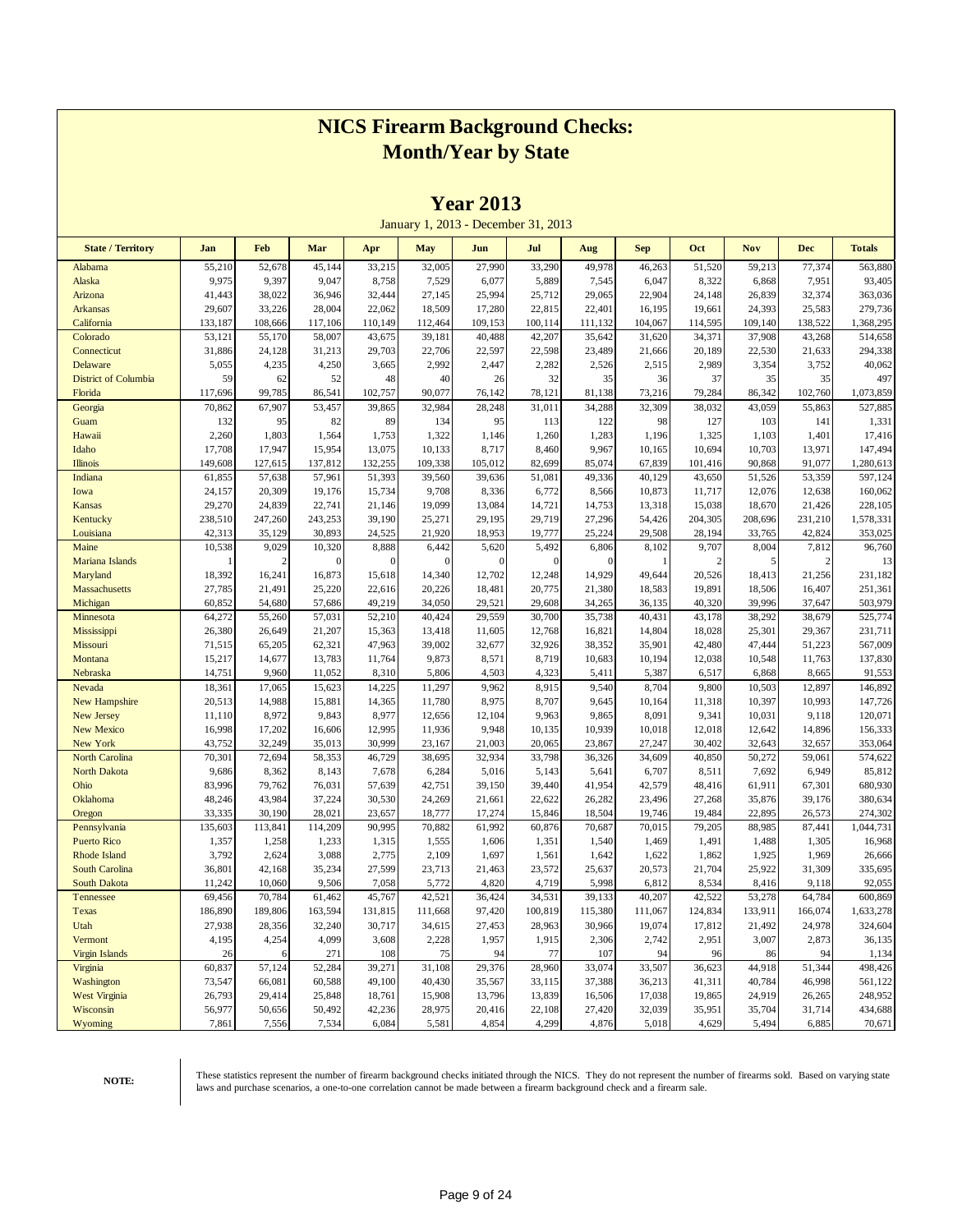|                          |                  |                  |                  |                  |                                     | 1 <b>Cal</b> 4014 |                  |                  |                  |                  |                  |                   |                    |
|--------------------------|------------------|------------------|------------------|------------------|-------------------------------------|-------------------|------------------|------------------|------------------|------------------|------------------|-------------------|--------------------|
|                          |                  |                  |                  |                  | January 1, 2012 - December 31, 2012 |                   |                  |                  |                  |                  |                  |                   |                    |
| <b>State / Territory</b> | Jan              | Feb              | Mar              | Apr              | May                                 | Jun               | Jul              | Aug              | <b>Sep</b>       | Oct              | <b>Nov</b>       | <b>Dec</b>        | <b>Totals</b>      |
| Alabama                  | 28,358           | 39,993           | 33,964           | 25,289           | 24,617                              | 26,055            | 26,858           | 32,191           | 28,384           | 32,850           | 52,221           | 80,576            | 431,356            |
| Alaska                   | 3,824            | 5,712            | 6,886            | 7,359            | 6,697                               | 6,231             | 5,963            | 7,482            | 6,116            | 8,503            | 8,131            | 12,438            | 85,342             |
| Arizona                  | 22,223           | 30,320           | 32,310           | 24,088           | 23,073                              | 23,452            | 23,776           | 27,791           | 25,496           | 24,336           | 34,003           | 48,795            | 339,663            |
| Arkansas                 | 16,113           | 25,303           | 19,824           | 14,875           | 12,851                              | 13,640            | 14,859           | 17,976           | 19,881           | 22,743           | 29,298           | 38,830            | 246,193            |
| California               | 75,418           | 89,188           | 107,573          | 90,368           | 83,820                              | 85,384            | 80,683           | 87,291           | 79,077           | 89,164           | 113,832          | 150,805           | 1,132,603          |
| Colorado                 | 30,531           | 35,411           | 36,411           | 29,874           | 27,051                              | 25,936            | 28,679           | 34,204           | 32,087           | 35,009           | 46,192           | 53,453            | 414,838            |
| Connecticut              | 17,958           | 19,861           | 22,234           | 19,172           | 18,426                              | 17,348            | 16,544           | 18,497           | 16,902           | 18,761           | 22,547           | 29,246            | 237,496            |
| Delaware                 | 2,054            | 2,503            | 2,486            | 1,997            | 1,813                               | 1,737             | 1,907            | 2,259            | 2,149            | 2,512            | 3,681            | 5,626             | 30,724             |
| District of Columbia     | 45               | 39               | 34               | 29               | 26                                  | 20                | 41               | 40               | 30               | 53               | 41               | 51                | 449                |
| Florida                  | 58,468<br>34,191 | 73,182<br>49,066 | 68,009<br>40,518 | 57,162<br>27,989 | 54,996<br>27,905                    | 55,905<br>27,206  | 57,012<br>28,807 | 63,007<br>34,710 | 59,337<br>31,077 | 64,782<br>37,586 | 88,114<br>47,507 | 134,345<br>78,998 | 834,319<br>465.560 |
| Georgia<br>Guam          | 78               | 91               | 72               | 70               | 51                                  | 83                | 62               | 78               | 71               | 81               | 82               | 111               | 930                |
| Hawaii                   | 1,079            | 1,257            | 1,547            | 1,599            | 1,408                               | 1,260             | 1,313            | 1,426            | 1,334            | 1,569            | 1,622            | 2,014             | 17,428             |
| Idaho                    | 9,525            | 11,776           | 12,760           | 10,070           | 9,358                               | 8,872             | 8,239            | 10,348           | 10,427           | 11,157           | 13,395           | 20,555            | 136,482            |
| Illinois                 | 89,958           | 88,343           | 105,812          | 93,918           | 78,257                              | 75,388            | 65,557           | 85,626           | 71,123           | 78,049           | 91,889           | 112,141           | 1,036,061          |
| Indiana                  | 31,328           | 45,553           | 46,111           | 37,242           | 31,246                              | 28,002            | 29,009           | 35,953           | 33,033           | 38,305           | 48,477           | 71,348            | 475,607            |
| Iowa                     | 13,663           | 16,076           | 14,773           | 11,101           | 9,505                               | 7,505             | 8,596            | 9,917            | 8,990            | 12,012           | 16,155           | 19,407            | 147,700            |
| Kansas                   | 15,972           | 19,272           | 18,716           | 12,984           | 12,295                              | 12,147            | 13,225           | 15,708           | 13,809           | 16,551           | 24,748           | 35,545            | 210,972            |
| Kentucky                 | 199,339          | 215,496          | 211,057          | 204,963          | 204,954                             | 209,443           | 209,830          | 216,276          | 216,886          | 220,986          | 219,921          | 260,207           | 2,589,358          |
| Louisiana                | 20,314           | 26,139           | 23,196           | 17,563           | 17,048                              | 18,895            | 19,708           | 25,320           | 30,724           | 29,102           | 38,584           | 59,697            | 326,290            |
| Maine                    | 5,625            | 7,547            | 8,348            | 6,736            | 5,802                               | 5,581             | 5,344            | 7,054            | 8,539            | 9,748            | 9,094            | 12,416            | 91,834             |
| Mariana Islands          | $\overline{0}$   | $\mathbf{0}$     | $\mathbf{0}$     | 2                |                                     |                   | $\mathbf{0}$     | $\mathbf{0}$     | $\mathbf{0}$     | -1               | $\mathbf{0}$     | $\mathbf{0}$      | 5                  |
| Maryland                 | 8,893            | 12,186           | 11,645           | 10,204           | 9,074                               | 8,127             | 8,478            | 10,609           | 9,528            | 11,640           | 17,048           | 19,172            | 136,604            |
| Massachusetts            | 13,612           | 15,536           | 18,697           | 15,957           | 15,951                              | 15,165            | 14,682           | 17,855           | 17,519           | 19,062           | 21,166           | 25,251            | 210,453            |
| Michigan                 | 29,519           | 39,674           | 40,012           | 32,598           | 29,042                              | 26,213            | 25,821           | 32,653           | 32,715           | 37,464           | 45,249           | 59,445            | 430,405            |
| Minnesota                | 28,780           | 34,904           | 43,516           | 37,216           | 31,819                              | 27,343            | 25,668           | 34,927           | 37,424           | 43,310           | 40,168           | 55,917            | 440,992            |
| Mississippi              | 14,352           | 21,136           | 15,955           | 11,424           | 11,613                              | 11,832            | 12,428           | 17,313           | 14,861           | 18,935           | 30,272           | 42,176            | 222,297            |
| Missouri                 | 35,338           | 49,037           | 44,469           | 34,335           | 30,808                              | 30,925            | 30,826           | 39,336           | 37,258           | 44,157           | 55,571           | 81,243            | 513,303            |
| Montana                  | 8,531            | 11,811           | 11,723           | 9,869            | 9,277                               | 9,498             | 8,537            | 10,765           | 11,118           | 13,036           | 11,728           | 18,562            | 134,455            |
| Nebraska                 | 6,811            | 7,184            | 7,126            | 5,476            | 4,708                               | 4,413             | 4,557            | 6,141            | 5,806            | 7,814            | 10,418           | 15,406            | 85,860             |
| Nevada                   | 9,988            | 12,627           | 13,338           | 11,897           | 10,415                              | 9,605             | 9,229            | 11,228           | 9,948            | 11,057           | 14,611           | 22,420            | 146,363            |
| New Hampshire            | 8,336<br>5,312   | 10,126<br>6,545  | 10,866<br>7,587  | 9,937<br>6,904   | 8,723<br>6,952                      | 9,486<br>6,723    | 8,297<br>6,430   | 9,918<br>7,179   | 10,028<br>6,471  | 10,591<br>6,791  | 12,223<br>8,910  | 19,647<br>10,047  | 128,178<br>85,851  |
| New Jersey<br>New Mexico | 9,317            | 13,631           | 13,239           | 9,845            | 9,488                               | 9,906             | 9,051            | 11,175           | 10,284           | 11,675           | 14,271           | 21,537            | 143,419            |
| New York                 | 21,957           | 29,129           | 29,139           | 25,906           | 22,811                              | 20,283            | 20,284           | 24,296           | 28,050           | 30,294           | 38,150           | 48,320            | 338,619            |
| North Carolina           | 36,985           | 49,479           | 41,221           | 31,334           | 31,590                              | 29,124            | 30,022           | 37,343           | 33,538           | 40,956           | 53,692           | 74,023            | 489,307            |
| North Dakota             | 5,492            | 7,192            | 8,337            | 6,652            | 6,310                               | 5,770             | 4,936            | 5,815            | 6,599            | 9,138            | 7,637            | 10,989            | 84,867             |
| Ohio                     | 39,215           | 61,246           | 57,181           | 44,422           | 36,717                              | 37,375            | 37,815           | 43,974           | 44,695           | 49,510           | 74,534           | 102,531           | 629,215            |
| Oklahoma                 | 25,498           | 34,440           | 30,398           | 23,286           | 21,764                              | 22,450            | 22,596           | 28,548           | 25,546           | 28,960           | 43,759           | 60,731            | 367,976            |
| Oregon                   | 17,368           | 23,339           | 25,401           | 20,442           | 16,915                              | 17,331            | 16,380           | 18,294           | 20,203           | 19,989           | 27,133           | 44,246            | 267,041            |
| Pennsylvania             | 66,682           | 89,424           | 93,005           | 71,690           | 62,343                              | 60,533            | 64,227           | 75,174           | 72,565           | 79,821           | 99,829           | 133,241           | 968,534            |
| Puerto Rico              | 936              | 1,327            | 1,467            | 1,167            | 1,297                               | 1,255             | 1,202            | 1,374            | 1,149            | 1,327            | 1,271            | 1,773             | 15,545             |
| Rhode Island             | 1,671            | 2,064            | 2,237            | 1,806            | 1,655                               | 1,457             | 1,486            | 1,658            | 1,771            | 1,897            | 2,478            | 3,870             | 24,050             |
| South Carolina           | 21,901           | 32,897           | 26,955           | 20,048           | 21,046                              | 22,649            | 21,905           | 23,329           | 20,783           | 23,632           | 30,131           | 43,132            | 308,408            |
| South Dakota             | 5,984            | 7,261            | 7,242            | 5,538            | 4,777                               | 4,553             | 4,742            | 6,525            | 7,029            | 9,893            | 10,114           | 14,789            | 88,447             |
| Tennessee                | 35,142           | 49,025           | 40,590           | 33,338           | 31,263                              | 33,629            | 35,059           | 39,107           | 35,175           | 40,032           | 59,840           | 91,922            | 524,122            |
| Texas                    | 96,394           | 130,571          | 122,295          | 88,867           | 88,027                              | 89,057            | 93,179           | 117,318          | 108,117          | 112,530          | 149,821          | 239,956           | 1,436,132          |
| Utah                     | 12,187           | 16,204           | 20,038           | 18,140           | 17,117                              | 17,624            | 16,303           | 19,635           | 16,936           | 20,048           | 23,859           | 32,908            | 230,999            |
| Vermont                  | 2,051            | 3,182            | 3,565            | 2,862            | 2,176                               | 2,036             | 2,067            | 2,397            | 2,983            | 3,152            | 3,191            | 4,845             | 34,507             |
| Virgin Islands           | 30               | 38               | 17               | 27               | 45                                  | 38                | 34               | 38               | 41               | 37               | 25               | 29                | 399                |
| Virginia                 | 28,119           | 40,976           | 36,602           | 30,439           | 25,559                              | 25,962            | 30,064           | 32,039           | 33,749           | 35,342           | 52,416           | 77,487            | 448,754            |
| Washington               | 33,742           | 44,047           | 46,610           | 41,366           | 37,315                              | 37,742            | 34,518           | 39,036           | 36,883           | 43,051           | 50,452           | 74,447            | 519,209            |
| West Virginia            | 14,865           | 23,043           | 19,085           | 14,643           | 13,060                              | 12,880            | 12,858           | 17,075           | 17,549           | 19,662           | 26,830           | 34,030            | 225,580            |
| Wisconsin                | 43,852           | 47,912           | 47,104           | 39,410           | 30,059                              | 24,986            | 25,991           | 34,499           | 34,070           | 41,069           | 44,890           | 55,533            | 469,375            |
| Wyoming                  | 3,892            | 5,325            | 5,822            | 4,579            | 4,476                               | 4,149             | 3,901            | 4,969            | 4,874            | 5,011            | 6,482            | 9,876             | 63,356             |

**Year 2012**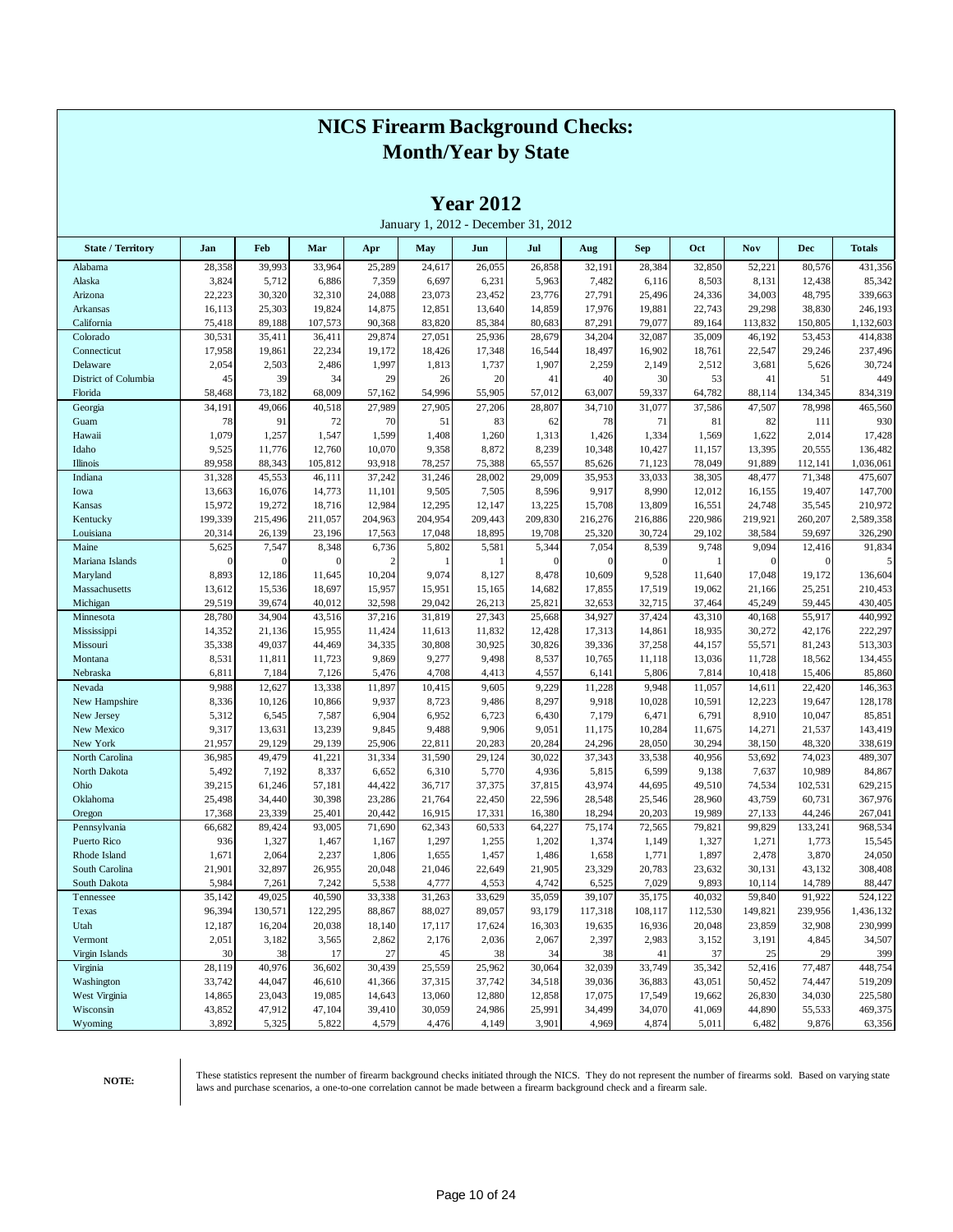|                          |         |          |          |                |          |              | January 1, 2011 - December 31, 2011 |              |              |          |          |              |               |
|--------------------------|---------|----------|----------|----------------|----------|--------------|-------------------------------------|--------------|--------------|----------|----------|--------------|---------------|
| <b>State / Territory</b> | Jan     | Feb      | Mar      | Apr            | May      | Jun          | Jul                                 | Aug          | Sep          | Oct      | Nov      | <b>Dec</b>   | <b>Totals</b> |
| Alabama                  | 24,683  | 31,759   | 27,452   | 21,718         | 20,125   | 21,639       | 21,394                              | 25,075       | 25,550       | 27,096   | 37,559   | 52,052       | 336,102       |
| Alaska                   | 4,193   | 5,016    | 6,324    | 7,213          | 5,481    | 5,011        | 5,228                               | 6,191        | 5,603        | 7,586    | 5,264    | 7,088        | 70,198        |
| Arizona                  | 19,927  | 24,293   | 24,362   | 20,312         | 17,228   | 16,921       | 17,393                              | 19,178       | 19,614       | 20,660   | 21,962   | 29,627       | 251,477       |
| Arkansas                 | 14,629  | 20,726   | 19,153   | 14,440         | 12,861   | 12,967       | 12,443                              | 15,574       | 17,056       | 17,704   | 21,952   | 26,723       | 206,228       |
| California               | 68,984  | 67,480   | 84,183   | 87,052         | 66,457   | 75,317       | 62,387                              | 76,162       | 70,043       | 83,926   | 74,118   | 89,592       | 905,701       |
| Colorado                 | 26,423  | 28,056   | 32,233   | 28,366         | 24,526   | 22,374       | 22,111                              | 25,611       | 27,601       | 27,895   | 31,566   | 39,534       | 336,296       |
| Connecticut              | 13,324  | 15,154   | 19,479   | 17,025         | 15,458   | 15,027       | 13,519                              | 13,583       | 14,477       | 14,842   | 15,588   | 18,592       | 186,068       |
| Delaware                 | 1,543   | 1,878    | 2,121    | 1,682          | 1,412    | 1,381        | 1,348                               | 1,544        | 1,751        | 2,141    | 2,422    | 3,267        | 22,490        |
| District of Columbia     | 18      | 35       | 40       | 40             | 15       | 6            | $\overline{4}$                      | 12           | 39           | 35       | 33       | 23           | 300           |
| Florida                  | 53,396  | 60,661   | 57,319   | 49,574         | 44,317   | 45,007       | 44,259                              | 49,864       | 49,825       | 52,459   | 58,793   | 77,755       | 643,229       |
| Georgia                  | 27,893  | 40,229   | 34,903   | 25,173         | 23,106   | 23,612       | 23,438                              | 27,571       | 28,549       | 30,008   | 33,484   | 49,928       | 367,894       |
| Guam                     | 44      | 41       | 30       | 43             | 35       | 40           | 38                                  | 35           | 37           | 52       | 37       | 79           | 511           |
| Hawaii                   | 870     | 889      | 1,226    | 1,025          | 1,046    | 1,024        | 1,001                               | 1,186        | 991          | 1,080    | 1,110    | 1,187        | 12,635        |
| Idaho                    | 6,990   | 8,804    | 9,694    | 8,688          | 7,507    | 7,309        | 7,019                               | 8,600        | 9,756        | 9,704    | 9,207    | 13,338       | 106,616       |
| Illinois                 | 64,814  | 59,431   | 81,115   | 68,667         | 55,615   | 56,547       | 58,099                              | 66,058       | 66,147       | 69,530   | 85,419   | 97,520       | 828,962       |
| Indiana                  | 30,541  | 32,083   | 38,315   | 29,792         | 24,145   | 23,206       | 18,687                              | 28,228       | 27,494       | 28,973   | 35,122   | 43,254       | 359,840       |
| Iowa                     | 28,239  | 21,226   | 24,621   | 15,666         | 11,264   | 9,134        | 7,925                               | 10,193       | 10,514       | 11,784   | 14,326   | 15,052       | 179,944       |
| Kansas                   | 13,993  | 15,363   | 17,046   | 12,000         | 9,818    | 9,557        | 9,855                               | 12,273       | 11,634       | 13,909   | 17,794   | 21,656       | 164,898       |
| Kentucky                 | 177,464 | 188,375  | 184,546  | 184,195        | 180,713  | 183,978      | 184,356                             | 189,671      | 194,180      | 196,026  | 203,683  | 213,645      | 2,280,832     |
| Louisiana                | 19,895  | 21,596   | 19,561   | 15,795         | 14,440   | 15,573       | 16,513                              | 20,405       | 27,344       | 24,489   | 28,512   | 40,429       | 264,552       |
| Maine                    | 4,669   | 5,003    | 6,751    | 5,735          | 4,680    | 4,489        | 4,989                               | 5,647        | 6,967        | 8,725    | 6,775    | 8,697        | 73,127        |
| Mariana Islands          |         | $\Omega$ | $\Omega$ | $\overline{0}$ | $\Omega$ | $\mathbf{0}$ | $\mathbf{0}$                        | $\mathbf{0}$ | $\mathbf{0}$ | $\theta$ | $\theta$ | $\mathbf{0}$ |               |
| Maryland                 | 7,521   | 8,759    | 9,754    | 8,500          | 6,920    | 6,397        | 6,505                               | 7,885        | 7,465        | 9,038    | 11,678   | 12,598       | 103,020       |
| Massachusetts            | 12,065  | 11,390   | 15,402   | 13,456         | 12,030   | 11,643       | 11,285                              | 12,992       | 12,509       | 13,199   | 12,944   | 14,572       | 153,487       |
| Michigan                 | 26,610  | 29,976   | 40,176   | 33,074         | 26,415   | 23,436       | 20,783                              | 26,445       | 29,598       | 29,448   | 34,261   | 36,413       | 356,635       |
| Minnesota                | 23,965  | 25,707   | 35,730   | 32,612         | 25,879   | 21,508       | 18,160                              | 26,543       | 30,635       | 33,383   | 29,226   | 34,186       | 337,534       |
| Mississippi              | 12,934  | 17,673   | 13,865   | 10,880         | 9,594    | 9,714        | 10,757                              | 13,706       | 14,705       | 16,435   | 23,983   | 30,813       | 185,059       |
| Missouri                 | 30,010  | 35,225   | 39,100   | 31,760         | 25,846   | 24,461       | 24,059                              | 30,121       | 31,041       | 34,786   | 39,621   | 48,893       | 394,923       |
| Montana                  | 6,843   | 8,786    | 9,800    | 9,246          | 8,102    | 7,534        | 7,591                               | 8,782        | 10,256       | 11,459   | 8,837    | 11,738       | 108,974       |
| Nebraska                 | 5,577   | 5,627    | 6,471    | 4,888          | 3,768    | 3,407        | 3,262                               | 4,713        | 4,939        | 5,918    | 7,645    | 9,645        | 65,860        |
| Nevada                   | 9,020   | 10,209   | 11,807   | 9,911          | 9,903    | 8,731        | 8,504                               | 9,274        | 8,986        | 8,750    | 10,148   | 13,497       | 118,740       |
| New Hampshire            | 6,602   | 6,939    | 8,374    | 7,879          | 6,348    | 6,730        | 6,643                               | 7,031        | 8,018        | 8,228    | 8,464    | 9,728        | 90,984        |
| New Jersey               | 4,094   | 4,498    | 5,686    | 5,327          | 4,744    | 4,471        | 4,283                               | 4,554        | 4,691        | 5,071    | 5,896    | 6,941        | 60,256        |
| New Mexico               | 8,568   | 11,305   | 10,732   | 9,344          | 8,107    | 8,248        | 8,027                               | 9,187        | 9,001        | 9,724    | 10,111   | 13,266       | 115,620       |
| New York                 | 18,184  | 20,575   | 25,590   | 23,702         | 19,043   | 17,222       | 15,609                              | 20,848       | 24,847       | 26,213   | 28,792   | 31,212       | 271,837       |
| North Carolina           | 28,745  | 38,046   | 34,691   | 26,486         | 23,166   | 23,829       | 22,879                              | 28,308       | 29,321       | 31,770   | 38,647   | 49,323       | 375,211       |
| North Dakota             | 3,509   | 4,196    | 5,026    | 5,014          | 4,020    | 3,453        | 3,594                               | 4,793        | 5,779        | 7,713    | 6,415    | 7,520        | 61,032        |
| Ohio                     | 32,445  | 43,281   | 45,933   | 39,009         | 30,264   | 27,715       | 29,200                              | 33,656       | 35,819       | 39,276   | 49,995   | 62,381       | 468,974       |
| Oklahoma                 | 21,901  | 24,262   | 22,825   | 20,910         | 16,468   | 16,926       | 17,504                              | 20,606       | 21,437       | 21,830   | 29,611   | 37,536       | 271,816       |
| Oregon                   | 15,053  | 19,107   | 21,396   | 18,924         | 16,844   | 15,010       | 13,172                              | 14,272       | 16,606       | 16,276   | 18,197   | 24,924       | 209,781       |
| Pennsylvania             | 49,123  | 60,141   | 72,258   | 62,023         | 48,401   | 46,403       | 45,686                              | 54,953       | 58,671       | 63,135   | 73,684   | 84,456       | 718,934       |
| Puerto Rico              | 765     | 724      | 928      | 819            | 974      | 968          | 816                                 | 991          | 1,084        | 1,137    | 1,100    | 1,219        | 11,525        |
| Rhode Island             | 1,259   | 1,529    | 1,756    | 1,560          | 1,191    | 1,195        | 1,105                               | 1,367        | 1,350        | 1,464    | 1,534    | 1,961        | 17,271        |
| South Carolina           | 15,559  | 23,822   | 21,669   | 16,096         | 14,728   | 14,435       | 14,201                              | 18,589       | 17,958       | 18,470   | 23,354   | 30,538       | 229,419       |
| South Dakota             | 5,062   | 5,636    | 6,115    | 5,359          | 4,300    | 3,871        | 3,759                               | 5,338        | 6,092        | 8,405    | 7,157    | 8,560        | 69,654        |
| Tennessee                | 37,303  | 41,709   | 49,190   | 34,499         | 33,407   | 26,388       | 29,884                              | 31,215       | 29,468       | 39,802   | 41,364   | 56,878       | 451,107       |
| Texas                    | 85,642  | 98,234   | 97,274   | 87,448         | 81,733   | 79,768       | 77,160                              | 88,889       | 95,830       | 96,869   | 112,058  | 154,482      | 1,155,387     |
| Utah                     | 156,273 | 148,222  | 19,213   | 106,858        | 156,415  | 116,927      | 129,912                             | 120,911      | 12,668       | 13,611   | 17,367   | 22,412       | 1,020,789     |
| Vermont                  | 1,668   | 2,326    | 2,835    | 2,611          | 1,833    | 1,711        | 1,551                               | 1,973        | 2,415        | 2,669    | 2,616    | 3,084        | 27,292        |
| Virgin Islands           | 114     | 138      | 179      | 90             | 112      | 178          | 102                                 | 89           | 66           | 85       | 92       | 111          | 1,356         |
| Virginia                 | 24,482  | 31,915   | 30,593   | 25,922         | 20,659   | 19,279       | 23,271                              | 23,087       | 25,348       | 29,209   | 34,504   | 43,199       | 331,468       |
| Washington               | 30,026  | 35,059   | 38,679   | 33,741         | 29,384   | 28,038       | 27,113                              | 30,258       | 30,810       | 33,594   | 33,662   | 44,046       | 394,410       |
| West Virginia            | 12,306  | 18,145   | 15,674   | 13,548         | 10,691   | 10,610       | 11,387                              | 13,269       | 15,704       | 17,195   | 21,995   | 24,967       | 185,491       |
| Wisconsin                | 13,328  | 17,288   | 23,330   | 19,630         | 14,313   | 13,675       | 14,162                              | 19,017       | 21,701       | 24,984   | 73,346   | 67,987       | 322,761       |
| Wyoming                  | 3,455   | 4,591    | 5,184    | 4,346          | 4,021    | 3,714        | 3,423                               | 4,110        | 4,614        | 4,066    | 4,424    | 6,276        | 52,224        |

**Year 2011**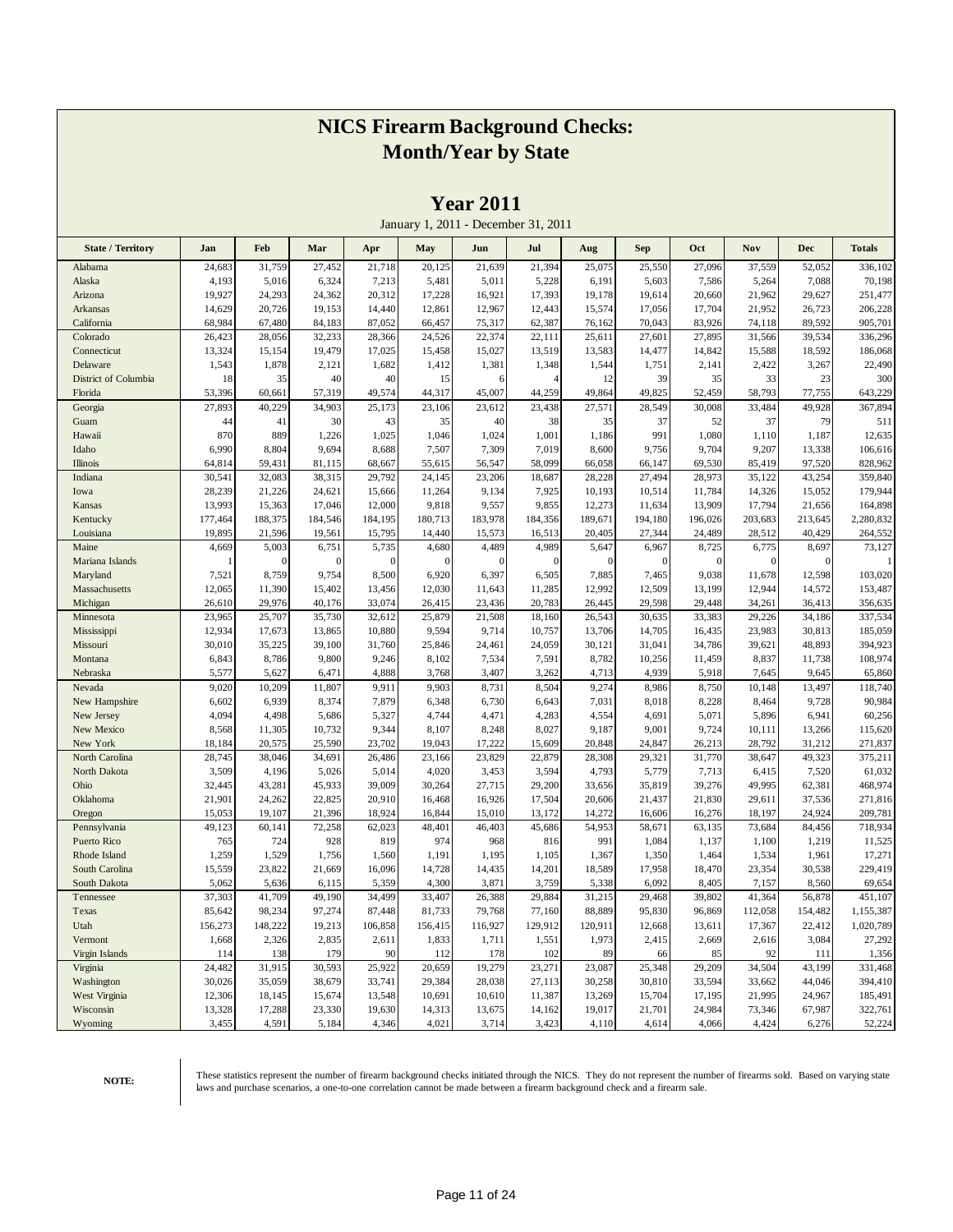|                          |                  |                  |                  |                 |                   | <b>Tear Zulu</b> |                                     |                  |                  |                  |                   |                  |                    |
|--------------------------|------------------|------------------|------------------|-----------------|-------------------|------------------|-------------------------------------|------------------|------------------|------------------|-------------------|------------------|--------------------|
|                          |                  |                  |                  |                 |                   |                  | January 1, 2010 - December 31, 2010 |                  |                  |                  |                   |                  |                    |
| <b>State / Territory</b> | Jan              | Feb              | Mar              | Apr             | <b>May</b>        | Jun              | Jul                                 | Aug              | <b>Sep</b>       | Oct              | <b>Nov</b>        | <b>Dec</b>       | <b>Totals</b>      |
| Alabama                  | 24,397           | 30,456           | 26,403           | 20,791          | 18,752            | 18,801           | 20,513                              | 23,813           | 23,344           | 25,403           | 32,668            | 43,266           | 308,607            |
| Alaska                   | 3,821            | 4,649            | 5,577            | 6,411           | 5,385             | 5,126            | 5,129                               | 5,735            | 5,188            | 6,817            | 5,035             | 7,036            | 65,909             |
| Arizona                  | 15,687           | 19,737           | 18,142           | 16,578          | 15,048            | 13,846           | 14,910                              | 16,826           | 17,027           | 16,732           | 17,575            | 23,942           | 206,050            |
| <b>Arkansas</b>          | 13,506           | 18,988           | 16,781           | 14,563          | 11,251            | 12,677           | 12,316                              | 13,877           | 15,907           | 16,979           | 20,782            | 23,821           | 191,448            |
| California               | 63,048           | 64,271           | 74,011           | 80,750          | 69,344            | 61,889           | 62,682                              | 65,506           | 60,530           | 68,851           | 63,995            | 81,522           | 816,399            |
| Colorado                 | 24,265           | 25,008           | 26,781           | 23,609          | 21,575            | 21,273           | 21,849                              | 25,298           | 23,433           | 25,402           | 27,634            | 34,693           | 300,820            |
| Connecticut              | 15,346           | 14,929           | 19,380           | 15,922          | 13,890            | 14,432           | 12,848                              | 14,183           | 13,743           | 14,371           | 15,005            | 15,546           | 179,595            |
| Delaware                 | 1,638            | 1,387            | 1,878            | 1,439           | 1,227             | 1,222            | 1,272                               | 1,418            | 1,571            | 1,720            | 2,058             | 2,410            | 19,240             |
| District of Columbia     | 21               | 29               | 52               | 35              | 26                | 21               | 37                                  | 23               | 29               | 26               | 23                | 27               | 349                |
| Florida                  | 46,404           | 50,797           | 51,836           | 42,794          | 39,988            | 39,190           | 40,949                              | 42,301           | 42,666           | 46,464           | 50,550            | 65,408           | 559,347            |
| Georgia                  | 29,217           | 35,867           | 32,199           | 24,065          | 21,440            | 21,083           | 21,897                              | 23,723           | 24,281           | 28,899           | 29,045            | 41,531           | 333,247            |
| Guam                     | 53               | 52               | 60               | 35              | 46                | 29               | 43                                  | 50               | 41               | 43               | 42                | 48               | 542                |
| Hawaii                   | 826              | 829              | 1,055            | 963             | 787               | 895              | 783                                 | 874              | 874              | 913              | 800               | 934              | 10,533             |
| Idaho                    | 7,252            | 8,724            | 9,051            | 7,814           | 7,017             | 6,472            | 5,973                               | 6,798            | 8,017            | 8,121            | 6,874             | 9,918            | 92,031             |
| <b>Illinois</b>          | 58,343           | 55,994           | 65,629           | 53,929          | 45,009            | 52,369           | 50,122                              | 59,738           | 58,617           | 62,384           | 63,906            | 69,260           | 695,300            |
| Indiana                  | 27,193           | 30,162           | 32,174           | 25,232          | 24,879            | 25,869           | 24,070                              | 29,281           | 27,346           | 30,124           | 32,292            | 37,028           | 345,650            |
| Iowa                     | 10,429           | 10,673           | 13,878           | 9,720           | 7,568             | 7,847            | 6,921                               | 7,723            | 9,588            | 11,029           | 13,273            | 16,089           | 124,738            |
| Kansas                   | 11,571           | 13,308           | 12,889           | 9,529           | 8,360             | 8,099            | 8,428                               | 10,317           | 11,262           | 14,359           | 16,070            | 19,964           | 144,156            |
| Kentucky                 | 201,899          | 211,077          | 211,068          | 211,261         | 213,810           | 216,147          | 219,640                             | 181,135          | 172,165          | 177,281          | 181,908           | 188,188          | 2,385,579          |
| Louisiana                | 16,562           | 19,631           | 18,069           | 13,373          | 12,402            | 13,340           | 15,351                              | 19,062           | 24,914           | 24,310           | 26,317            | 35,873           | 239,204            |
| Maine                    | 3,949            | 4,916            | 5,941            | 5,073           | 4,219<br>$\Omega$ | 4,308            | 4,143                               | 5,119            | 6,817            | 8,605            | 6,065<br>$\theta$ | 6,833            | 65,988             |
| Mariana Islands          | $\Omega$         | $\mathbf{0}$     | $\Omega$         | $\overline{0}$  |                   | $\overline{0}$   | $\boldsymbol{0}$                    | $\mathbf{0}$     | $\mathbf{0}$     | $\theta$         | 9,827             | $\theta$         |                    |
| Maryland                 | 7,055            | 6,974            | 8,437            | 6,992           | 6,097             | 5,753<br>7,959   | 6,047                               | 6,823            | 6,809            | 7,702            |                   | 9,646            | 88,162             |
| Massachusetts            | 8,882            | 8,302            | 10,018           | 8,748           | 7,926             |                  | 7,845                               | 9,673            | 10,818           | 12,237           | 11,609            | 11,887           | 115,904            |
| Michigan                 | 26,082<br>20,181 | 31,742<br>21,210 | 37,529<br>29,495 | 29,383          | 25,102<br>20,172  | 22,964           | 21,625<br>19,268                    | 26,506           | 30,062<br>31,519 | 30,825           | 33,796<br>23,577  | 32,584           | 348,200<br>297,390 |
| Minnesota                | 12,266           | 16,277           | 13,284           | 26,351<br>9,702 | 9,100             | 21,173<br>9,040  | 10,321                              | 24,702           | 13,250           | 33,303<br>15,634 | 21,845            | 26,439<br>26,488 | 169,873            |
| Mississippi<br>Missouri  | 26,169           | 34,082           | 33,666           | 26,289          | 23,067            | 23,624           | 22,889                              | 12,666<br>26,607 | 27,317           | 32,211           | 34,075            | 39,676           | 349,672            |
| Montana                  | 6,771            | 8,525            | 9,108            | 8,367           | 7,361             | 7,421            | 7,058                               | 8,707            | 9,441            | 10,789           | 7,676             | 9,871            | 101,095            |
| Nebraska                 | 4,060            | 4,620            | 5,480            | 4,141           | 3,567             | 3,627            | 3,252                               | 4,228            | 4,768            | 6,038            | 6,709             | 7,793            | 58,283             |
| Nevada                   | 7,705            | 8,959            | 10,375           | 9,294           | 8,692             | 7,610            | 7,500                               | 8,228            | 7,908            | 7,817            | 9,052             | 11,649           | 104,789            |
| <b>New Hampshire</b>     | 6,253            | 6,377            | 7,705            | 6,911           | 5,694             | 5,666            | 5,711                               | 6,093            | 6,987            | 7,579            | 6,942             | 8,022            | 79,940             |
| <b>New Jersey</b>        | 4,038            | 3,655            | 4,949            | 4,215           | 3,913             | 3,787            | 3,728                               | 3,801            | 4,078            | 4,423            | 5,087             | 4,848            | 50,522             |
| <b>New Mexico</b>        | 7,971            | 10,513           | 10,359           | 8,599           | 7,727             | 7,867            | 8,829                               | 8,914            | 8,743            | 8,830            | 8,812             | 11,905           | 109,069            |
| New York                 | 17,411           | 18,302           | 22,365           | 19,906          | 16,001            | 16,345           | 15,277                              | 18,015           | 22,021           | 25,138           | 25,758            | 24,956           | 241,495            |
| <b>North Carolina</b>    | 27,260           | 32,128           | 30,488           | 23,378          | 20,806            | 21,312           | 22,358                              | 26,494           | 26,711           | 28,544           | 32,825            | 39,333           | 331,637            |
| <b>North Dakota</b>      | 3,064            | 3,253            | 4,035            | 3,726           | 3,279             | 3,154            | 2,818                               | 3,629            | 4,733            | 6,477            | 4,490             | 4,425            | 47,083             |
| Ohio                     | 30,348           | 34,190           | 38,472           | 31,312          | 25,857            | 23,934           | 26,464                              | 28,258           | 30,234           | 35,171           | 42,549            | 46,461           | 393,250            |
| Oklahoma                 | 17,538           | 24,308           | 19,616           | 17,750          | 15,202            | 14,331           | 15,970                              | 17,819           | 17,862           | 19,605           | 24,250            | 29,658           | 233,909            |
| Oregon                   | 13,157           | 16,920           | 18,422           | 16,031          | 14,063            | 13,236           | 12,364                              | 13,652           | 16,035           | 15,007           | 15,153            | 20,795           | 184,835            |
| Pennsylvania             | 47,456           | 47,352           | 65,871           | 50,249          | 41,779            | 43,153           | 43,054                              | 47,362           | 52,002           | 57,446           | 67,443            | 63,510           | 626,677            |
| <b>Puerto Rico</b>       | 597              | 635              | 691              | 642             | 613               | 650              | 735                                 | 742              | 706              | 597              | 663               | 807              | 8,078              |
| <b>Rhode Island</b>      | 1,270            | 1,316            | 1,542            | 1,199           | 1,052             | 1,044            | 990                                 | 1,151            | 1,178            | 1,306            | 1,331             | 1,456            | 14,835             |
| South Carolina           | 16,697           | 20,358           | 18,306           | 14,441          | 13,570            | 14,532           | 13,501                              | 15,262           | 15,413           | 14,800           | 21,016            | 23,732           | 201,628            |
| South Dakota             | 4,009            | 5,010            | 5,388            | 4,561           | 3,889             | 3,696            | 3,810                               | 4,761            | 6,051            | 8,232            | 6,566             | 7,178            | 63,151             |
| Tennessee                | 26,056           | 47,562           | 43,340           | 30,453          | 23,904            | 26,099           | 27,459                              | 30,419           | 31,436           | 34,894           | 38,300            | 51,102           | 411,024            |
| Texas                    | 73,787           | 87,849           | 77,795           | 65,012          | 61,789            | 60,337           | 67,262                              | 81,327           | 78,300           | 91,997           | 95,755            | 126,861          | 968,071            |
| Utah                     | 42,200           | 22,622           | 17,173           | 109,391         | 18,308            | 17,437           | 65,785                              | 13,179           | 38,412           | 154,655          | 17,282            | 36,690           | 553,134            |
| Vermont                  | 1,495            | 2,234            | 2,630            | 2,053           | 1,638             | 1,433            | 1,523                               | 1,698            | 2,344            | 2,592            | 2,292             | 2,344            | 24,276             |
| <b>Virgin Islands</b>    | 85               | 113              | 130              | 161             | 87                | 156              | 190                                 | 151              | 158              | 111              | 120               | 132              | 1,594              |
| Virginia                 | 22,145           | 25,620           | 30,216           | 44,137          | 27,723            | 16,652           | 21,272                              | 22,580           | 22,314           | 25,771           | 29,492            | 32,861           | 320,783            |
| Washington               | 27,184           | 30,358           | 32,149           | 27,816          | 24,989            | 24,456           | 23,826                              | 26,001           | 28,670           | 29,320           | 26,375            | 34,198           | 335,342            |
| <b>West Virginia</b>     | 11,693           | 14,737           | 13,794           | 11,180          | 9,350             | 9,774            | 10,050                              | 11,116           | 13,298           | 16,499           | 19,482            | 18,577           | 159,550            |
| Wisconsin                | 12,734           | 16,017           | 21,554           | 16,471          | 11,567            | 11,437           | 10,964                              | 15,192           | 18,610           | 21,543           | 21,043            | 17,665           | 194,797            |
| Wyoming                  | 3,266            | 4,013            | 4,382            | 4,013           | 3,911             | 3,668            | 3,265                               | 3,804            | 4,332            | 3,968            | 3,708             | 5,379            | 47,709             |

**Year 2010**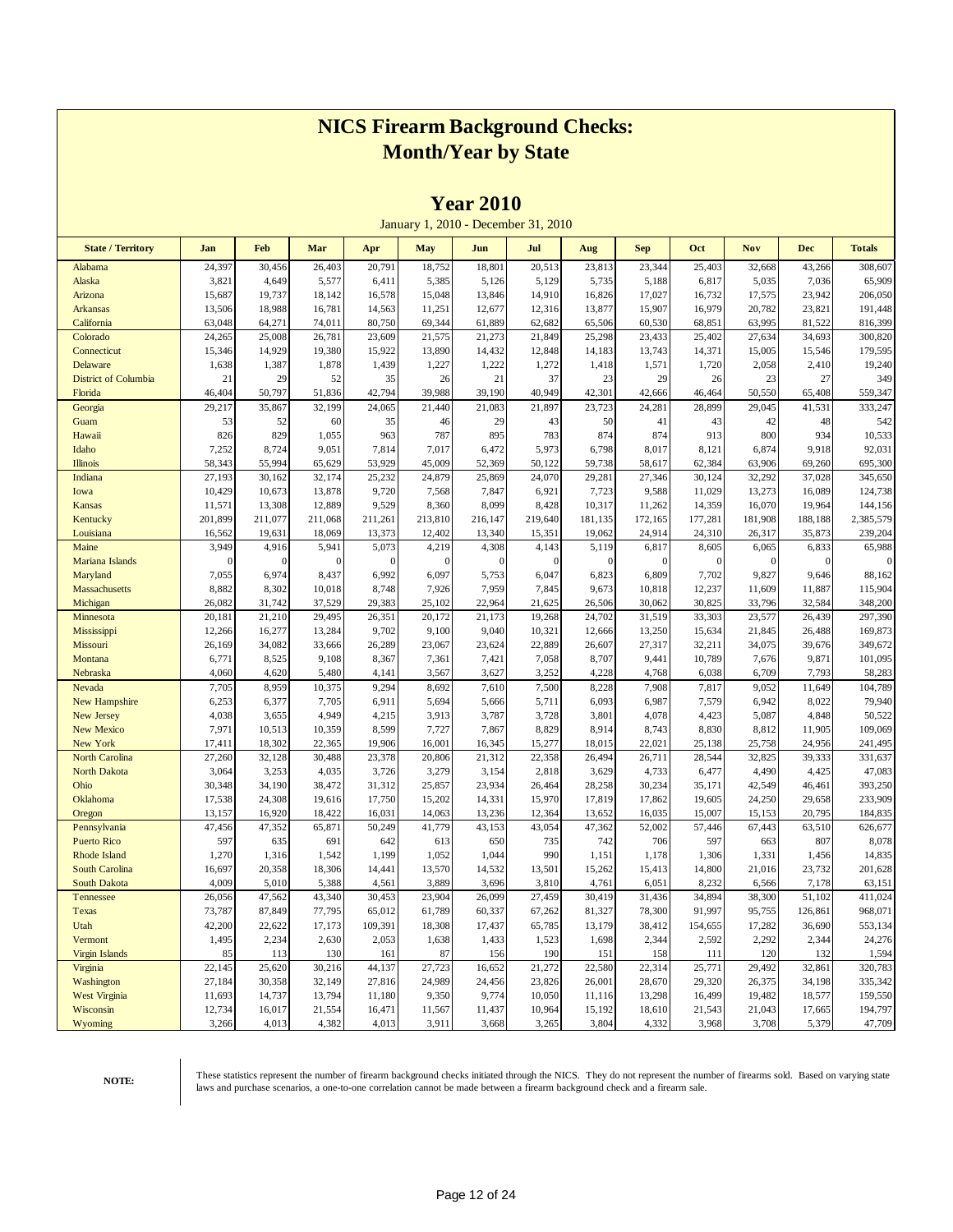|                          |                 |                 |                 |                 |                | <b>Year 2009</b> | January 1, 2009 - December 31, 2009 |                |                |                |                |                 |                   |
|--------------------------|-----------------|-----------------|-----------------|-----------------|----------------|------------------|-------------------------------------|----------------|----------------|----------------|----------------|-----------------|-------------------|
| <b>State / Territory</b> | Jan             | Feb             | Mar             | Apr             | May            | Jun              | Jul                                 | Aug            | Sep            | Oct            | Nov            | Dec             | <b>Totals</b>     |
| Alabama                  | 29,770          | 30,391          | 27,949          | 21,322          | 20,277         | 18,538           | 21,001                              | 24,123         | 24,221         | 27,346         | 30,734         | 42,196          | 317,868           |
| Alaska                   | 4,227           | 4,652           | 5,140           | 5,775           | 4,878          | 4,419            | 4,263                               | 5,076          | 4,885          | 6,724          | 4,726          | 6,015           | 60,780            |
| Arizona                  | 20,293          | 21,423          | 21,766          | 20,896          | 17,837         | 18,953           | 16,099                              | 14,956         | 14,619         | 14,831         | 14,003         | 19,703          | 215,379           |
| Arkansas                 | 17,819          | 21,434          | 19,172          | 19,326          | 13,435         | 14,489           | 14,074                              | 14,319         | 15,465         | 18,480         | 18,795         | 23,034          | 209,842           |
| California               | 72,039          | 62,736          | 72,248          | 73,315          | 64,304         | 63,190           | 61,389                              | 65,927         | 62,920         | 64,468         | 56,392         | 69,236          | 788,164           |
| Colorado                 | 28,193          | 29,189          | 32,067          | 30,277          | 27,595         | 24,127           | 20,949                              | 22,782         | 21,855         | 22,940         | 24,466         | 29,201          | 313,641           |
| Connecticut              | 18,593          | 19,264          | 21,879          | 19,564          | 16,972         | 16,887           | 15,338                              | 15,081         | 15,448         | 14,754         | 13,520         | 15,154          | 202,454           |
| Delaware                 | 1,860           | 1,886           | 2,031           | 1,736           | 1,439          | 1,318            | 1,245                               | 1,545          | 1,520          | 1,763          | 1,926          | 2,261           | 20,530            |
| District of Columbia     | 34              | 40              | 40              | 34              | 29             | 28               | 25                                  | 31             | 28             | 28             | 33             | 19              | 369               |
| Florida                  | 51,169          | 53,862          | 55,646          | 48,761          | 40,976         | 38,505           | 38,918                              | 40,232         | 39,874         | 44,824         | 46,324         | 57,449          | 556,540           |
| Georgia                  | 39,703          | 44,226          | 40,635          | 30,714          | 24,765         | 24,872           | 23,360                              | 25,045         | 24,701         | 28,353         | 27,511         | 39,352          | 373,237           |
| Guam                     | 54              | 34              | 27              | 40              | 38             | 45               | 34                                  | 42             | 41             | 50             | 43             | 62              | 510               |
| Hawaii                   | 894             | 792             | 1,086           | 1,013           | 897            | 758              | 813                                 | 687            | 867            | 853            | 859            | 992             | 10,511            |
| Idaho                    | 8,903           | 9,851           | 11,281          | 9,396           | 6,886          | 6,798            | 6,207                               | 6,930          | 7,615          | 8,237          | 7,406          | 9,733           | 99,243            |
| Illinois                 | 62,068          | 58,938          | 72,066          | 82,671          | 64,049         | 52,126           | 47,204                              | 54,912         | 60,010         | 65,610         | 64,018         | 68,399          | 752,071           |
| Indiana                  | 23,196          | 24,131          | 25,741          | 20,245          | 16,093         | 14,038           | 14,138                              | 19,136         | 25,710         | 29,405         | 29,522         | 32,448          | 273,803           |
| Iowa                     | 11,987          | 11,199          | 13,542          | 10,764          | 7,354          | 6,646            | 6,309                               | 7,213          | 8,711          | 11,607         | 11,146         | 13,755          | 120,233           |
| Kansas                   | 14,131          | 13,268          | 14,201          | 11,607          | 9,031          | 7,979            | 8,181                               | 10,762         | 10,137         | 13,343         | 14,017         | 16,327          | 142,984           |
| Kentucky                 | 167,035         | 173,104         | 175,314         | 174,987         | 174,703        | 175,957          | 179,312                             | 182,433        | 187,031        | 194,580        | 195,656        | 209,466         | 2,189,578         |
| Louisiana                | 22,219          | 21,639          | 21,067          | 17,171          | 14,561         | 13,579           | 15,059                              | 18,088         | 25,613         | 22,882         | 22,565         | 32,641          | 247,084           |
| Maine                    | 4,200           | 4,676           | 5,782           | 5,148           | 3,948          | 3,763            | 3,847                               | 4,406          | 5,887          | 7,967          | 5,444          | 5,887           | 60,955            |
| Mariana Islands          | $\theta$        | $\mathbf{0}$    | $\Omega$        | $\overline{0}$  | $\mathbf{0}$   | $\mathbf{0}$     | $\mathbf{0}$                        | $\mathbf{0}$   | $\mathbf{0}$   | $\theta$       | $\theta$       | $\mathbf{0}$    | $\mathbf{0}$      |
| Maryland                 | 8,734           | 9,271           | 9,733           | 8,445           | 6,328          | 6,453            | 6,344                               | 6,379          | 7,152          | 8,169          | 9,498          | 8,685           | 95,191            |
| Massachusetts            | 8,960           | 8,230           | 10,135          | 9,236           | 7,827          | 7,487            | 6,730                               | 6,682          | 7,681          | 8,887          | 8,631          | 8,378           | 98,864            |
| Michigan                 | 30,182          | 32,473          | 38,803          | 34,713          | 25,954         | 24,233           | 23,268                              | 26,423         | 28,759         | 31,974         | 32,954         | 32,436          | 362,172           |
| Minnesota                | 22,768          | 23,895          | 32,695          | 31,130          | 19,636         | 18,162           | 17,426                              | 21,487         | 25,748         | 29,398         | 20,902         | 21,883          | 285,130           |
| Mississippi              | 16,201          | 16,599          | 13,189          | 11,131          | 9,488          | 8,359            | 9,717                               | 11,702         | 12,488         | 14,967         | 18,202         | 25,014          | 167,057           |
| Missouri                 | 32,110          | 35,664          | 36,214          | 30,743          | 23,401         | 21,868           | 21,998                              | 26,207         | 26,143         | 33,121         | 30,743         | 37,466          | 355,678           |
| Montana                  | 7,519           | 8,799           | 9,600           | 9,076           | 8,190          | 7,541            | 7,082                               | 8,311          | 8,753          | 10,521         | 7,326          | 9,258           | 101,976           |
| Nebraska<br>Nevada       | 5,702           | 5,475           | 6,092           | 5,495           | 3,211          | 3,379            | 3,103                               | 4,108          | 4,638          | 6,017          | 5,792          | 6,316           | 59,328<br>107,343 |
| New Hampshire            | 10,224<br>6,165 | 10,154<br>5,910 | 11,536<br>7,376 | 10,912<br>6,975 | 8,004<br>5,463 | 7,695<br>4,896   | 6,908<br>5,239                      | 7,597<br>6,019 | 6,985<br>6,327 | 8,224<br>8,681 | 8,367<br>6,536 | 10,737<br>6,515 | 76,102            |
| New Jersey               | 4,216           | 4,343           | 5,266           | 5,060           | 4,567          | 4,739            | 4,428                               | 4,172          | 4,083          | 4,953          | 4,713          | 4,993           | 55,533            |
| New Mexico               | 9,635           | 10,875          | 10,757          | 8,676           | 7,901          | 7,762            | 7,168                               | 8,333          | 8,047          | 8,776          | 7,963          | 10,961          | 106,854           |
| New York                 | 18,383          | 18,910          | 22,794          | 21,727          | 16,415         | 16,193           | 15,824                              | 17,289         | 21,159         | 25,423         | 23,176         | 23,872          | 241,165           |
| North Carolina           | 38,538          | 39,872          | 37,632          | 31,413          | 25,730         | 23,591           | 22,884                              | 24,625         | 25,737         | 29,399         | 30,279         | 38,760          | 368,460           |
| North Dakota             | 3,523           | 3,682           | 3,846           | 4,714           | 4,078          | 3,289            | 2,933                               | 3,439          | 4,419          | 5,749          | 4,107          | 4,183           | 47,962            |
| Ohio                     | 33,593          | 38,939          | 41,762          | 35,416          | 27,137         | 24,817           | 25,287                              | 26,574         | 27,796         | 33,727         | 39,266         | 41,266          | 395,580           |
| Oklahoma                 | 22,098          | 24,547          | 21,680          | 21,163          | 16,353         | 13,868           | 14,752                              | 17,083         | 16,049         | 18,934         | 21,832         | 26,203          | 234,562           |
| Oregon                   | 16,799          | 18,063          | 20,906          | 16,980          | 14,086         | 12,127           | 11,007                              | 12,204         | 14,503         | 14,610         | 14,938         | 18,820          | 185,043           |
| Pennsylvania             | 54,695          | 57,544          | 69,675          | 59,806          | 45,804         | 43,428           | 42,862                              | 44,917         | 50,424         | 56,079         | 60,101         | 56,361          | 641,696           |
| Puerto Rico              | 625             | 609             | 727             | 653             | 637            | 663              | 658                                 | 689            | 715            | 705            | 585            | 726             | 7,992             |
| Rhode Island             | 1,287           | 1,355           | 1,557           | 1,469           | 1,158          | 1,072            | 922                                 | 968            | 1,098          | 1,355          | 1,186          | 1,372           | 14,799            |
| South Carolina           | 17,818          | 20,958          | 19,681          | 18,209          | 15,961         | 13,977           | 14,914                              | 15,567         | 16,028         | 16,984         | 21,990         | 22,497          | 214,584           |
| South Dakota             | 5,447           | 5,614           | 5,776           | 5,533           | 3,769          | 3,786            | 3,652                               | 4,757          | 5,738          | 7,578          | 5,742          | 6,356           | 63,748            |
| Tennessee                | 31,505          | 33,801          | 34,899          | 26,003          | 25,506         | 23,435           | 26,032                              | 55,766         | 27,528         | 35,780         | 40,591         | 48,145          | 408,991           |
| Texas                    | 86,835          | 96,192          | 102,372         | 76,844          | 71,891         | 69,421           | 66,285                              | 80,589         | 74,929         | 78,429         | 95,339         | 114,889         | 1,014,015         |
| Utah                     | 28,809          | 16,137          | 18,402          | 28,052          | 16,119         | 19,092           | 31,518                              | 20,191         | 15,749         | 30,908         | 12,993         | 18,166          | 256,136           |
| Vermont                  | 1,619           | 2,314           | 2,456           | 2,129           | 1,564          | 1,349            | 1,437                               | 1,644          | 2,028          | 2,421          | 2,068          | 2,056           | 23,085            |
| Virgin Islands           | 183             | 126             | 179             | 213             | 162            | 169              | 120                                 | 136            | 147            | 113            | 117            | 94              | 1,759             |
| Virginia                 | 27,133          | 29,763          | 28,923          | 26,103          | 19,811         | 17,106           | 20,436                              | 20,882         | 21,425         | 27,563         | 27,434         | 29,884          | 296,463           |
| Washington               | 31,526          | 33,303          | 35,861          | 32,498          | 27,031         | 23,229           | 21,284                              | 23,384         | 24,405         | 27,301         | 24,453         | 32,457          | 336,732           |
| West Virginia            | 13,020          | 15,097          | 13,698          | 12,237          | 10,016         | 9,232            | 9,628                               | 10,435         | 12,343         | 15,987         | 17,419         | 17,719          | 156,831           |
| Wisconsin                | 14,071          | 17,025          | 23,863          | 19,575          | 11,864         | 10,519           | 10,489                              | 14,794         | 17,700         | 21,119         | 19,327         | 16,605          | 196,951           |
| Wyoming                  | 4,553           | 5,050           | 5,594           | 4,931           | 4,202          | 4,118            | 3,421                               | 3,800          | 3,804          | 3,663          | 3,553          | 4,706           | 51,395            |

**Year 2009**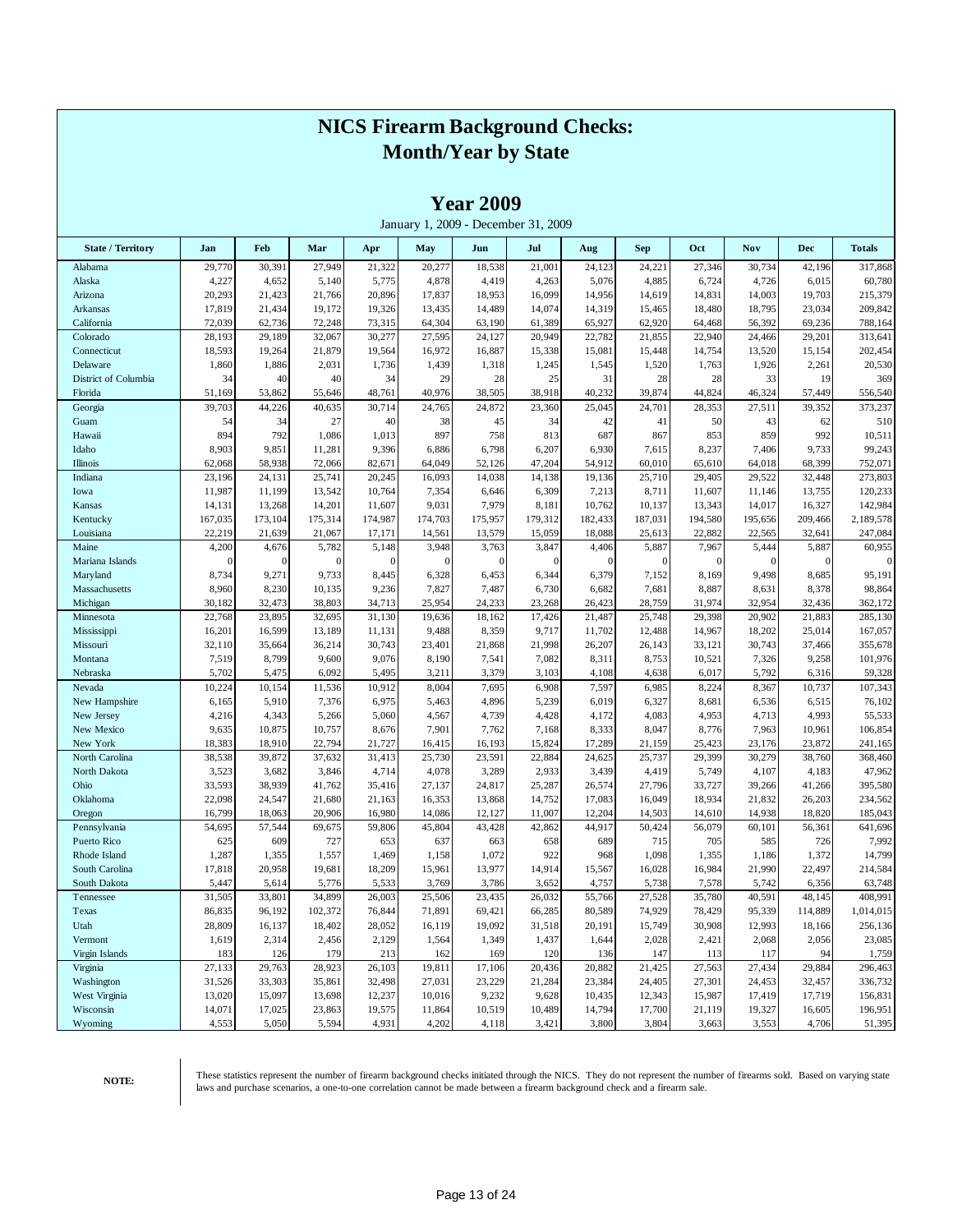|                            |                 |                 |                 |                 | January 1, 2008 - December 31, 2008 | <b>Teal zuvo</b> |                 |                 |                 |                  |                 |                 |                   |
|----------------------------|-----------------|-----------------|-----------------|-----------------|-------------------------------------|------------------|-----------------|-----------------|-----------------|------------------|-----------------|-----------------|-------------------|
| <b>State / Territory</b>   | Jan             | Feb             | Mar             | Apr             | May                                 | Jun              | Jul             | Aug             | <b>Sep</b>      | Oct              | Nov             | <b>Dec</b>      | <b>Totals</b>     |
| Alabama                    | 22,516          | 26,565          | 23,827          | 18,165          | 19,228                              | 17,454           | 18,312          | 21,264          | 21,365          | 24,898           | 39,594          | 46,244          | 299,432           |
| Alaska                     | 3,266           | 3,844           | 4,404           | 4,745           | 4,409                               | 3,804            | 4,102           | 5,201           | 7,083           | 5,926            | 7,945           | 7,000           | 61,729            |
| Arizona                    | 17,302          | 19,279          | 17,466          | 16,321          | 16,274                              | 13,644           | 14,129          | 15,201          | 14,404          | 16,206           | 22,813          | 25,682          | 208,721           |
| Arkansas                   | 13,794          | 17,726          | 15,717          | 12,214          | 12,463                              | 11,306           | 11,428          | 12,925          | 14,715          | 18,762           | 24,251          | 26,498          | 191,799           |
| California                 | 58,872          | 59,380          | 74,599          | 66,612          | 64,811                              | 57,322           | 62,382          | 63,942          | 56,404          | 65,372           | 73,190          | 77,512          | 780,398           |
| Colorado                   | 18,057          | 20,877          | 22,401          | 20,016          | 19,921                              | 18,991           | 19,673          | 22,460          | 21,596          | 26,115           | 39,798          | 35,616          | 285,521           |
| Connecticut                | 12,621          | 11,681          | 12,978          | 12,549          | 11,869                              | 10,658           | 11,352          | 11,373          | 12,304          | 14,573           | 16,586          | 17,341          | 155,885           |
| Delaware                   | 1,242           | 1,380           | 1,339           | 1,350           | 1,162                               | 1,013            | 1,103           | 1,296           | 1,349           | 1,716            | 2,512           | 2,640           | 18,102            |
| District of Columbia       | 1               | 53              | $\theta$        | $\epsilon$      | $\theta$                            | 16               | 1               | 1               | 39              | 49               | 55              | 44              | 259               |
| Florida                    | 38,219          | 40,476          | 39,246          | 36,385          | 35,887                              | 34,145           | 34,809          | 34,316          | 34,029          | 44,475           | 65,859          | 65,826          | 503,672           |
| Georgia                    | 27,410          | 32,150          | 27,880          | 24,172          | 23,424                              | 22,513           | 25,433          | 25,427          | 25,289          | 35,246           | 46,108          | 52,322          | 367,374           |
| Guam                       | 27              | 36              | 27              | 37              | 36                                  | 36               | 28              | 33              | 42              | 55               | 34              | 56              | 447               |
| Hawaii                     | 642             | 563             | 689             | 746             | 565                                 | 608              | 612             | 615             | 655             | 835              | 989             | 1,050           | 8,569             |
| Idaho                      | 6,590           | 8,715           | 9,166           | 7,964           | 7,518                               | 6,778            | 6,088           | 7,234           | 8,095           | 8,979            | 11,539          | 11,791          | 100,457           |
| Illinois                   | 50,878          | 47,375          | 55,221          | 50,664          | 41,563                              | 36,378           | 41,247          | 47,407          | 54,261          | 56,784           | 64,537          | 69,626          | 615,941           |
| Indiana                    | 17,255          | 18,649          | 20,196          | 14,582          | 14,259                              | 11,982           | 12,694          | 15,500          | 15,155          | 20,735           | 30,367          | 28,526          | 219,900           |
| Iowa                       | 10,386          | 8,850           | 10,569          | 8,333           | 6,253                               | 5,103            | 5,437           | 6,282           | 8,426           | 11,047           | 13,188          | 14,456          | 108,330           |
| Kansas                     | 9,405           | 10,169          | 10,182          | 8,680           | 7,618                               | 6,879            | 7,070           | 9,408           | 8,543           | 12,231           | 18,157          | 17,742          | 126,084           |
| Kentucky                   | 143,573         | 148,628         | 146,516         | 148,367         | 150,272                             | 146,583          | 184,555         | 154,192         | 155,795         | 162,086          | 170,669         | 169,865         | 1,881,101         |
| Louisiana                  | 17,416          | 18,034          | 15,706          | 13,222          | 13,171                              | 13,502           | 14,449          | 19,179          | 17,044          | 27,703           | 37,761          | 41,168          | 248,355           |
| Maine                      | 3,363           | 3,658           | 4,474           | 3,955           | 3,889                               | 3,540            | 3,550           | 4,742           | 5,600           | 7,802            | 6,367           | 5,621           | 56,561            |
| Mariana Islands            | 0               | $\mathbf{0}$    | $\Omega$        | $\sqrt{ }$      | $\theta$                            | $\boldsymbol{0}$ | 0               | $\mathbf{0}$    | $\Omega$        | $\theta$         | $\overline{0}$  | $\mathbf{0}$    |                   |
| Maryland                   | 6,307           | 7,693           | 6,895           | 6,318           | 5,664                               | 5,283            | 5,646           | 5,970           | 6,437           | 8,493            | 13,581          | 11,296          | 89,583            |
| Massachusetts              | 11,466          | 11,024          | 13,113          | 11,676          | 10,247                              | 9,128            | 9,068           | 8,676           | 7,857           | 8,631            | 9,777           | 9,196           | 119,859           |
| Michigan                   | 26,327          | 27,806          | 31,514          | 28,416          | 24,411                              | 22,283           | 22,649          | 26,564          | 31,250          | 36,342           | 41,369          | 38,404          | 357,335           |
| Minnesota                  | 18,727          | 20,738          | 26,018          | 25,126          | 18,927                              | 17,390           | 17,164          | 21,906          | 27,447          | 30,503           | 28,567          | 24,662          | 277,175           |
| Mississippi                | 16,039          | 15,654          | 12,065          | 9,652           | 10,147                              | 9,602            | 10,071          | 13,259          | 11,328          | 16,495           | 27,364          | 29,392          | 181,068           |
| Missouri<br>Montana        | 24,210<br>5,753 | 28,424<br>7,419 | 28,049<br>8,100 | 23,721<br>7,544 | 20,818<br>8,215                     | 18,806<br>6,928  | 19,159<br>6,529 | 23,671<br>7,785 | 21,687<br>8,612 | 31,440<br>10,749 | 40,379<br>9,988 | 41,123<br>9,977 | 321,487<br>97,599 |
| Nebraska                   | 4,304           | 4,521           | 4,526           | 3,649           | 3,088                               | 2,636            | 2,809           | 3,814           | 4,364           | 5,988            | 8,129           | 8,761           | 56,589            |
| Nevada                     | 5,329           | 6,956           | 7,543           | 6,164           | 6,460                               | 5,974            | 6,687           | 7,587           | 6,812           | 8,850            | 13,436          | 13,454          | 95,252            |
| New Hampshire              | 4,969           | 4,778           | 5,862           | 6,063           | 5,268                               | 4,826            | 4,796           | 5,059           | 5,030           | 6,575            | 7,913           | 6,154           | 67,293            |
| New Jersey                 | 3,061           | 3,004           | 3,313           | 3,044           | 2,966                               | 2,692            | 2,889           | 2,867           | 3,186           | 3,928            | 4,954           | 4,621           | 40,525            |
| New Mexico                 | 7,594           | 9,316           | 9,001           | 7,598           | 7,554                               | 7,433            | 7,193           | 7,934           | 7,691           | 9,479            | 12,078          | 13,260          | 106,131           |
| New York                   | 16,478          | 17,283          | 18,748          | 18,179          | 15,388                              | 13,191           | 13,240          | 15,592          | 20,428          | 22,858           | 27,081          | 23,454          | 221,920           |
| North Carolina             | 27,082          | 30,838          | 26,027          | 24,025          | 22,466                              | 20,951           | 21,817          | 23,533          | 23,083          | 31,276           | 45,424          | 50,951          | 347,473           |
| North Dakota               | 3,126           | 3,430           | 3,673           | 3,444           | 3,230                               | 2,877            | 2,775           | 3,449           | 4,651           | 6,399            | 5,248           | 4,530           | 46,832            |
| Ohio                       | 28,065          | 29,116          | 29,199          | 25,222          | 22,604                              | 19,159           | 20,652          | 22,657          | 23,361          | 31,341           | 53,256          | 45,382          | 350,014           |
| Oklahoma                   | 16,006          | 19,521          | 16,347          | 15,963          | 14,480                              | 12,812           | 13,066          | 16,373          | 15,318          | 18,886           | 32,368          | 30,472          | 221,612           |
| Oregon                     | 12,399          | 14,107          | 16,867          | 14,644          | 13,174                              | 12,635           | 11,154          | 12,172          | 14,576          | 14,609           | 22,636          | 20,914          | 179,887           |
| Pennsylvania               | 44,755          | 46,646          | 56,009          | 45,947          | 40,630                              | 36,218           | 38,271          | 41,911          | 46,220          | 55,218           | 78,828          | 67,891          | 598,544           |
| Puerto Rico                | 616             | 554             | 434             | 416             | 462                                 | 474              | 517             | 631             | 658             | 570              | 511             | 660             | 6,503             |
| Rhode Island               | 921             | 973             | 1,122           | 930             | 946                                 | 744              | 830             | 846             | 931             | 1,171            | 1,618           | 1,373           | 12,405            |
| South Carolina             | 13,553          | 17,215          | 15,445          | 11,607          | 11,974                              | 10,499           | 11,314          | 12,881          | 12,515          | 15,680           | 27,464          | 24,794          | 184,941           |
| South Dakota               | 4,050           | 4,593           | 4,634           | 4,117           | 3,673                               | 3,171            | 3,146           | 5,261           | 6,193           | 8,299            | 7,566           | 7,786           | 62,489            |
| Tennessee                  | 20,764          | 25,181          | 22,006          | 17,915          | 17,783                              | 16,905           | 17,909          | 20,940          | 18,460          | 24,426           | 38,954          | 41,576          | 282,819           |
| Texas                      | 66,797          | 72,001          | 63,667          | 59,527          | 61,039                              | 59,239           | 56,777          | 73,208          | 71,992          | 92,043           | 132,359         | 135,919         | 944,568           |
| Utah                       | 9,538           | 8,525           | 9,871           | 10,937          | 11,653                              | 13,813           | 22,972          | 23,022          | 10,966          | 24,217           | 16,083          | 19,995          | 181,592           |
| Vermont                    | 1,313           | 1,941           | 2,037           | 1,897           | 1,597                               | 1,245            | 1,526           | 1,553           | 2,053           | 2,367            | 2,417           | 2,045           | 21,991            |
| Virgin Islands<br>Virginia | 134<br>19,553   | 139<br>24,218   | 76<br>22,337    | 158<br>21,146   | 171                                 | 159<br>14,673    | 114<br>18,112   | 112<br>18,908   | 126<br>20,124   | 99<br>25,120     | 120<br>39,241   | 128<br>37,986   | 1,536<br>278,974  |
| Washington                 | 23,846          | 26,052          | 27,638          | 24,647          | 17,556<br>23,563                    | 22,815           | 20,808          | 22,169          | 23,879          | 28,415           | 37,424          | 35,333          | 316,589           |
| West Virginia              | 10,734          | 13,159          | 11,339          | 9,691           | 9,549                               | 8,448            | 8,932           | 10,281          | 10,770          | 15,608           | 19,848          | 19,330          | 147,689           |
| Wisconsin                  | 11,426          | 15,311          | 19,440          | 16,588          | 11,354                              | 9,671            | 9,292           | 13,495          | 17,435          | 20,469           | 23,927          | 18,411          | 186,819           |
| Wyoming                    | 2,966           | 3,748           | 4,079           | 3,695           | 3,597                               | 3,550            | 3,296           | 3,601           | 3,980           | 4,017            | 6,114           | 6,612           | 49,255            |
|                            |                 |                 |                 |                 |                                     |                  |                 |                 |                 |                  |                 |                 |                   |

**Year 2008**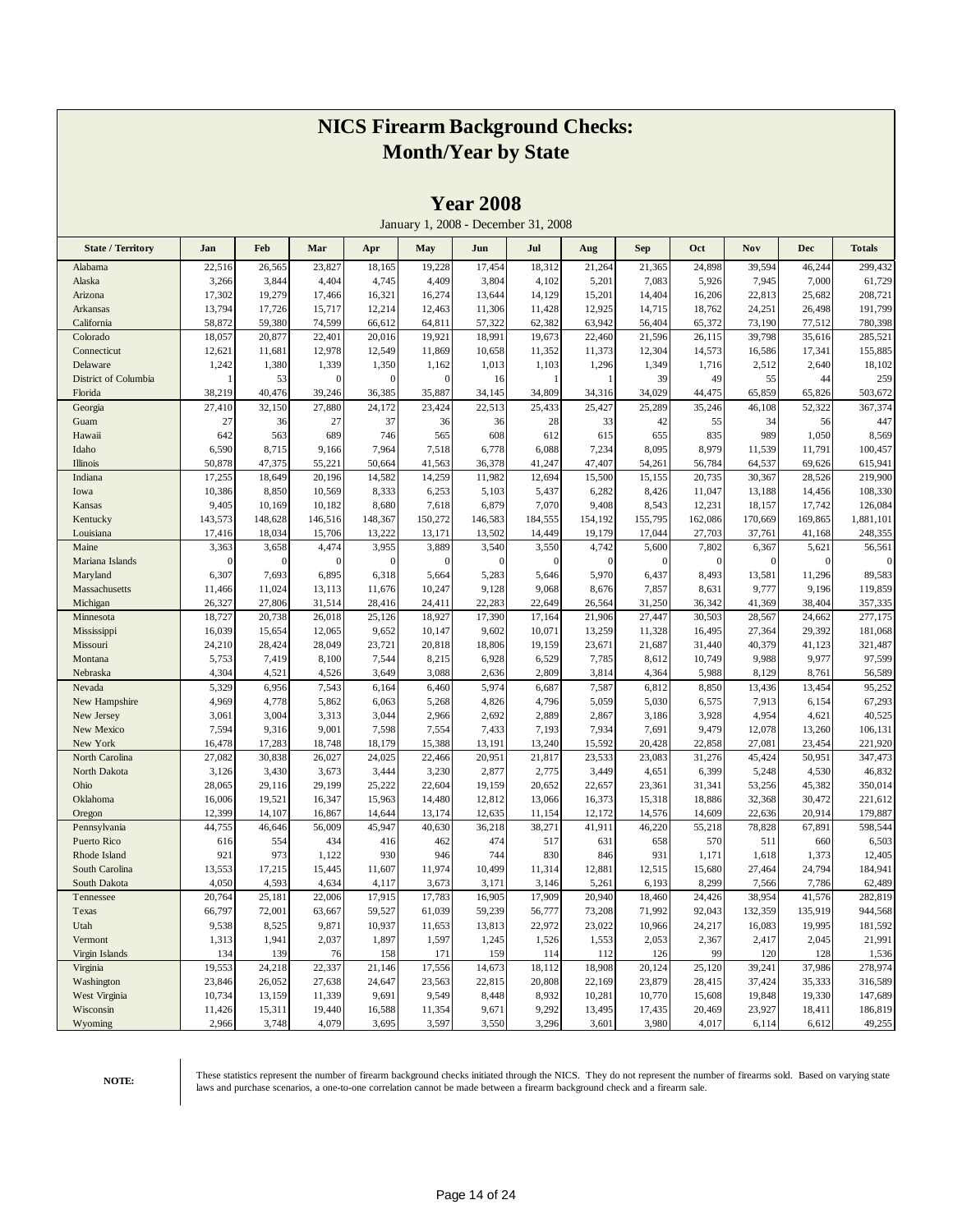|                                        |                  |                  |                  |                        |                 | <b>1 ear 2007</b> |                                     |                  |                         |                  |                       |                  |                    |
|----------------------------------------|------------------|------------------|------------------|------------------------|-----------------|-------------------|-------------------------------------|------------------|-------------------------|------------------|-----------------------|------------------|--------------------|
|                                        |                  |                  |                  |                        |                 |                   | January 1, 2007 - December 31, 2007 |                  |                         |                  |                       |                  |                    |
| <b>State / Territory</b>               | Jan              | Feb              | Mar              | Apr                    | <b>May</b>      | Jun               | Jul                                 | Aug              | <b>Sep</b>              | Oct              | <b>Nov</b>            | <b>Dec</b>       | <b>Totals</b>      |
| Alabama                                | 22,107           | 21,897           | 19,220           | 15,061                 | 14,412          | 15,362            | 14,290                              | 18,554           | 19,270                  | 20,122           | 27,561                | 37,499           | 245,355            |
| Alaska                                 | 2,904            | 3,534            | 4,048            | 4,285                  | 3,939           | 3,770             | 3,825                               | 4,683            | 3,770                   | 4,943            | 4,149                 | 5,754            | 49,604             |
| Arizona                                | 16,196           | 18,457           | 17,666           | 15,898                 | 13,642          | 15,672            | 13,783                              | 15,971           | 14,668                  | 14,628           | 15,299                | 20,191           | 192,071            |
| <b>Arkansas</b>                        | 14,767           | 14,628           | 12,308           | 10,470                 | 9,679           | 10,362            | 10,567                              | 12,448           | 13,749                  | 16,174           | 21,238                | 23,434           | 169,824            |
| California                             | 62,459           | 62,560           | 75,306           | 67,801                 | 86,930          | 83,523            | 71,837                              | 69,084           | 80,429                  | 69,809           | 63,910                | 62,295           | 855,943            |
| Colorado                               | 17,007           | 18,301           | 20,070           | 16,769                 | 17,002          | 15,466            | 15,460                              | 18,573           | 17,525                  | 19,661           | 20,057                | 25,846           | 221,737            |
| Connecticut                            | 9,512            | 8,647            | 10,704           | 9,443                  | 8,611           | 8,568             | 8,092                               | 9,379            | 8,539                   | 11,697           | 11,433                | 11,487           | 116,112            |
| Delaware                               | 1,381            | 1,302<br>1       | 1,417            | 1,200<br>$\mathcal{I}$ | 1,058           | 988<br>4          | 949<br>$\overline{c}$               | 1,164<br>1       | 1,203<br>$\overline{1}$ | 1,407<br>3       | 1,711<br>$\mathbf{0}$ | 2,132            | 15,912             |
| <b>District of Columbia</b><br>Florida | 72<br>35,013     | 36,440           | 37,115           | 32,101                 | 45<br>32,487    | 32,629            | 29,624                              | 33,844           | 32,416                  | 35,495           | 38,887                | 50,129           | 136<br>426,180     |
| Georgia                                | 22,775           | 24,453           | 22,363           | 17,162                 | 16,682          | 17,431            | 16,930                              | 20,973           | 19,840                  | 24,282           | 27,974                | 39,603           | 270,468            |
| Guam                                   | 35               | 29               | 39               | 40                     | 38              | 30                | 33                                  | 38               | 29                      | 51               | 43                    | 36               | 441                |
| Hawaii                                 | 579              | 449              | 591              | 557                    | 517             | 478               | 555                                 | 537              | 545                     | 605              | 564                   | 544              | 6,521              |
| Idaho                                  | 6,575            | 8,013            | 8,474            | 7,423                  | 6,860           | 6,624             | 5,947                               | 7,816            | 8,633                   | 8,479            | 8,189                 | 10,864           | 93,897             |
| <b>Illinois</b>                        | 48,593           | 43,080           | 51,379           | 40,643                 | 40,710          | 36,530            | 36,100                              | 46,053           | 45,681                  | 49,990           | 51,699                | 46,517           | 536,975            |
| Indiana                                | 15,975           | 15,211           | 17,992           | 13,262                 | 11,144          | 12,081            | 11,365                              | 15,086           | 13,835                  | 16,123           | 21,950                | 22,840           | 186,864            |
| Iowa                                   | 10,282           | 8,314            | 9,600            | 7,337                  | 5,238           | 4,670             | 4,742                               | 6,441            | 7,516                   | 10,303           | 11,723                | 12,722           | 98,888             |
| <b>Kansas</b>                          | 8,995            | 9,938            | 10,918           | 7,868                  | 6,411           | 6,544             | 6,167                               | 9,111            | 9,027                   | 10,621           | 12,434                | 13,468           | 111,502            |
| Kentucky                               | 125,604          | 127,538          | 127,759          | 124,816                | 125,970         | 128,745           | 121,163                             | 134,729          | 134,456                 | 141,264          | 144,176               | 151,630          | 1,587,850          |
| Louisiana                              | 16,371           | 15,442           | 14,807           | 11,666                 | 11,245          | 12,485            | 13,055                              | 17,062           | 17,399                  | 22,007           | 23,972                | 32,690           | 208,201            |
| Maine                                  | 3,535            | 3,333            | 4,241            | 3,809                  | 3,111           | 3,058             | 3,264                               | 4,143            | 5,754                   | 7,652            | 4,867                 | 4,512            | 51,279             |
| Mariana Islands                        | $\mathbf{0}$     | 9                | 2                | $\mathbf{0}$           | $\mathbf{0}$    | $\mathbf{0}$      | $\mathbf{0}$                        | $\mathbf{0}$     | $\boldsymbol{0}$        | $\boldsymbol{0}$ | $\bf{0}$              | $\mathbf{0}$     | 11                 |
| Maryland                               | 6,505            | 7,355            | 7,439            | 6,449                  | 5,346           | 5,140             | 5,093                               | 6,193            | 5,907                   | 7,421            | 8,603                 | 8,798            | 80,249             |
| Massachusetts                          | 15,028           | 13,668           | 15,587           | 13,968                 | 14,890          | 13,681            | 13,792                              | 14,955           | 13,517                  | 14,084           | 12,353                | 9,923            | 165,446            |
| Michigan                               | 26,569           | 26,009           | 30,605           | 25,082                 | 20,746          | 18,603            | 19,681                              | 23,941           | 26,740                  | 30,573           | 32,264                | 31,038           | 311,851            |
| Minnesota                              | 20,147           | 17,475           | 23,521           | 20,894                 | 16,077          | 15,117            | 15,254                              | 22,098           | 27,033                  | 29,453           | 19,561                | 21,456           | 248,086            |
| Mississippi<br>Missouri                | 14,657<br>18,806 | 15,023<br>22,320 | 12,448<br>23,960 | 9,443<br>20,783        | 9,182<br>18,594 | 9,847<br>17,502   | 10,305<br>15,675                    | 13,747<br>22,546 | 12,883<br>24,671        | 16,126<br>28,608 | 23,488<br>27,415      | 28,149<br>33,205 | 175,298<br>274,085 |
| Montana                                | 5,808            | 6,563            | 7,617            | 7,350                  | 6,747           | 6,535             | 5,735                               | 7,989            | 9,249                   | 10,328           | 7,067                 | 9,367            | 90,355             |
| Nebraska                               | 4,225            | 4,133            | 4,390            | 3,524                  | 2,944           | 2,726             | 2,808                               | 4,202            | 4,420                   | 5,767            | 5,909                 | 6,994            | 52,042             |
| Nevada                                 | 5,517            | 5,915            | 6,704            | 5,603                  | 5,583           | 5,613             | 4,783                               | 5,900            | 5,308                   | 5,193            | 5,943                 | 8,214            | 70,276             |
| <b>New Hampshire</b>                   | 5,357            | 4,960            | 5,626            | 5,642                  | 5,013           | 4,515             | 4,654                               | 5,159            | 6,454                   | 6,671            | 5,870                 | 5,189            | 65,110             |
| New Jersey                             | 2,901            | 2,914            | 3,371            | 2,714                  | 2,655           | 2,833             | 2,535                               | 2,898            | 2,822                   | 3,317            | 3,788                 | 3,664            | 36,412             |
| <b>New Mexico</b>                      | 7,431            | 8,578            | 8,115            | 7,153                  | 6,704           | 7,087             | 6,283                               | 7,608            | 7,324                   | 8,080            | 8,137                 | 10,804           | 93,304             |
| New York                               | 17,343           | 15,750           | 18,217           | 17,377                 | 14,925          | 13,268            | 14,011                              | 16,020           | 20,361                  | 21,928           | 21,903                | 21,071           | 212,174            |
| <b>North Carolina</b>                  | 26,262           | 26,192           | 23,536           | 18,434                 | 18,741          | 18,412            | 17,804                              | 23,387           | 21,688                  | 25,975           | 30,995                | 37,789           | 289,215            |
| North Dakota                           | 3,028            | 2,871            | 3,335            | 3,190                  | 2,627           | 2,304             | 2,425                               | 3,360            | 4,725                   | 6,112            | 4,245                 | 4,089            | 42,311             |
| Ohio                                   | 27,085           | 27,058           | 31,297           | 25,827                 | 21,922          | 21,873            | 21,109                              | 22,367           | 24,682                  | 27,937           | 36,449                | 38,508           | 326,114            |
| Oklahoma                               | 14,180           | 17,968           | 17,015           | 14,058                 | 12,662          | 12,576            | 11,804                              | 15,754           | 14,220                  | 17,206           | 18,591                | 23,047           | 189,081            |
| Oregon                                 | 12,099           | 13,573           | 15,445           | 13,626                 | 11,473          | 12,120            | 10,238                              | 12,185           | 15,174                  | 12,715           | 13,988                | 19,993           | 162,629            |
| Pennsylvania                           | 45,570           | 43,391           | 55,043           | 45,337                 | 38,977          | 40,403            | 38,988                              | 47,292           | 45,849                  | 52,339           | 55,819                | 53,595           | 562,603            |
| <b>Puerto Rico</b>                     | 704              | 577              | 781              | 529                    | 607             | 788               | 652                                 | 806              | 709                     | 745              | 608                   | 719              | 8,225              |
| Rhode Island<br>South Carolina         | 885<br>12,338    | 896<br>13,575    | 1,024<br>12,667  | 901<br>9,983           | 795<br>9,971    | 717<br>9,537      | 668<br>9,492                        | 765<br>12,145    | 796<br>11,348           | 911<br>13,199    | 917<br>14,989         | 947<br>20,889    | 10,222<br>150,133  |
| <b>South Dakota</b>                    | 3,628            | 3,737            | 4,246            | 3,547                  | 2,942           | 2,920             | 2,901                               | 4,538            | 5,961                   | 7,768            | 5,738                 | 6,087            | 54,013             |
| Tennessee                              | 20,523           | 22,518           | 19,720           | 15,480                 | 14,140          | 15,879            | 15,507                              | 19,077           | 17,923                  | 20,691           | 25,157                | 35,126           | 241,741            |
| Texas                                  | 59,667           | 66,035           | 62,956           | 55,648                 | 54,111          | 51,525            | 54,030                              | 71,566           | 66,240                  | 66,672           | 72,670                | 102,476          | 783,596            |
| Utah                                   | 8,448            | 8,982            | 10,094           | 8,845                  | 8,632           | 9,135             | 6,093                               | 10,260           | 13,289                  | 12,726           | 14,503                | 16,044           | 127,051            |
| Vermont                                | 1,290            | 1,771            | 1,933            | 1,742                  | 1,342           | 1,137             | 1,272                               | 1,475            | 1,999                   | 2,253            | 1,956                 | 1,781            | 19,951             |
| <b>Virgin Islands</b>                  | 169              | 140              | 195              | 134                    | 117             | 94                | 138                                 | 76               | 144                     | 133              | 76                    | 45               | 1,461              |
| Virginia                               | 19,338           | 18,803           | 21,075           | 16,807                 | 14,956          | 14,428            | 15,949                              | 21,691           | 22,282                  | 20,575           | 24,828                | 30,806           | 241,538            |
| Washington                             | 21,114           | 23,241           | 25,271           | 23,256                 | 21,372          | 20,378            | 18,898                              | 22,167           | 22,670                  | 25,799           | 23,766                | 28,224           | 276,156            |
| <b>West Virginia</b>                   | 10,363           | 11,339           | 11,331           | 9,170                  | 7,754           | 8,040             | 8,144                               | 10,169           | 10,916                  | 13,245           | 16,175                | 15,750           | 132,396            |
| Wisconsin                              | 12,821           | 15,219           | 19,964           | 15,198                 | 10,065          | 8,977             | 9,246                               | 14,391           | 18,080                  | 20,366           | 19,774                | 16,506           | 180,607            |
| Wyoming                                | 3,032            | 3,422            | 3,542            | 3,335                  | 3,166           | 3,262             | 2,867                               | 3,680            | 3,993                   | 3,667            | 3,681                 | 5,123            | 42,770             |

**Year 2007**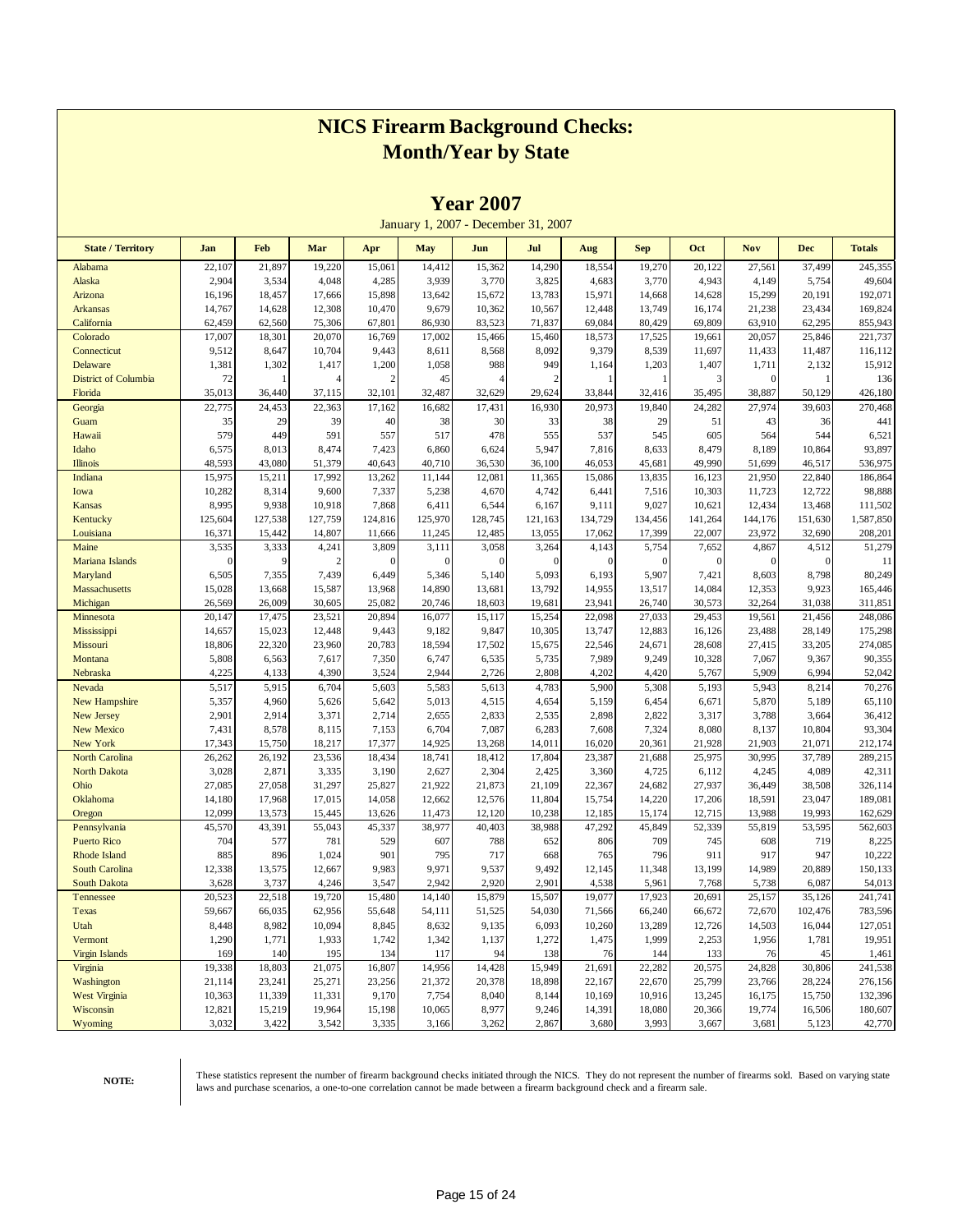|                          |          |              |        |              |        | <b>Year 2006</b> | January 1, 2006 - December 31, 2006 |              |            |                |                |            |               |
|--------------------------|----------|--------------|--------|--------------|--------|------------------|-------------------------------------|--------------|------------|----------------|----------------|------------|---------------|
| <b>State / Territory</b> | Jan      | Feb          | Mar    | Apr          | May    | Jun              | Jul                                 | Aug          | <b>Sep</b> | Oct            | Nov            | <b>Dec</b> | <b>Totals</b> |
| Alabama                  | 21,531   | 21,538       | 18,991 | 13,751       | 13,586 | 14,332           | 14,059                              | 17,132       | 20,195     | 20,207         | 28,357         | 39,497     | 243,176       |
| Alaska                   | 2,804    | 3,347        | 3,916  | 4,057        | 3,692  | 3,665            | 3,790                               | 4,587        | 3,978      | 4,420          | 3,636          | 5,145      | 47,037        |
| Arizona                  | 15,655   | 17,942       | 17,718 | 16,031       | 13,634 | 12,970           | 15,298                              | 18,238       | 18,291     | 18,283         | 16,980         | 23,138     | 204,178       |
| Arkansas                 | 13,651   | 14,833       | 13,114 | 10,064       | 9,489  | 9,455            | 11,239                              | 13,272       | 14,705     | 16,712         | 20,465         | 23,130     | 170,129       |
| California               | 56,793   | 56,086       | 65,610 | 57,810       | 46,154 | 43,634           | 43,014                              | 51,245       | 45,311     | 45,861         | 48,401         | 57,901     | 617,820       |
| Colorado                 | 16,176   | 17,483       | 19,787 | 15,906       | 14,543 | 14,451           | 14,434                              | 18,582       | 18,384     | 19,853         | 20,853         | 24,297     | 214,749       |
| Connecticut              | 8,167    | 8,294        | 9,929  | 7,842        | 7,424  | 7,367            | 6,615                               | 7,435        | 7,583      | 8,598          | 8,808          | 9,554      | 97,616        |
| Delaware                 | 1,368    | 1,330        | 1,413  | 1,091        | 1,124  | 1,013            | 887                                 | 1,126        | 1,357      | 1,585          | 1,997          | 2,407      | 16,698        |
| District of Columbia     | 5        | 209          | 7      | 5            |        | 5                | $\overline{0}$                      | 6            |            | $\overline{2}$ | 3              | 8          | 252           |
| Florida                  | 34,365   | 34,987       | 35,401 | 30,047       | 29,154 | 28,963           | 27,812                              | 32,099       | 31,977     | 35,579         | 40,416         | 50,928     | 411,728       |
| Georgia                  | 31,245   | 32,217       | 30,734 | 22,267       | 21,801 | 23,212           | 16,505                              | 20,404       | 21,196     | 24,715         | 26,500         | 41,105     | 311,901       |
| Guam                     | 25       | 29           | 25     | 19           | 25     | 25               | 30                                  | 29           | 26         | 28             | 42             | 45         | 348           |
| Hawaii                   | 696      | 750          | 858    | 679          | 653    | 706              | 622                                 | 632          | 552        | 499            | 464            | 477        | 7,588         |
| Idaho                    | 6,262    | 7,203        | 7,753  | 6,898        | 6,389  | 6,262            | 5,875                               | 7,591        | 9,503      | 9,046          | 7,686          | 10,550     | 91,018        |
| Illinois                 | 41,000   | 50,584       | 42,644 | 42,889       | 40,427 | 35,893           | 32,176                              | 47,203       | 46,972     | 49,208         | 48,006         | 50,696     | 527,698       |
| Indiana                  | 15,791   | 16,975       | 17,652 | 12,413       | 10,675 | 10,988           | 10,460                              | 13,879       | 15,012     | 16,273         | 21,605         | 23,932     | 185,655       |
| Iowa                     | 10,167   | 8,725        | 10,391 | 6,654        | 5,339  | 4,817            | 4,425                               | 6,020        | 8,334      | 10,576         | 11,866         | 14,116     | 101,430       |
| Kansas                   | 9,270    | 8,796        | 9,700  | 7,022        | 6,199  | 5,773            | 6,005                               | 7,937        | 9,611      | 10,856         | 12,348         | 15,626     | 109,143       |
| Kentucky                 | 19,922   | 23,169       | 20,689 | 20,703       | 17,563 | 14,936           | 58,454                              | 113,059      | 120,706    | 121,114        | 126,127        | 135,157    | 791,599       |
| Louisiana                | 18,240   | 17,140       | 16,158 | 11,967       | 11,543 | 12,913           | 13,336                              | 16,602       | 19,080     | 21,416         | 22,535         | 31,246     | 212,176       |
| Maine                    | 3,559    | 3,961        | 4,676  | 3,779        | 3,091  | 3,053            | 2,865                               | 4,024        | 5,791      | 7,607          | 5,218          | 5,482      | 53,106        |
| Mariana Islands          | $\theta$ | $\mathbf{0}$ |        | $\mathbf{0}$ |        | $\overline{0}$   | 3                                   | $\mathbf{0}$ |            | $\overline{4}$ | $\overline{2}$ | 11         | 26            |
| Maryland                 | 6,726    | 7,199        | 7,116  | 5,596        | 4,970  | 5,279            | 4,753                               | 6,209        | 6,598      | 7,946          | 9,812          | 10,003     | 82,207        |
| Massachusetts            | 10,578   | 9,873        | 12,696 | 10,479       | 9,723  | 10,599           | 8,906                               | 11,886       | 12,414     | 13,508         | 12,912         | 13,574     | 137,148       |
| Michigan                 | 27,823   | 29,614       | 34,002 | 25,756       | 22,708 | 19,382           | 18,924                              | 23,703       | 30,089     | 31,582         | 33,698         | 35,147     | 332,428       |
| Minnesota                | 17,117   | 19,535       | 23,372 | 19,793       | 15,366 | 14,368           | 15,253                              | 21,345       | 28,160     | 27,809         | 19,741         | 22,853     | 244,712       |
| Mississippi              | 15,434   | 15,159       | 12,844 | 9,356        | 8,991  | 9,223            | 9,831                               | 13,709       | 14,707     | 16,285         | 24,460         | 29,088     | 179,087       |
| Missouri                 | 18,060   | 19,757       | 19,757 | 15,701       | 13,531 | 13,204           | 12,860                              | 18,467       | 19,785     | 23,995         | 24,345         | 30,912     | 230,374       |
| Montana                  | 6,064    | 6,716        | 7,596  | 6,956        | 6,468  | 6,335            | 5,688                               | 7,194        | 8,996      | 10,086         | 6,639          | 9,032      | 87,770        |
| Nebraska                 | 4,377    | 3,994        | 4,138  | 3,252        | 2,673  | 2,513            | 2,525                               | 3,650        | 4,597      | 5,660          | 6,602          | 7,240      | 51,221        |
| Nevada                   | 6,015    | 6,277        | 7,354  | 5,903        | 5,271  | 5,175            | 5,132                               | 6,331        | 5,514      | 5,839          | 6,011          | 8,141      | 72,963        |
| New Hampshire            | 4,757    | 4,903        | 6,003  | 5,370        | 4,405  | 4,428            | 3,790                               | 4,915        | 5,993      | 6,493          | 5,816          | 6,286      | 63,159        |
| New Jersey               | 2,975    | 2,860        | 3,626  | 3,003        | 2,866  | 2,824            | 2,353                               | 2,744        | 2,854      | 3,323          | 3,826          | 4,064      | 37,318        |
| New Mexico               | 6,831    | 8,065        | 8,084  | 6,659        | 5,820  | 6,972            | 6,371                               | 7,662        | 7,585      | 7,863          | 7,867          | 10,542     | 90,321        |
| New York                 | 13,605   | 13,155       | 14,763 | 13,118       | 13,227 | 12,990           | 11,791                              | 14,746       | 21,106     | 23,039         | 23,232         | 24,243     | 199,015       |
| North Carolina           | 26,341   | 26,722       | 25,428 | 17,609       | 17,722 | 17,828           | 17,174                              | 21,914       | 22,525     | 26,424         | 30,759         | 39,578     | 290,024       |
| North Dakota             | 2,664    | 2,624        | 3,179  | 2,803        | 2,178  | 2,335            | 2,366                               | 3,470        | 4,414      | 5,308          | 4,208          | 3,887      | 39,436        |
| Ohio                     | 25,617   | 30,321       | 31,646 | 24,077       | 21,304 | 20,468           | 18,476                              | 21,898       | 26,050     | 27,343         | 37,218         | 40,714     | 325,132       |
| Oklahoma                 | 15,734   | 17,799       | 15,640 | 13,728       | 11,746 | 12,209           | 11,421                              | 15,002       | 15,855     | 17,170         | 19,018         | 25,419     | 190,741       |
| Oregon                   | 12,235   | 13,341       | 15,681 | 14,064       | 11,344 | 11,635           | 10,303                              | 12,108       | 16,005     | 12,812         | 14,211         | 19,966     | 163,705       |
| Pennsylvania             | 39,264   | 41,779       | 50,469 | 39,155       | 34,441 | 33,260           | 31,458                              | 38,133       | 46,540     | 49,449         | 56,941         | 59,565     | 520,454       |
| Puerto Rico              | 671      | 648          | 758    | 610          | 659    | 770              | 692                                 | 660          | 775        | 790            | 758            | 682        | 8,473         |
| Rhode Island             | 848      | 839          | 1,017  | 772          | 783    | 659              | 632                                 | 703          | 836        | 860            | 933            | 1,054      | 9,936         |
| South Carolina           | 12,853   | 13,668       | 12,430 | 9,208        | 8,947  | 9,886            | 9,162                               | 11,399       | 12,146     | 12,703         | 15,689         | 20,513     | 148,604       |
| South Dakota             | 3,838    | 4,173        | 4,217  | 3,470        | 2,727  | 2,807            | 2,875                               | 3,871        | 5,783      | 7,123          | 5,777          | 6,014      | 52,675        |
| Tennessee                | 22,646   | 23,568       | 22,220 | 16,863       | 18,450 | 18,581           | 16,328                              | 20,437       | 18,768     | 19,969         | 25,351         | 35,319     | 258,500       |
| Texas                    | 64,220   | 63,683       | 56,992 | 49,767       | 49,790 | 51,519           | 52,276                              | 65,069       | 71,198     | 67,245         | 73,251         | 105,226    | 770,236       |
| Utah                     | 7,009    | 8,535        | 8,736  | 7,450        | 6,597  | 6,865            | 7,267                               | 8,103        | 9,502      | 8,973          | 10,696         | 16,920     | 106,653       |
| Vermont                  | 1,226    | 1,908        | 2,091  | 1,766        | 1,261  | 1,197            | 1,019                               | 1,415        | 2,148      | 2,326          | 2,153          | 2,203      | 20,713        |
|                          |          |              |        |              |        |                  |                                     |              |            |                |                |            |               |
| Virgin Islands           | 15       | 32           | 27     | 24           | 105    | 39               | 198                                 | 185          | 139        | 131            | 155            | 153        | 1,203         |
| Virginia                 | 19,217   | 20,005       | 20,222 | 21,203       | 14,838 | 16,291           | 15,635                              | 16,139       | 18,200     | 20,120         | 25,763         | 31,229     | 238,862       |
| Washington               | 19,862   | 21,384       | 23,090 | 20,208       | 19,819 | 19,451           | 17,023                              | 21,053       | 22,308     | 24,436         | 20,995         | 25,758     | 255,387       |
| West Virginia            | 10,645   | 12,131       | 11,814 | 9,084        | 7,988  | 8,047            | 7,632                               | 8,732        | 12,569     | 13,915         | 17,319         | 18,049     | 137,925       |
| Wisconsin                | 12,780   | 16,305       | 19,640 | 15,178       | 10,358 | 8,999            | 9,068                               | 13,136       | 20,250     | 22,311         | 21,432         | 19,771     | 189,228       |
| Wyoming                  | 3,197    | 3,308        | 3,462  | 3,357        | 2,964  | 3,012            | 2,780                               | 3,387        | 4,209      | 3,814          | 3,695          | 5,191      | 42,376        |

**Year 2006**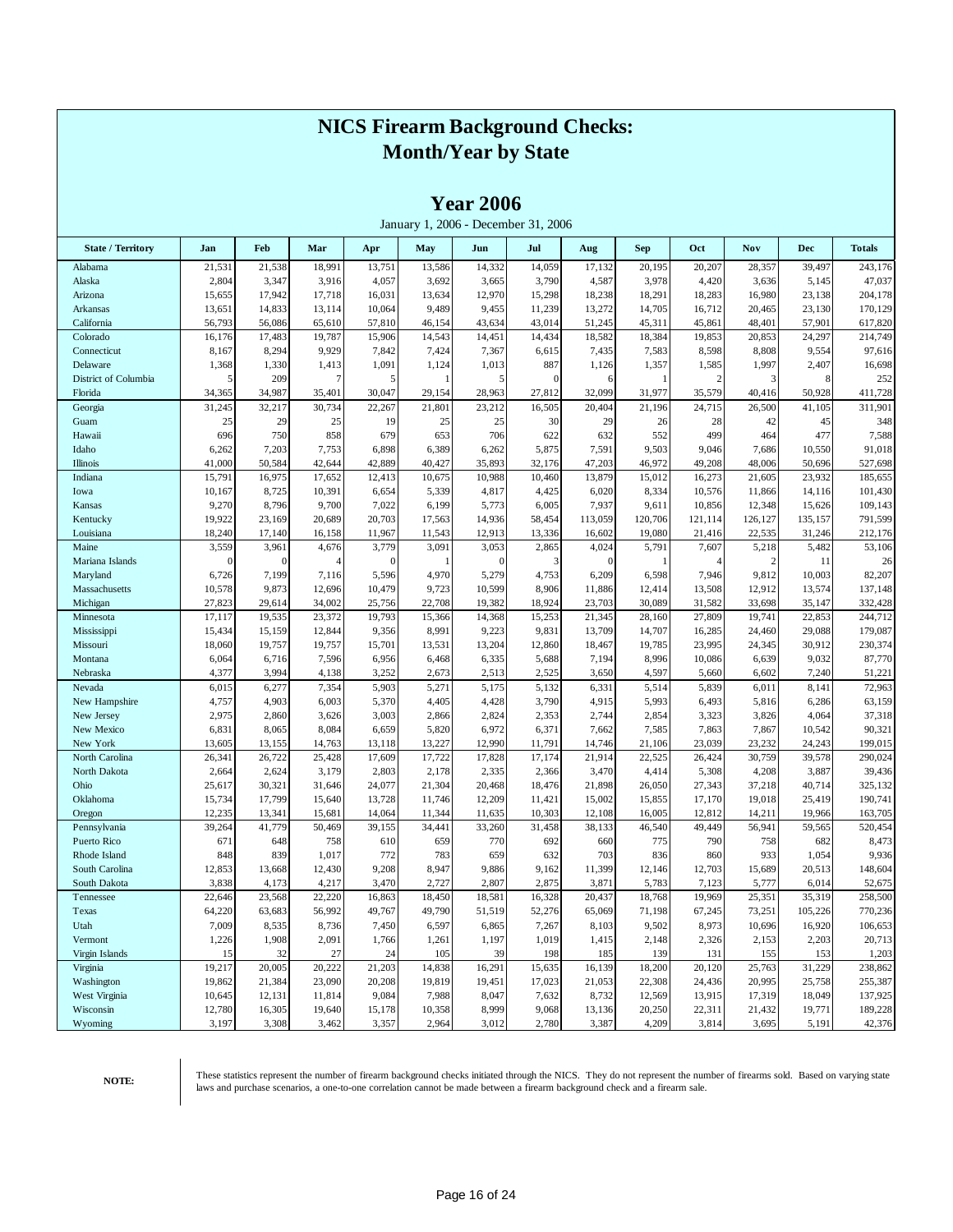|                          |                 |                 |                 |                 |                | $1$ cal $2003$ |                                     |                 |                 |                  |                 |                  |                   |
|--------------------------|-----------------|-----------------|-----------------|-----------------|----------------|----------------|-------------------------------------|-----------------|-----------------|------------------|-----------------|------------------|-------------------|
|                          |                 |                 |                 |                 |                |                | January 1, 2005 - December 31, 2005 |                 |                 |                  |                 |                  |                   |
| <b>State / Territory</b> | Jan             | Feb             | Mar             | Apr             | May            | Jun            | Jul                                 | Aug             | <b>Sep</b>      | Oct              | Nov             | <b>Dec</b>       | <b>Totals</b>     |
| Alabama                  | 19,735          | 19,837          | 17,914          | 14,099          | 12,321         | 13,327         | 13,127                              | 15,538          | 20,197          | 20,520           | 27,894          | 41,364           | 235,873           |
| Alaska                   | 2,373           | 2,992           | 3,562           | 3,843           | 3,353          | 3,159          | 3,645                               | 4,622           | 3,912           | 4,755            | 3,510           | 4,788            | 44,514            |
| Arizona                  | 13,064          | 15,263          | 14,747          | 13,659          | 11,856         | 11,243         | 12,065                              | 14,352          | 15,856          | 16,169           | 15,342          | 23,033           | 176,649           |
| Arkansas                 | 12,964          | 14,585          | 12,240          | 10,027          | 7,846          | 9,550          | 9,374                               | 11,586          | 14,707          | 15,576           | 20,134          | 25,412           | 164,001           |
| California               | 44,278          | 46,095          | 51,971          | 49,679          | 48,571         | 47,509         | 47,223                              | 52,317          | 54,442          | 51,604           | 54,120          | 63,213           | 611,022           |
| Colorado                 | 17,343          | 16,624          | 18,340          | 16,405          | 13,666         | 13,691         | 13,416                              | 16,287          | 17,457          | 18,924           | 19,465          | 24,669           | 206,287           |
| Connecticut              | 7,314           | 8,533           | 9,892           | 9,000           | 7,579          | 7,287          | 6,770                               | 7,387           | 8,148           | 8,620            | 8,546           | 8,523            | 97,599            |
| Delaware                 | 1,217           | 1,278           | 1,421           | 1,260           | 1,066          | 985            | 979                                 | 1,250           | 1,420           | 1,680            | 1,980           | 2,585            | 17,121            |
| District of Columbia     |                 | $\mathbf{0}$    |                 |                 | $\overline{2}$ | 3              | 3                                   | 1               |                 | 2                | $\overline{2}$  | 3                | 20                |
| Florida                  | 28,682          | 29,067          | 28,137          | 27,626          | 24,404         | 25,239         | 23,984                              | 28,295          | 31,383          | 34,047           | 37,841          | 51,940           | 370,645           |
| Georgia                  | 18,866          | 21,168          | 19,820          | 14,884          | 13,355         | 13,572         | 13,979                              | 16,074          | 18,904          | 22,800           | 31,933          | 52,460           | 257,815           |
| Guam                     | 31              | 44              | 37              | 42              | 28             | 32             | 29                                  | 38              | 32              | 31               | 30              | 34               | 408               |
| Hawaii                   | 447             | 511             | 681             | 659             | 574<br>5,431   | 617<br>5,685   | 608                                 | 643             | 695<br>8,182    | 727              | 706             | 707              | 7,575             |
| Idaho<br>Illinois        | 5,174<br>59,821 | 6,837<br>47,431 | 6,635<br>51,660 | 6,360<br>31,934 | 31,098         | 33,367         | 5,034<br>33,135                     | 6,561<br>46,717 | 48,703          | 8,066<br>41,194  | 6,660<br>42,416 | 9,718<br>59,658  | 80,343<br>527,134 |
| Indiana                  | 13,830          | 15,683          | 16,154          | 13,110          | 9,965          | 10,172         | 9,921                               | 12,306          | 12,692          | 16,567           | 19,068          | 22,781           | 172,249           |
| Iowa                     | 9,621           | 8,945           | 9,945           | 6,734           | 5,192          | 4,689          | 4,459                               | 5,831           | 7,510           | 10,112           | 12,280          | 15,026           | 100,344           |
| Kansas                   | 7,838           | 8,075           | 7,858           | 6,461           | 5,070          | 5,071          | 5,229                               | 7,402           | 8,410           | 10,030           | 12,536          | 14,331           | 98,311            |
| Kentucky                 | 19,100          | 21,806          | 19,902          | 16,961          | 12,669         | 13,457         | 14,152                              | 17,018          | 18,361          | 20,809           | 25,200          | 33,154           | 232,589           |
| Louisiana                | 12,968          | 13,897          | 12,256          | 10,365          | 8,895          | 9,898          | 10,106                              | 13,554          | 26,526          | 25,247           | 27,168          | 37,074           | 207,954           |
| Maine                    | 3,100           | 3,422           | 3,857           | 3,893           | 3,186          | 2,785          | 3,005                               | 3,870           | 5,697           | 7,664            | 4,721           | 5,119            | 50,319            |
| Mariana Islands          | 0               | $\mathbf{0}$    | ſ               | $\overline{0}$  | $\Omega$       | $\mathbf{0}$   | $\boldsymbol{0}$                    | $\mathbf{0}$    | $\mathbf{0}$    | $\boldsymbol{0}$ | $\mathbf 0$     | $\mathbf{0}$     |                   |
| Maryland                 | 5,583           | 6,788           | 7,066           | 5,953           | 4,787          | 4,795          | 4,851                               | 5,970           | 6,881           | 7,843            | 10,141          | 10,289           | 80,947            |
| Massachusetts            | 9,914           | 8,708           | 10,764          | 8,892           | 7,969          | 7,458          | 7,263                               | 8,717           | 8,699           | 9,139            | 8,904           | 8,920            | 105,347           |
| Michigan                 | 24,890          | 29,158          | 33,963          | 28,321          | 22,581         | 20,251         | 19,723                              | 23,858          | 29,906          | 32,181           | 37,692          | 34,511           | 337,035           |
| Minnesota                | 13,002          | 15,838          | 20,694          | 17,565          | 13,083         | 14,731         | 14,509                              | 19,775          | 25,004          | 28,407           | 19,891          | 21,666           | 224,165           |
| Mississippi              | 12,228          | 13,610          | 10,450          | 8,709           | 7,473          | 7,523          | 8,396                               | 10,134          | 15,027          | 18,258           | 24,836          | 31,069           | 167,713           |
| Missouri                 | 16,307          | 18,694          | 18,007          | 16,086          | 11,314         | 12,031         | 11,941                              | 16,316          | 16,632          | 22,597           | 24,118          | 30,198           | 214,241           |
| Montana                  | 5,317           | 6,594           | 6,987           | 7,076           | 5,906          | 6,024          | 5,557                               | 6,836           | 8,370           | 10,170           | 6,552           | 8,671            | 84,060            |
| Nebraska                 | 3,830           | 3,718           | 3,769           | 3,106           | 2,485          | 2,454          | 2,466                               | 3,420           | 4,328           | 5,530            | 5,774           | 7,292            | 48,172            |
| Nevada                   | 4,333           | 4,961           | 5,330           | 4,491           | 4,050          | 3,937          | 3,939                               | 5,064           | 4,884           | 5,806            | 6,400           | 9,532            | 62,727            |
| New Hampshire            | 4,239           | 4,109           | 4,709           | 4,934           | 4,203          | 3,562          | 3,719                               | 4,294           | 5,164           | 6,061            | 5,151           | 5,616            | 55,761            |
| New Jersey<br>New Mexico | 2,893           | 2,870           | 3,464           | 2,851<br>6,201  | 2,689          | 2,488          | 2,545                               | 2,745           | 2,843           | 3,200            | 3,823           | 4,171            | 36,582<br>82,051  |
| New York                 | 6,215<br>11,478 | 7,668<br>11,978 | 7,361<br>12,567 | 12,416          | 5,345<br>9,606 | 5,457<br>8,153 | 5,556<br>9,342                      | 6,507<br>11,401 | 6,878<br>16,273 | 7,308<br>19,351  | 7,362<br>18,353 | 10,193<br>17,863 | 158,781           |
| North Carolina           | 21,951          | 23,501          | 21,719          | 17,206          | 15,489         | 16,331         | 16,034                              | 20,772          | 22,555          | 25,490           | 29,392          | 41,087           | 271,527           |
| North Dakota             | 2,164           | 2,483           | 2,863           | 2,598           | 2,277          | 2,198          | 2,143                               | 2,953           | 4,012           | 5,305            | 3,359           | 3,645            | 36,000            |
| Ohio                     | 23,709          | 28,879          | 29,211          | 25,460          | 20,443         | 19,225         | 19,034                              | 22,438          | 23,674          | 26,799           | 35,670          | 38,617           | 313,159           |
| Oklahoma                 | 14,224          | 16,811          | 13,650          | 13,177          | 10,812         | 10,360         | 10,887                              | 13,888          | 14,354          | 17,076           | 20,091          | 26,701           | 182,031           |
| Oregon                   | 11,207          | 13,190          | 14,393          | 14,033          | 10,971         | 11,126         | 9,426                               | 11,245          | 15,740          | 13,020           | 13,682          | 20,012           | 158,045           |
| Pennsylvania             | 34,236          | 39,452          | 48,806          | 40,417          | 32,401         | 31,555         | 32,467                              | 35,736          | 41,556          | 44,662           | 51,365          | 50,324           | 482,977           |
| Puerto Rico              | 709             | 725             | 780             | 733             | 668            | 723            | 699                                 | 863             | 865             | 733              | 748             | 742              | 8,988             |
| Rhode Island             | 831             | 774             | 1,018           | 831             | 693            | 567            | 620                                 | 661             | 835             | 902              | 945             | 972              | 9,649             |
| South Carolina           | 10,893          | 12,921          | 12,183          | 9,497           | 8,057          | 8,340          | 8,464                               | 10,799          | 11,749          | 12,307           | 15,166          | 21,435           | 141,811           |
| South Dakota             | 3,268           | 3,970           | 3,878           | 3,678           | 2,845          | 2,693          | 2,866                               | 3,804           | 5,096           | 7,305            | 5,338           | 6,027            | 50,768            |
| Tennessee                | 20,278          | 22,338          | 21,708          | 17,726          | 13,941         | 15,910         | 19,176                              | 21,483          | 19,482          | 19,685           | 25,073          | 36,650           | 253,450           |
| Texas                    | 55,465          | 57,945          | 54,254          | 47,732          | 46,125         | 46,327         | 48,647                              | 62,684          | 68,955          | 70,654           | 74,176          | 105,829          | 738,793           |
| Utah                     | 6,148           | 6,667           | 7,436           | 6,493           | 5,013          | 5,737          | 4,982                               | 6,005           | 8,543           | 8,182            | 8,872           | 14,903           | 88,981            |
| Vermont                  | 1,100           | 1,651           | 1,739           | 1,715           | 1,170          | 993            | 1,073                               | 1,276           | 1,900           | 2,203            | 1,908           | 1,879            | 18,607            |
| Virgin Islands           | $\overline{0}$  | $\mathbf{0}$    | $\mathbf{0}$    | -1              | $\mathbf{0}$   | $\overline{0}$ | $\mathbf{0}$                        | $\mathbf{0}$    | $\overline{0}$  | $\overline{0}$   | 16              | 23               | 40                |
| Virginia                 | 16,412          | 18,371          | 19,384          | 17,161          | 13,528         | 12,382         | 14,752                              | 15,299          | 17,952          | 20,664           | 24,818          | 31,002           | 221,725           |
| Washington               | 14,780          | 17,687          | 18,507          | 16,430          | 14,773         | 15,223         | 15,110                              | 17,770          | 21,271          | 23,060           | 19,780          | 25,168           | 219,559           |
| West Virginia            | 9,740           | 11,980          | 11,682          | 9,691           | 7,282          | 7,172          | 7,650                               | 9,286           | 11,364          | 13,536           | 17,108          | 17,176           | 133,667           |
| Wisconsin                | 10,996          | 15,796          | 19,334          | 16,220          | 10,349         | 8,849          | 9,213                               | 12,809          | 18,423          | 21,909           | 20,572          | 18,543           | 183,013           |
| Wyoming                  | 2,626           | 3,175           | 3,118           | 3,021           | 2,531          | 2,671          | 2,386                               | 3,016           | 3,761           | 3,373            | 3,170           | 5,063            | 37,911            |

**Year 2005**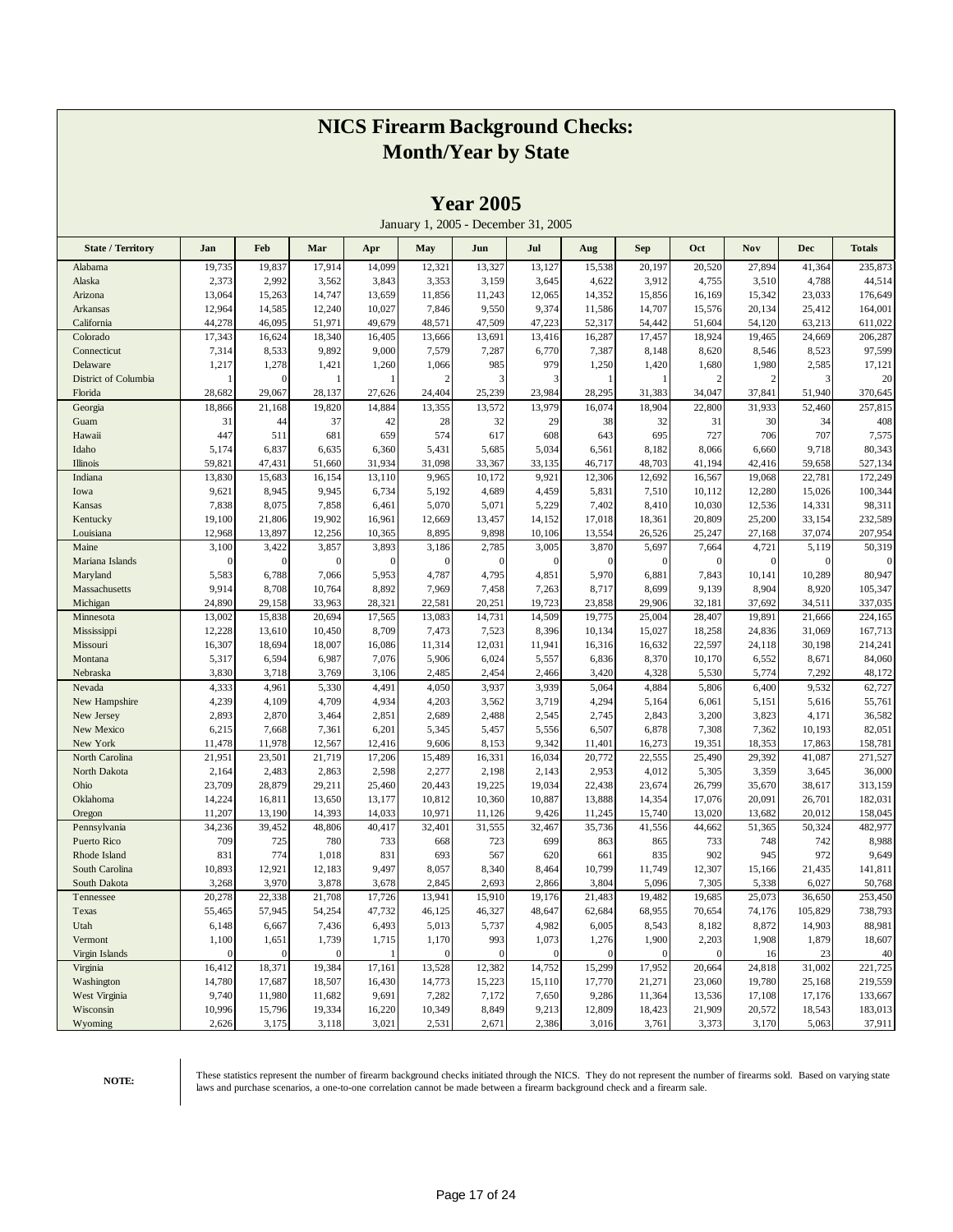|                                |                  |                  |                  |                  |                  | <b>Teal 2004</b> |                                     |                  |                  |                  |                  |                  |                    |
|--------------------------------|------------------|------------------|------------------|------------------|------------------|------------------|-------------------------------------|------------------|------------------|------------------|------------------|------------------|--------------------|
|                                |                  |                  |                  |                  |                  |                  | January 1, 2004 - December 31, 2004 |                  |                  |                  |                  |                  |                    |
| <b>State / Territory</b>       | Jan              | Feb              | Mar              | Apr              | May              | Jun              | Jul                                 | Aug              | <b>Sep</b>       | Oct              | <b>Nov</b>       | <b>Dec</b>       | <b>Totals</b>      |
| Alabama                        | 20,486           | 20,266           | 17,249           | 13,947           | 12,130           | 13,032           | 14,074                              | 16,287           | 17,444           | 21,176           | 26,699           | 37,207           | 229,997            |
| Alaska                         | 2,208            | 2,808            | 3,235            | 3,722            | 3,152            | 2,925            | 3,345                               | 4,031            | 3,633            | 4,459            | 3,069            | 3,917            | 40,504             |
| Arizona                        | 12,922           | 14,127           | 13,258           | 12,558           | 11,245           | 10,589           | 11,040                              | 11,904           | 13,086           | 13,582           | 12,565           | 18,843           | 155,719            |
| <b>Arkansas</b>                | 13,029           | 14,016           | 11,743           | 9,213            | 8,050            | 8,813            | 9,360                               | 11,751           | 13,995           | 16,814           | 19,591           | 21,991           | 158,366            |
| California<br>Colorado         | 43,460<br>14,192 | 40,636<br>14,119 | 44,793<br>16,334 | 43,369<br>14,576 | 42,434<br>12,521 | 46,403<br>12,330 | 43,563<br>13,110                    | 46,906<br>15,195 | 45,463<br>17,735 | 45,571<br>22,001 | 45,685<br>17,448 | 60,560<br>24,630 | 548,843<br>194,191 |
| Connecticut                    | 9,205            | 9,993            | 10,574           | 8,450            | 7,065            | 7,486            | 7,245                               | 7,356            | 7,721            | 8,925            | 7,890            | 9,006            | 100,916            |
| Delaware                       | 1,218            | 1,258            | 1,233            | 1,144            | 889              | 926              | 961                                 | 1,210            | 1,418            | 1,675            | 2,032            | 2,460            | 16,424             |
| <b>District of Columbia</b>    | $\theta$         |                  |                  | 2                | $\overline{2}$   | $\Omega$         |                                     | $\Omega$         | $\overline{A}$   | $\overline{0}$   | $\boldsymbol{0}$ | $\Omega$         | 14                 |
| Florida                        | 26,510           | 26,760           | 25,583           | 22,389           | 20,687           | 21,304           | 21,187                              | 22,860           | 21,139           | 31,051           | 33,432           | 45,122           | 318,024            |
| Georgia                        | 20,161           | 21,660           | 18,605           | 14,456           | 12,840           | 13,483           | 14,770                              | 16,875           | 18,190           | 23,236           | 22,750           | 35,177           | 232,203            |
| Guam                           | 31               | 38               | 30               | 44               | 18               | 29               | 42                                  | 31               | 35               | 42               | 52               | 47               | 439                |
| Hawaii                         | 546              | 496              | 776              | 705              | 546              | 602              | 610                                 | 639              | 583              | 611              | 572              | 612              | 7,298              |
| Idaho                          | 5,156            | 6,102            | 6,787            | 6,207            | 5,511            | 4,794            | 5,165                               | 5,810            | 7,700            | 7,776            | 6,131            | 8,414            | 75,553             |
| <b>Illinois</b>                | 56,792           | 51,698           | 51,428           | 44,701           | 35,814           | 40,789           | 35,221                              | 45,720           | 42,102           | 55,301           | 65,211           | 65,640           | 590,417            |
| Indiana                        | 14,800           | 15,525           | 16,306           | 12,091           | 9,872            | 10,336           | 10,325                              | 13,324           | 13,109           | 18,095           | 20,618           | 22,119           | 176,520            |
| Iowa                           | 9,542            | 8,155            | 9,574            | 6,552            | 4,809            | 4,560            | 4,688                               | 5,980            | 7,925            | 10,823           | 11,336           | 14,573           | 98,517             |
| Kansas                         | 8,278            | 8,417            | 8,254            | 6,650            | 4,995            | 5,267            | 5,569                               | 7,075            | 7,890            | 10,937           | 12,394           | 13,281           | 99,007             |
| Kentucky                       | 19,968           | 21,118           | 18,647           | 16,778           | 12,385           | 13,113           | 14,663                              | 17,314           | 18,802           | 23,503           | 26,223           | 32,460           | 234,974            |
| Louisiana                      | 13,432           | 13,736           | 12,159           | 9,768            | 8,793            | 9,497            | 10,579                              | 13,080           | 15,586           | 19,403           | 19,747           | 26,641           | 172,421            |
| Maine                          | 3,373            | 3,309            | 4,268            | 3,495            | 2,979            | 2,937            | 3,252                               | 4,000            | 6,141            | 8,223            | 5,351            | 5,337            | 52,665             |
| Mariana Islands                | 0                | $\mathbf{0}$     | $\epsilon$       | $\sqrt{ }$       | $\Omega$         | $\bf{0}$         | $\mathbf{0}$                        | $\Omega$         | $\mathbf{0}$     | $\overline{0}$   | $\mathbf{0}$     | $\mathbf{0}$     | $\Omega$           |
| Maryland                       | 5,159            | 6,478            | 6,345            | 5,425            | 4,098            | 4,715            | 4,942                               | 5,900            | 6,887            | 7,932            | 10,069           | 9,531            | 77,481             |
| Massachusetts                  | 9,772            | 8,699            | 10,213           | 9,429            | 7,766            | 8,088            | 8,701                               | 8,845            | 9,547            | 9,922            | 9,584            | 12,430           | 112,996            |
| Michigan                       | 24,467           | 26,973           | 31,287           | 27,351           | 22,636           | 21,367           | 21,704                              | 26,368           | 31,051           | 36,516           | 36,273           | 36,425           | 342,418            |
| Minnesota                      | 15,236           | 16,547           | 22,108           | 18,774           | 14,638           | 14,621           | 13,973                              | 18,607           | 26,037           | 28,415           | 18,628           | 20,262           | 227,846            |
| Mississippi                    | 12,365           | 13,855           | 10,511           | 8,706            | 8,104            | 7,894            | 8,779                               | 11,411           | 11,372           | 14,717           | 20,374           | 24,206           | 152,294            |
| Missouri                       | 16,074           | 17,076           | 17,844           | 15,981           | 11,436           | 11,619           | 12,484                              | 15,721           | 16,876           | 23,087           | 23,241           | 27,877           | 209,316            |
| Montana                        | 5,428            | 6,509            | 6,886            | 6,867            | 6,249            | 6,029            | 5,726                               | 6,807            | 8,286            | 10,075           | 6,277            | 8,406            | 83,545             |
| Nebraska                       | 3,489            | 3,257            | 3,504            | 2,832            | 2,540            | 2,528            | 2,690<br>3,978                      | 3,676            | 4,499            | 6,106            | 6,105<br>4,796   | 7,210            | 48,436             |
| Nevada<br><b>New Hampshire</b> | 4,237<br>4,449   | 4,469<br>4,314   | 4,817<br>5,322   | 4,243<br>4,894   | 3,896<br>3,797   | 3,612<br>3,647   | 4,143                               | 4,159<br>4,340   | 4,877<br>5,360   | 5,179<br>6,204   | 5,077            | 6,491<br>5,244   | 54,754<br>56,791   |
| <b>New Jersey</b>              | 3,180            | 2,981            | 3,433            | 3,084            | 2,482            | 2,468            | 2,373                               | 2,796            | 2,983            | 3,519            | 4,103            | 3,974            | 37,376             |
| <b>New Mexico</b>              | 6,790            | 7,893            | 6,837            | 6,401            | 5,264            | 5,284            | 5,257                               | 6,411            | 6,986            | 7,931            | 6,988            | 9,504            | 81,546             |
| New York                       | 10,198           | 10,565           | 13,372           | 12,391           | 8,938            | 8,630            | 9,185                               | 11,732           | 17,011           | 20,235           | 19,705           | 18,260           | 160,222            |
| <b>North Carolina</b>          | 23,794           | 25,119           | 23,684           | 18,815           | 15,522           | 15,936           | 16,397                              | 23,935           | 22,304           | 24,972           | 28,490           | 37,512           | 276,480            |
| <b>North Dakota</b>            | 2,141            | 2,239            | 2,661            | 2,541            | 2,256            | 1,981            | 2,135                               | 2,796            | 3,825            | 5,179            | 3,297            | 3,639            | 34,690             |
| Ohio                           | 26,101           | 30,551           | 31,499           | 27,076           | 20,476           | 19,919           | 19,973                              | 23,272           | 24,322           | 29,188           | 37,066           | 37,597           | 327,040            |
| Oklahoma                       | 14,758           | 16,590           | 13,570           | 12,820           | 10,224           | 10,337           | 10,916                              | 12,935           | 13,706           | 16,290           | 18,383           | 22,659           | 173,188            |
| Oregon                         | 10,804           | 11,998           | 13,561           | 12,187           | 10,572           | 10,109           | 9,299                               | 10,501           | 15,537           | 13,010           | 12,846           | 19,264           | 149,688            |
| Pennsylvania                   | 38,117           | 40,847           | 50,690           | 41,282           | 32,281           | 32,506           | 34,235                              | 36,989           | 41,867           | 49,783           | 54,967           | 51,249           | 504,813            |
| <b>Puerto Rico</b>             | 548              | 610              | 630              | 547              | 515              | 560              | 639                                 | 615              | 584              | 743              | 729              | 992              | 7,712              |
| <b>Rhode Island</b>            | 831              | 799              | 1,015            | 793              | 721              | 735              | 664                                 | 684              | 851              | 986              | 985              | 990              | 10,054             |
| <b>South Carolina</b>          | 10,061           | 11,262           | 9,952            | 7,790            | 6,883            | 7,092            | 7,496                               | 9,468            | 10,732           | 11,543           | 12,811           | 19,063           | 124,153            |
| <b>South Dakota</b>            | 3,202            | 3,685            | 3,650            | 3,250            | 2,884            | 2,879            | 3,020                               | 3,976            | 5,341            | 7,385            | 5,218            | 5,833            | 50,323             |
| Tennessee                      | 18,923           | 19,565           | 18,284           | 13,966           | 12,681           | 13,387           | 15,025                              | 18,110           | 18,642           | 21,146           | 24,583           | 35,089           | 229,401            |
| Texas                          | 56,561           | 55,899           | 50,057           | 46,175           | 41,897           | 41,498           | 44,473                              | 57,014           | 64,339           | 61,431           | 63,937           | 89,714           | 672,995            |
| Utah                           | 5,223            | 6,382            | 6,241            | 5,528            | 5,184            | 5,068            | 5,537                               | 6,256            | 7,432            | 7,309            | 7,484            | 12,323           | 79,967             |
| Vermont                        | 1,125            | 1,515            | 1,848            | 1,703            | 1,224            | 1,037            | 1,229                               | 1,290            | 1,977            | 2,588            | 2,029            | 1,925            | 19,490             |
| <b>Virgin Islands</b>          | $\theta$         | $\Omega$         | $\Omega$         | $\sqrt{ }$       | $\Omega$         | $\mathbf{0}$     | $\mathbf{0}$                        | $\Omega$         | $\Omega$         |                  | $\mathbf{0}$     | $\Omega$         | $\boldsymbol{0}$   |
| Virginia                       | 16,254           | 17,268           | 17,099           | 13,583           | 12,719           | 11,764           | 14,873                              | 16,093           | 18,574           | 22,217           | 23,367           | 29,251           | 213,062            |
| Washington                     | 15,605           | 17,819           | 19,088           | 15,849           | 15,218           | 14,644           | 14,383                              | 15,147           | 18,092           | 19,747           | 16,530           | 21,310           | 203,432            |
| <b>West Virginia</b>           | 10,809           | 11,403           | 10,544           | 9,383            | 6,867            | 7,174            | 7,897                               | 9,503            | 10,877           | 15,018           | 17,384           | 15,987           | 132,846            |
| Wisconsin                      | 12,078           | 15,590           | 19,197           | 15,981           | 10,699           | 9,055            | 9,639                               | 13,542           | 18,953           | 23,097           | 20,830           | 18,436           | 187,097            |
| Wyoming                        | 2,550            | 2,884            | 2,965            | 2,815            | 2,372            | 2,544            | 2,450                               | 2,672            | 3,560            | 3,133            | 2,987            | 4,495            | 35,427             |

**Year 2004**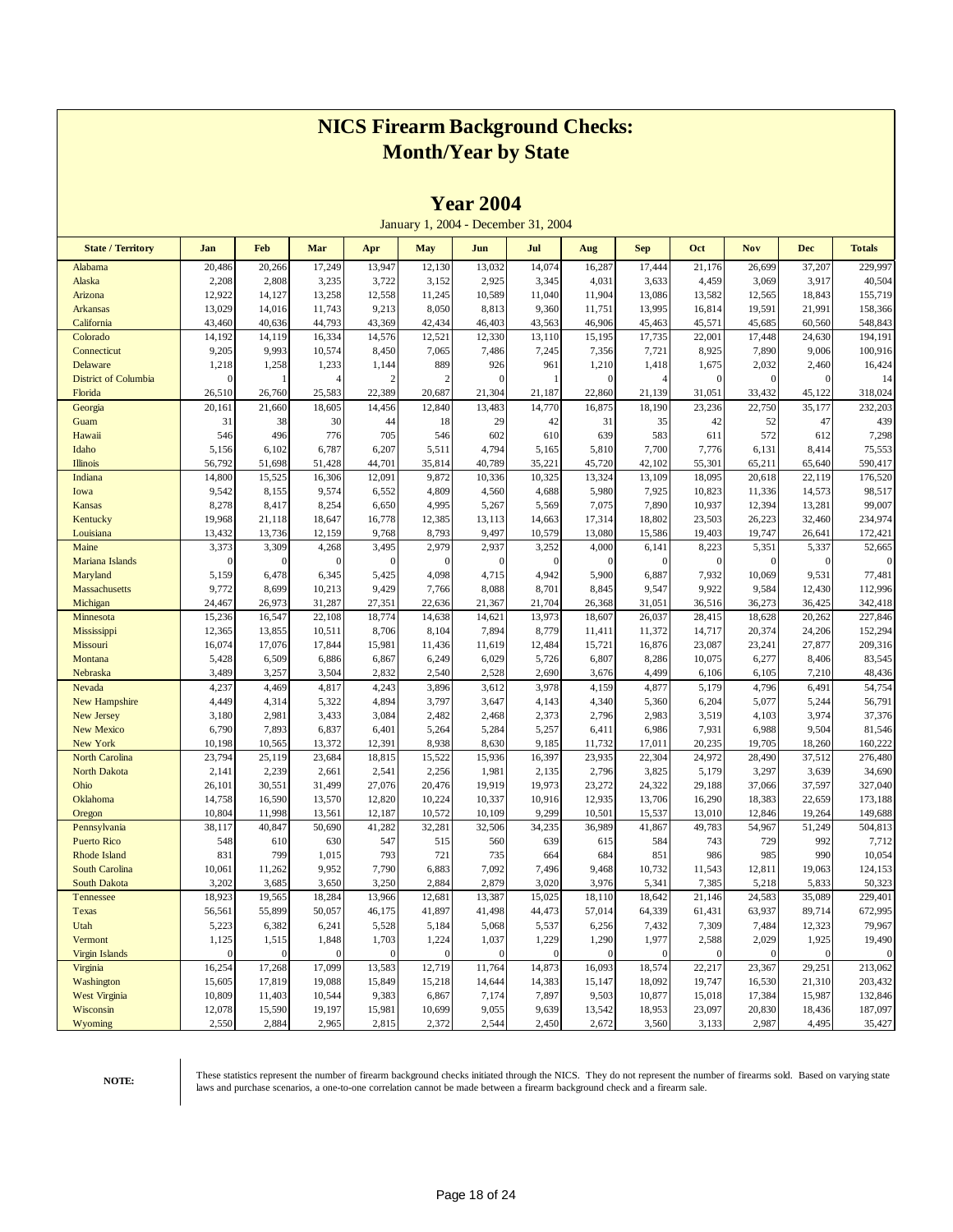|                          |                 |                 |                 |          |            | <b>Year 2003</b>        | January 1, 2003 - December 31, 2003 |                       |                 |                 |                 |                  |                   |
|--------------------------|-----------------|-----------------|-----------------|----------|------------|-------------------------|-------------------------------------|-----------------------|-----------------|-----------------|-----------------|------------------|-------------------|
| <b>State / Territory</b> | Jan             | Feb             | Mar             | Apr      | May        | Jun                     | Jul                                 | Aug                   | <b>Sep</b>      | Oct             | <b>Nov</b>      | <b>Dec</b>       | <b>Totals</b>     |
| Alabama                  | 19,179          | 20,440          | 17,213          | 13,240   | 13,175     | 12,709                  | 13,173                              | 17,035                | 17,641          | 20,526          | 25,551          | 35,597           | 225,479           |
| Alaska                   | 2,899           | 2,931           | 2,759           | 3,166    | 2,745      | 2,704                   | 2,911                               | 3,915                 | 3,150           | 4,110           | 2,506           | 3,263            | 37,059            |
| Arizona                  | 11,548          | 13,568          | 13,234          | 11,516   | 10,819     | 9,724                   | 10,256                              | 12,376                | 11,845          | 12,481          | 11,731          | 16,621           | 145,719           |
| Arkansas                 | 12,140          | 13,811          | 11,422          | 9,170    | 8,176      | 7,882                   | 8,085                               | 11,464                | 12,916          | 16,301          | 17,620          | 21,262           | 150,249           |
| California               | 39,285          | 41,724          | 48,429          | 45,508   | 43,667     | 42,438                  | 40,846                              | 45,078                | 42,763          | 43,376          | 41,693          | 49,624           | 524,431           |
| Colorado                 | 13,874          | 15,067          | 15,687          | 13,153   | 13,048     | 13,193                  | 12,002                              | 16,323                | 15,308          | 17,450          | 15,438          | 20,714           | 181,257           |
| Connecticut              | 7,761           | 7,900           | 9,597           | 8,253    | 7,860      | 7,265                   | 7,741                               | 7,756                 | 8,025           | 10,710          | 8,320           | 9,379            | 100,567           |
| Delaware                 | 1,245           | 1,135           | 1,360           | 1,170    | 1,093      | 1,008                   | 972                                 | 1,236                 | 1,266           | 1,671           | 1,944           | 2,261            | 16,361            |
| District of Columbia     | 1               | $\overline{0}$  |                 |          | $\epsilon$ | $\theta$                | 3                                   | $\mathbf{0}$          | $\mathbf{0}$    |                 |                 | $\overline{c}$   | 11                |
| Florida                  | 24,477          | 25,659          | 25,487          | 21,214   | 20,763     | 20,222                  | 19,990                              | 24,348                | 23,621          | 26,637          | 27,481          | 38,282           | 298,181           |
| Georgia                  | 22,827          | 27,029          | 23,288          | 16,905   | 16,809     | 16,976                  | 16,995                              | 22,256                | 23,349          | 30,028          | 27,622          | 38,134           | 282,218           |
| Guam                     | 36              | 41              | 31              | 43       | 36         | 31                      | 16                                  | 23                    | 16              | 39              | 25              | 42               | 379               |
| Hawaii                   | 634             | 584             | 726             | 646      | 564        | 558                     | 584                                 | 598                   | 703             | 666             | 547             | 629              | 7,439             |
| Idaho                    | 5,490           | 6,017           | 7,171           | 5,898    | 5,362      | 4,867                   | 4,844                               | 6,021                 | 7,691           | 7,470           | 5,504           | 8,334            | 74,669            |
| Illinois                 | 40,194          | 43,597          | 46,415          | 43,935   | 33,123     | 27,243                  | 30,227                              | 45,035                | 47,580          | 51,128          | 51,054          | 56,386           | 515,917           |
| Indiana                  | 12,210          | 13,569          | 14,360          | 15,798   | 15,645     | 14,414                  | 11,507                              | 12,531                | 13,720          | 17,872          | 20,023          | 22,204           | 183,853           |
| Iowa                     | 9,469           | 7,918           | 8,589           | 6,568    | 4,743      | 4,006                   | 4,438                               | 5,539                 | 7,735           | 10,194          | 10,925          | 15,003           | 95,127            |
| Kansas                   | 8,389           | 8,099           | 8,450           | 6,371    | 5,156      | 5,008                   | 4,955                               | 7,634                 | 8,004           | 10,264          | 11,940          | 13,095           | 97,365            |
| Kentucky                 | 18,608          | 21,067          | 18,342          | 15,413   | 14,032     | 12,708                  | 13,348                              | 18,267                | 17,307          | 23,222          | 23,773          | 30,782           | 226,869           |
| Louisiana                | 13,823          | 13,942          | 12,808          | 9,360    | 9,408      | 9,410                   | 10,481                              | 14,049                | 16,515          | 20,286          | 19,197          | 26,414           | 175,693           |
| Maine                    | 2,926           | 3,099           | 3,980           | 3,594    | 3,194      | 2,659                   | 2,903                               | 4,202                 | 5,938           | 8,319           | 5,166           | 4,917            | 50,897            |
| Mariana Islands          | $\overline{c}$  | 3               |                 | $\Omega$ | $\epsilon$ | $\theta$                | $\overline{0}$                      | $\mathbf{0}$          | $\mathbf{0}$    | $\theta$        | $\theta$        | $\mathbf{0}$     | 6                 |
| Maryland                 | 6,851           | 6,717           | 6,938           | 6,242    | 5,019      | 4,917                   | 4,605                               | 5,649                 | 5,837           | 7,520           | 9,184           | 8,791            | 78,270            |
| Massachusetts            | 11,532          | 10,285          | 13,102          | 10,364   | 12,481     | 10,576                  | 10,566                              | 9,915                 | 12,672          | 11,515          | 8,552           | 9,835            | 131,395           |
| Michigan                 | 25,766          | 27,025          | 30,012          | 25,693   | 21,821     | 19,730                  | 20,248                              | 24,232                | 33,495          | 38,240          | 36,733          | 39,166           | 342,161           |
| Minnesota                | 12,952          | 14,891          | 19,557          | 16,978   | 15,674     | 16,844                  | 15,858                              | 20,094                | 27,540          | 29,185          | 19,386          | 20,769           | 229,728           |
| Mississippi              | 12,472          | 13,657          | 11,064          | 8,174    | 8,148      | 7,679                   | 8,382                               | 12,311                | 11,430          | 15,046          | 19,331          | 23,183           | 150,877           |
| Missouri                 | 15,396          | 17,562          | 16,987          | 14,355   | 11,468     | 10,474                  | 10,987                              | 15,286                | 17,426          | 23,725          | 23,531          | 25,668           | 202,865           |
| Montana                  | 5,354           | 5,831           | 6,752           | 6,605    | 5,954      | 5,518                   | 5,269                               | 6,793                 | 8,208           | 10,344          | 6,006           | 8,152            | 80,786            |
| Nebraska                 | 3,476           | 3,320           | 3,345           | 2,821    | 2,280      | 2,099                   | 2,148                               | 3,372                 | 4,11            | 5,625           | 5,629           | 6,532            | 44,758            |
| Nevada                   | 3,789           | 4,022           | 5,029           | 3,835    | 3,693      | 3,151                   | 3,505                               | 4,369                 | 3,756           | 4,330           | 4,176           | 5,777            | 49,432            |
| New Hampshire            | 3,724           | 3,728           | 4,972           | 4,711    | 4,017      | 3,441                   | 3,470                               | 4,517                 | 5,711           | 6,144           | 5,352           | 4,937            | 54,724            |
| New Jersey               | 3,673           | 3,354           | 4,025           | 3,491    | 3,373      | 3,087                   | 2,780                               | 3,121                 | 3,074           | 3,643           | 4,071           | 4,041            | 41,733            |
| New Mexico               | 6,264           | 7,344           | 7,019           | 5,889    | 5,661      | 5,137                   | 5,433                               | 6,957                 | 6,395           | 7,665           | 6,673           | 8,703            | 79,140            |
| New York                 | 10,516          | 11,406          | 13,245          | 12,154   | 10,359     | 9,404                   | 8,745                               | 10,499                | 14,408          | 17,338          | 17,038          | 15,719           | 150,831           |
| North Carolina           | 21,983          | 23,950          | 21,147          | 17,066   | 15,734     | 15,887                  | 15,547                              | 21,568                | 20,031          | 26,582          | 27,707          | 37,286           | 264,488           |
| North Dakota             | 1,960           | 2,083           | 2,501           | 2,375    | 2,170      | 1,929                   | 1,894                               | 2,838                 | 4,086           | 4,971           | 3,288           | 3,298            | 33,393            |
| Ohio                     | 21,548          | 26,525          | 28,489          | 22,394   | 19,288     | 17,488                  | 16,800                              | 22,423                | 23,788          | 26,800          | 35,612          | 37,477           | 298,632           |
| Oklahoma                 | 13,362          | 15,749          | 13,211          | 11,771   | 10,286     | 9,650                   | 9,998                               | 14,009                | 12,886          | 16,248          | 18,023          | 22,358           | 167,551           |
| Oregon                   | 10,448          | 11,277          | 13,674          | 11,687   | 10,383     | 9,172                   | 8,552                               | 11,410                | 14,543          | 12,698          | 11,970          | 17,146           | 142,960           |
| Pennsylvania             | 39,610          | 40,231          | 52,909          | 42,563   | 37,419     | 32,905                  | 32,286                              | 38,578                | 43,833          | 51,311          | 55,272          | 48,979           | 515,896           |
| Puerto Rico              | 641             | 587             | 648             | 773      | 744        | 559                     | 572                                 | 672                   | 673             | 714             | 554             | 769              | 7,906             |
| Rhode Island             | 790             | 803             | 875             | 831      | 737        | 625                     | 689                                 | 733                   | 811             | 955             | 915             | 896              | 9,660             |
| South Carolina           | 10,160          | 11,483          | 10,149          | 7,527    | 7,531      | 7,510                   | 7,181                               | 10,259                | 9,906           | 11,100          | 11,422          | 17,124           | 121,352           |
| South Dakota             | 3,171           | 3,417           | 3,650           | 2,889    | 2,720      | 2,601                   | 2,652                               | 3,919                 | 5,165           | 7,271           | 4,911           | 5,317            | 47,683            |
| Tennessee                | 18,157          | 21,746          | 18,543          | 13,387   | 13,286     | 13,571                  | 13,434                              | 18,585                | 16,340          | 18,831          | 22,810          | 31,093           | 219,783           |
| Texas                    |                 |                 |                 | 44,287   | 43,876     |                         | 45,602                              |                       |                 |                 |                 |                  |                   |
| Utah                     | 54,023<br>4,345 | 59,258<br>5,519 | 56,761<br>5,273 | 4,668    | 4,530      | 42,514<br>6,157         | 4,223                               | 64,983<br>5,376       | 63,737<br>6,529 | 65,970<br>6,534 | 60,660<br>6,606 | 86,604<br>10,747 | 688,275<br>70,507 |
| Vermont                  | 1,047           | 1,518           | 1,854           | 1,648    | 1,263      |                         | 1,138                               |                       | 2,215           | 2,621           | 2,158           |                  | 19,971            |
|                          | $\mathbf{0}$    | $\overline{0}$  | $\Omega$        | $\Omega$ | $\Omega$   | 1,108<br>$\overline{0}$ | $\mathbf{0}$                        | 1,647<br>$\mathbf{0}$ | $\mathbf{0}$    | $\theta$        | $\theta$        | 1,754            |                   |
| Virgin Islands           |                 |                 |                 |          |            |                         |                                     |                       |                 |                 |                 | $\mathbf{0}$     | $\boldsymbol{0}$  |
| Virginia                 | 15,048          | 15,983          | 17,336          | 13,215   | 13,630     | 11,395                  | 12,439                              | 15,365                | 14,928          | 20,115          | 22,905          | 27,911           | 200,270           |
| Washington               | 18,476          | 19,550          | 20,934          | 18,172   | 16,493     | 14,947                  | 14,572                              | 16,303                | 18,058          | 19,743          | 16,027          | 20,641           | 213,916           |
| West Virginia            | 9,733           | 11,277          | 10,598          | 9,584    | 8,467      | 7,133                   | 7,573                               | 9,555                 | 10,656          | 15,458          | 16,434          | 15,309           | 131,777           |
| Wisconsin                | 11,173          | 13,885          | 17,626          | 15,527   | 10,513     | 9,258                   | 9,442                               | 13,592                | 20,542          | 24,314          | 22,696          | 20,026           | 188,594           |
| Wyoming                  | 2,425           | 2,773           | 2,613           | 2,460    | 2,450      | 2,289                   | 2,165                               | 2,699                 | 3,422           | 3,062           | 2,699           | 4,127            | 33,184            |

 $\mathbf{A}$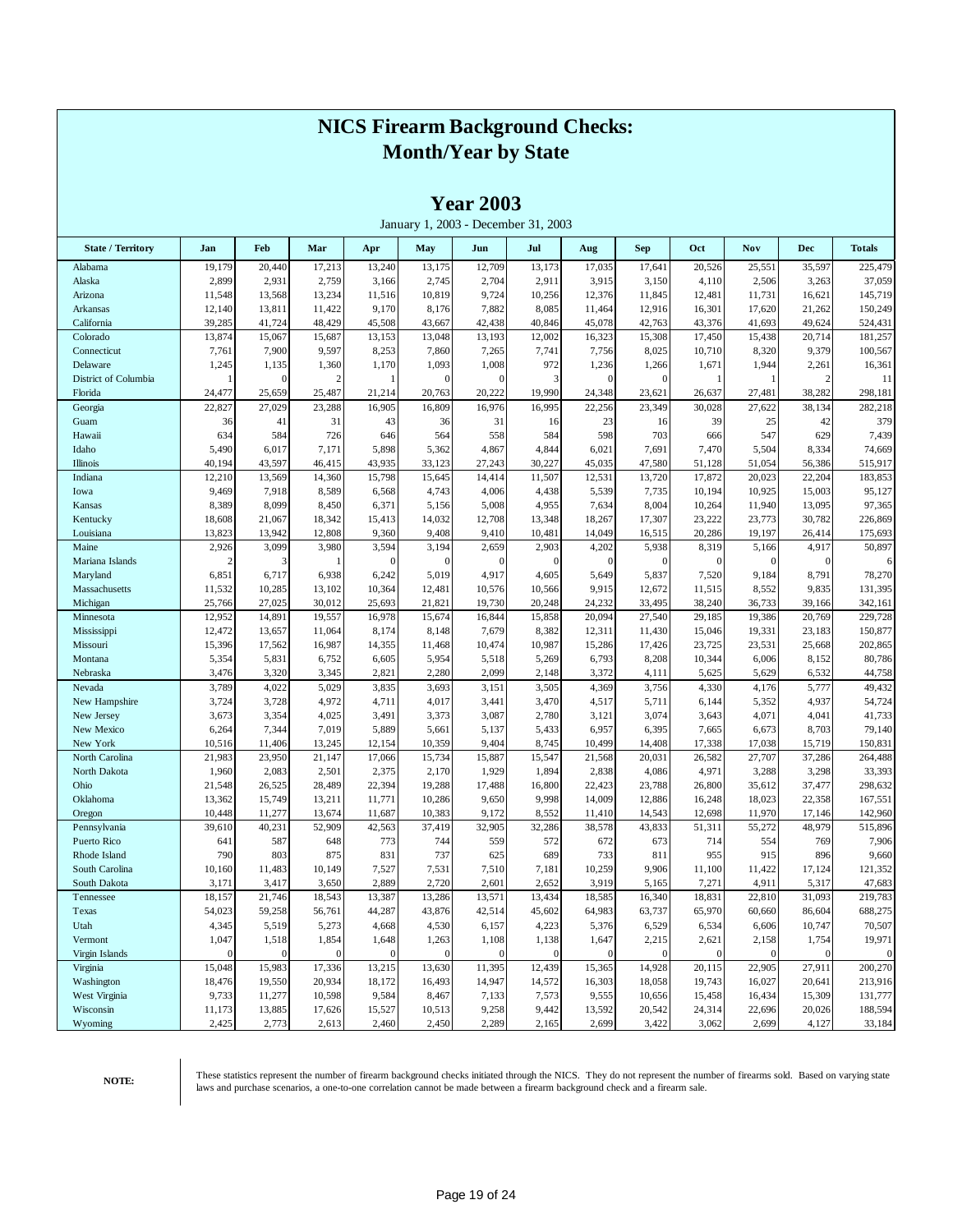|                          |                |                  |                |                |                | $1$ cal $2002$ |                                     |                |                |                |                |                |                  |
|--------------------------|----------------|------------------|----------------|----------------|----------------|----------------|-------------------------------------|----------------|----------------|----------------|----------------|----------------|------------------|
|                          |                |                  |                |                |                |                | January 1, 2002 - December 31, 2002 |                |                |                |                |                |                  |
| <b>State / Territory</b> | Jan            | Feb              | Mar            | Apr            | May            | Jun            | Jul                                 | Aug            | <b>Sep</b>     | Oct            | Nov            | <b>Dec</b>     | <b>Totals</b>    |
| Alabama                  | 18,235         | 18,976           | 17,140         | 12,967         | 13,040         | 12,603         | 12,674                              | 17,453         | 17,961         | 19,568         | 26,757         | 33,634         | 221,008          |
| Alaska                   | 2,212          | 2,255            | 2,924          | 3,264          | 2,895          | 2,550          | 2,760                               | 3,753          | 3,027          | 4,699          | 2,801          | 3,653          | 36,793           |
| Arizona                  | 11,443         | 12,418           | 12,161         | 10,516         | 10,489         | 9,260          | 10,056                              | 13,140         | 12,274         | 13,141         | 12,430         | 14,932         | 142,260          |
| Arkansas                 | 12,226         | 13,724           | 12,332         | 9,702          | 8,448          | 8,030          | 8,666                               | 11,892         | 12,525         | 16,176         | 19,391         | 20,312         | 153,424          |
| California               | 58,768         | 56,796           | 58,116         | 55,856         | 58,303         | 51,886         | 54,488                              | 56,621         | 52,881         | 52,756         | 54,868         | 73,051         | 684,390          |
| Colorado                 | 15,152         | 14,328           | 17,092         | 13,722         | 12,508         | 10,878         | 11,967                              | 16,702         | 16,030         | 18,322         | 17,115         | 19,938         | 183,754          |
| Connecticut              | 8,873          | 7,718            | 8,731          | 8,098          | 7,652          | 6,716          | 6,262                               | 7,252          | 7,020          | 9,534          | 8,167          | 7,575          | 93,598           |
| Delaware                 | 1,249          | 1,219            | 1,279          | 1,084          | 1,030          | 890            | 971                                 | 1,262          | 1,330          | 1,778          | 2,067          | 2,229          | 16,388           |
| District of Columbia     |                | $\mathbf{0}$     |                |                | $\overline{2}$ |                | $\mathbf{0}$                        | $\mathbf{0}$   | $\mathbf{0}$   | $\theta$       | $\Omega$       | 1              | 7                |
| Florida                  | 23,336         | 25,202           | 23,455         | 20,162         | 19,847         | 20,361         | 19,510                              | 23,710         | 22,695         | 26,362         | 28,505         | 35,703         | 288,848          |
| Georgia                  | 23,126         | 26,624           | 24,030         | 17,898         | 17,226         | 16,684         | 17,014                              | 21,831         | 22,988         | 28,409         | 28,433         | 40,938         | 285,201          |
| Guam                     | 26             | 26               | 35             | 20             | 24             | 20             | 18                                  | 33             | 18             | 30             | 40             | 14             | 304              |
| Hawaii                   | 549            | 586              | 539            | 931            | 868            | 536            | 676                                 | 652            | 599            | 693            | 554            | 624            | 7,807            |
| Idaho                    | 5,105          | 5,801            | 6,542          | 5,853          | 5,718          | 4,963          | 4,768                               | 6,968          | 7,757          | 7,246          | 5,704          | 7,637          | 74,062           |
| Illinois                 | 38,829         | 34,238           | 38,538         | 38,283         | 32,981         | 27,581         | 31,426                              | 37,385         | 36,661         | 41,917         | 45,317         | 42,982         | 446,138          |
| Indiana                  | 16,183         | 16,226           | 17,084         | 15,716         | 14,494         | 12,326         | 12,973                              | 16,470         | 12,951         | 16,997         | 19,152         | 17,663         | 188,235          |
| Iowa                     | 9,000          | 7,644            | 7,878          | 6,366          | 4,642          | 3,783          | 4,348                               | 5,558          | 7,427          | 10,199         | 10,295         | 13,218         | 90,358           |
| Kansas                   | 7,353          | 7,144            | 7,526          | 5,793          | 5,132          | 4,655          | 4,691                               | 7,554          | 7,710          | 10,404         | 12,763         | 13,385         | 94,110           |
| Kentucky                 | 18,641         | 21,575           | 19,630         | 16,031         | 13,687         | 12,525         | 13,240                              | 18,976         | 17,645         | 22,037         | 25,714         | 29,722         | 229,423          |
| Louisiana                | 11,753         | 12,877           | 11,907         | 9,036          | 9,275          | 9,143          | 10,228                              | 15,557         | 15,930         | 18,538         | 20,779         | 24,557         | 169,580          |
| Maine                    | 3,079          | 3,224            | 4,056          | 3,487          | 2,894          | 2,563          | 2,782                               | 3,944          | 6,209          | 7,990          | 4,843          | 4,851          | 49,922           |
| Mariana Islands          | 3              | $\boldsymbol{0}$ |                | 6              |                | 9              | 12                                  | 1              | $\mathbf{0}$   | $\overline{2}$ | $\Omega$       | $\mathbf{0}$   | 35               |
| Maryland                 | 5,707          | 6,328            | 5,972          | 5,551          | 4,585          | 4,565          | 4,761                               | 5,869          | 6,570          | 8,863          | 10,339         | 9,654          | 78,764           |
| Massachusetts            | 7,623          | 6,471            | 8,054          | 6,297          | 6,806          | 6,631          | 6,376                               | 7,485          | 7,535          | 12,415         | 10,705         | 8,426          | 94,824           |
| Michigan                 | 29,054         | 29,161           | 31,334         | 29,443         | 23,438         | 21,044         | 21,077                              | 25,209         | 32,557         | 37,430         | 37,755         | 36,038         | 353,540          |
| Minnesota                | 12,887         | 13,211           | 17,144         | 17,114         | 11,362         | 9,824          | 10,721                              | 17,376         | 23,195         | 24,486         | 17,579         | 17,493         | 192,392          |
| Mississippi              | 11,320         | 13,916           | 11,260         | 8,257          | 7,865          | 7,560          | 8,200                               | 12,576         | 11,359         | 14,169         | 20,891         | 22,575         | 149,948          |
| Missouri                 | 15,370         | 16,993           | 17,197         | 14,706         | 11,360         | 9,917          | 10,623                              | 15,419         | 15,415         | 22,358         | 23,745         | 24,887         | 197,990          |
| Montana                  | 5,161          | 5,426<br>3,279   | 5,973<br>3,242 | 6,388          | 5,902<br>2,236 | 5,075<br>1,892 | 4,958<br>2,290                      | 6,667          | 7,883<br>3,646 | 9,557<br>5,639 | 6,254<br>5,473 | 7,078          | 76,322           |
| Nebraska<br>Nevada       | 3,514<br>3,814 | 3,835            | 4,629          | 2,707<br>3,598 | 3,626          | 3,084          | 3,327                               | 3,013<br>3,971 | 3,781          | 4,310          | 3,975          | 6,246<br>5,205 | 43,177<br>47,155 |
| New Hampshire            | 3,793          | 3,566            | 4,460          | 4,089          | 3,424          | 3,189          | 3,286                               | 4,205          | 4,704          | 5,715          | 4,747          | 4,488          | 49,666           |
| New Jersey               | 3,754          | 3,500            | 4,186          | 3,616          | 3,431          | 3,001          | 2,795                               | 3,252          | 3,095          | 3,961          | 4,531          | 4,196          | 43,318           |
| New Mexico               | 6,343          | 7,086            | 7,472          | 5,747          | 5,725          | 5,350          | 5,585                               | 6,710          | 6,258          | 8,058          | 7,321          | 8,402          | 80,057           |
| New York                 | 12,450         | 11,906           | 13,709         | 15,022         | 10,896         | 9,681          | 9,230                               | 10,578         | 15,457         | 18,629         | 17,417         | 15,952         | 160,927          |
| North Carolina           | 22,798         | 24,556           | 21,416         | 17,383         | 15,989         | 16,030         | 16,372                              | 23,077         | 21,396         | 26,629         | 29,216         | 34,054         | 268,916          |
| North Dakota             | 1,913          | 1,987            | 2,499          | 2,344          | 1,962          | 1,892          | 1,782                               | 2,642          | 3,642          | 4,475          | 3,168          | 3,033          | 31,339           |
| Ohio                     | 21,797         | 24,203           | 25,101         | 21,786         | 17,170         | 15,859         | 17,474                              | 24,991         | 25,414         | 29,493         | 37,101         | 36,644         | 297,033          |
| Oklahoma                 | 12,728         | 14,740           | 12,774         | 11,945         | 9,892          | 8,872          | 9,486                               | 13,008         | 12,384         | 15,477         | 17,983         | 20,200         | 159,489          |
| Oregon                   | 9,866          | 10,659           | 12,438         | 11,695         | 9,588          | 9,462          | 8,202                               | 11,110         | 14,680         | 12,187         | 11,606         | 16,020         | 137,513          |
| Pennsylvania             | 42,920         | 44,417           | 54,478         | 46,684         | 40,223         | 36,303         | 38,259                              | 44,403         | 47,875         | 58,871         | 62,360         | 50,909         | 567,702          |
| Puerto Rico              | 510            | 654              | 582            | 583            | 606            | 617            | 670                                 | 838            | 808            | 978            | 630            | 672            | 8,148            |
| Rhode Island             | 866            | 751              | 857            | 725            | 741            | 676            | 667                                 | 740            | 791            | 959            | 918            | 830            | 9,521            |
| South Carolina           | 9,771          | 11,629           | 10,318         | 7,629          | 7,517          | 6,884          | 7,167                               | 10,757         | 10,135         | 10,848         | 12,360         | 16,961         | 121,976          |
| South Dakota             | 2,843          | 3,115            | 3,466          | 3,040          | 2,547          | 2,206          | 2,267                               | 3,898          | 4,579          | 6,422          | 4,888          | 5,011          | 44,282           |
| Tennessee                | 17,736         | 20,354           | 19,597         | 13,784         | 13,289         | 12,056         | 13,248                              | 18,777         | 16,574         | 19,767         | 26,066         | 31,800         | 223,048          |
| Texas                    | 50,321         | 51,634           | 49,178         | 42,304         | 42,561         | 40,367         | 42,810                              | 62,213         | 63,116         | 66,213         | 69,561         | 84,467         | 664,745          |
| Utah                     | 4,583          | 4,699            | 4,959          | 4,404          | 4,021          | 3,596          | 3,569                               | 4,662          | 5,598          | 5,922          | 6,100          | 9,597          | 61,710           |
| Vermont                  | 1,240          | 1,657            | 2,117          | 1,844          | 1,381          | 1,041          | 1,159                               | 1,448          | 2,021          | 2,586          | 2,245          | 1,744          | 20,483           |
| Virgin Islands           | $\mathbf{0}$   | $\mathbf{0}$     | $\mathbf{0}$   | $\mathbf{0}$   | $\mathbf{0}$   | $\mathbf{0}$   | $\mathbf{0}$                        | $\mathbf{0}$   | $\mathbf{0}$   |                | $\mathbf{0}$   | $\mathbf{0}$   |                  |
| Virginia                 | 14,014         | 15,358           | 15,481         | 13,285         | 11,665         | 10,760         | 11,908                              | 15,177         | 15,936         | 20,438         | 22,305         | 25,462         | 191,789          |
| Washington               | 13,151         | 14,857           | 15,370         | 15,924         | 15,994         | 13,910         | 14,102                              | 16,150         | 17,315         | 19,637         | 17,503         | 19,526         | 193,439          |
| West Virginia            | 9,397          | 11,808           | 11,248         | 9,510          | 8,140          | 6,953          | 7,825                               | 9,931          | 11,584         | 15,209         | 18,015         | 15,226         | 134,846          |
| Wisconsin                | 11,139         | 13,953           | 17,631         | 14,901         | 9,866          | 8,427          | 8,218                               | 12,972         | 18,039         | 21,361         | 20,334         | 16,938         | 173,779          |
| Wyoming                  | 2,462          | 2,701            | 2,758          | 2,572          | 2,495          | 2,535          | 2,227                               | 2,972          | 3,290          | 3,252          | 2,755          | 3,566          | 33,585           |

**Year 2002**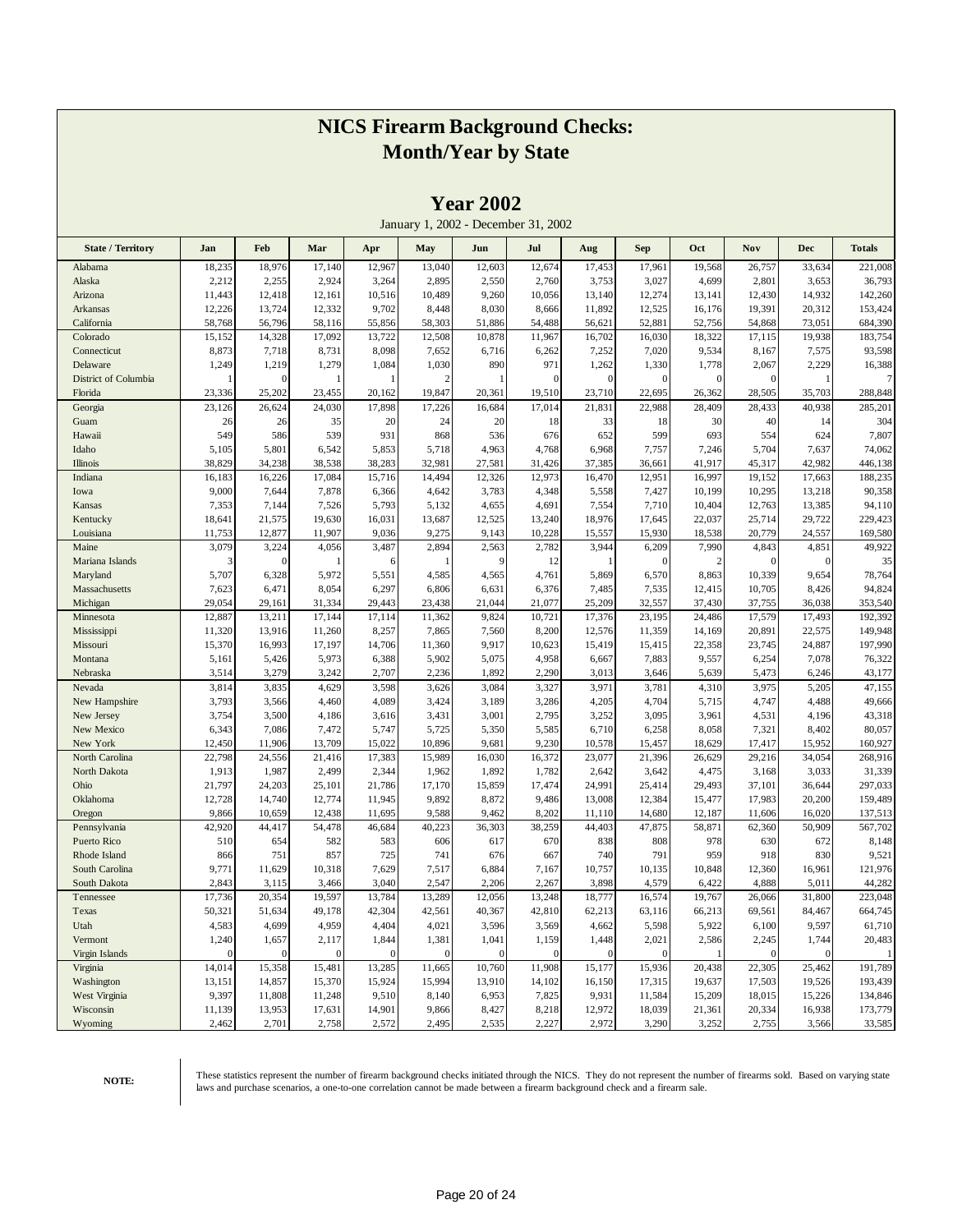|                             |                  |              |                   |              |                   | 1 tai 700 i  |                                     |                       |                         |                   |              |                         |                  |
|-----------------------------|------------------|--------------|-------------------|--------------|-------------------|--------------|-------------------------------------|-----------------------|-------------------------|-------------------|--------------|-------------------------|------------------|
|                             |                  |              |                   |              |                   |              | January 1, 2001 - December 31, 2001 |                       |                         |                   |              |                         |                  |
| <b>State / Territory</b>    | Jan              | Feb          | Mar               | Apr          | May               | Jun          | Jul                                 | Aug                   | <b>Sep</b>              | Oct               | <b>Nov</b>   | <b>Dec</b>              | <b>Totals</b>    |
| Alabama                     | 17,733           | 18,828       | 18,034            | 12,565       | 12,138            | 13,220       | 12,972                              | 17,684                | 21,407                  | 23,088            | 28,049       | 34,469                  | 230,187          |
| Alaska                      | 2,409            | 2,343        | 2,912             | 3,398        | 2,965             | 2,626        | 3,198                               | 3,902                 | 3,784                   | 5,278             | 3,478        | 3,666                   | 39,959           |
| Arizona                     | 11,279           | 12,700       | 12,450            | 10,565       | 10,058            | 10,025       | 9,753                               | 11,822                | 14,501                  | 15,246            | 12,832       | 16,351                  | 147,582          |
| <b>Arkansas</b>             | 12,669           | 14,916       | 13,680            | 9,014        | 8,581             | 8,588        | 8,818                               | 13,289                | 15,356                  | 18,324            | 21,699       | 21,128                  | 166,062          |
| California                  | 60,935           | 58,904       | 65,127            | 77,120       | 76,603            | 66,811       | 63,395                              | 71,416                | 72,914                  | 76,958            | 78,910       | 85,476                  | 854,569          |
| Colorado                    | 23,654           | 23,686       | 29,331            | 23,024       | 21,077            | 21,850       | 21,457                              | 28,926                | 36,990                  | 43,020            | 35,152       | 40,529                  | 348,696          |
| Connecticut                 | 7,118            | 6,485        | 7,482             | 6,894        | 6,879             | 6,339        | 5,753                               | 6,175                 | 7,855                   | 10,892            | 9,119        | 8,698                   | 89,689           |
| Delaware                    | 1,096            | 1,077        | 1,234             | 929          | 918               | 852          | 813                                 | 1,101                 | 1,764                   | 2,192             | 2,166        | 2,477                   | 16,619           |
| <b>District of Columbia</b> | 0                |              |                   | 3            | 3                 | 2            | $\theta$                            | $\Omega$              |                         | -1                | 2            |                         | 17               |
| Florida                     | 23,164           | 22,384       | 23,281            | 19,361       | 18,478            | 19,021       | 19,017                              | 22,195                | 29,526                  | 38,217            | 32,050       | 36,702                  | 303,396          |
| Georgia                     | 26,033           | 28,181       | 27,325            | 18,481       | 17,775            | 18,300       | 18,632                              | 25,011                | 30,179                  | 38,250            | 32,523       | 44,831                  | 325,521          |
| Guam                        | 28               | 21           | 23                | 33           | 26                | 24           | 28                                  | 35                    | 21                      | 20                | 38           | 31                      | 328              |
| Hawaii                      | 684              | 587          | 601               | 623          | 620               | 499          | 466                                 | 658                   | 529                     | 820               | 664          | 713                     | 7,464            |
| Idaho                       | 5,395            | 5,802        | 6,379             | 5,517        | 5,392             | 4,852        | 4,874                               | 6,228                 | 8,312                   | 8,371             | 6,666        | 7,612                   | 75,400           |
| <b>Illinois</b>             | 36,000           | 34,322       | 39,288            | 30,716       | 28,069            | 27,854       | 32,121                              | 39,017                | 38,726                  | 53,613            | 53,751       | 49,225                  | 462,702          |
| Indiana                     | 12,951           | 13,402       | 14,906            | 11,399       | 10,842            | 18,746       | 14,374                              | 17,113                | 16,272                  | 22,702            | 21,780       | 21,293                  | 195,780          |
| Iowa                        | 8,747            | 7,100        | 8,202             | 5,676        | 4,284             | 3,987        | 3,989                               | 5,333                 | 8,139                   | 10,661            | 11,418       | 12,122                  | 89,658           |
| Kansas                      | 7,760            | 7,392        | 8,141             | 5,507        | 4,860             | 4,899        | 4,842                               | 7,090                 | 8,493                   | 11,160            | 12,580       | 12,684                  | 95,408           |
| Kentucky                    | 17,820           | 20,955       | 20,312            | 14,259       | 12,909            | 13,848       | 13,077                              | 19,612                | 20,022                  | 24,942            | 28,614       | 32,626                  | 238,996          |
| Louisiana                   | 12,131           | 12,930       | 12,527            | 8,474        | 8,720             | 10,172       | 10,495                              | 15,894                | 18,421                  | 21,704            | 21,112       | 25,195                  | 177,775          |
| Maine                       | 2,587            | 2,633        | 3,363             | 3,270        | 2,570             | 2,421        | 2,886                               | 3,994                 | 6,996                   | 9,346             | 5,010        | 4,943                   | 50,019           |
| Mariana Islands             | 20               | $\mathbf{0}$ | q                 | $\sqrt{ }$   | 6                 | $\mathbf{0}$ | 13                                  | 85                    | 9                       | 6                 | $\mathbf{0}$ | $\Omega$                | 148              |
| Maryland                    | 5,579            | 6,351        | 6,170             | 5,105        | 4,211             | 4,950        | 4,521                               | 5,471                 | 8,124                   | 11,151            | 11,327       | 10,387                  | 83,347           |
| Massachusetts               | 5,293            | 5,064        | 5,747             | 4,747        | 4,780             | 4,307        | 4,243                               | 4,528                 | 5,533                   | 7,727             | 6,993        | 7,673                   | 66,635           |
| Michigan                    | 23,873           | 24,752       | 28,472            | 23,859       | 18,682            | 17,873       | 24,629                              | 29,598                | 42,150                  | 46,270            | 44,550       | 38,716                  | 363,424          |
| Minnesota                   | 11,063           | 11,855       | 17,194            | 14,891       | 10,389            | 9,756        | 10,649                              | 17,366                | 26,158                  | 29,004            | 15,991       | 17,619                  | 191,935          |
| Mississippi                 | 11,451           | 14,112       | 12,301            | 8,356        | 7,929             | 8,824        | 8,578                               | 13,808                | 12,940                  | 16,380            | 21,545       | 23,197                  | 159,421          |
| Missouri                    | 14,123           | 15,936       | 16,461            | 12,672       | 10,300            | 10,642       | 10,427                              | 15,539                | 18,019                  | 24,876            | 23,866       | 26,609                  | 199,470          |
| Montana                     | 4,342            | 5,076        | 6,185             | 5,718        | 5,300             | 5,264        | 4,779                               | 6,424                 | 8,365                   | 9,769             | 6,244        | 7,286                   | 74,752           |
| Nebraska                    | 3,221            | 2,906        | 3,305             | 2,370        | 2,116             | 2,111        | 2,246                               | 3,158                 | 4,633                   | 6,270             | 5,835        | 6,230                   | 44,401           |
| Nevada                      | 3,675            | 3,868        | 4,324             | 3,392        | 3,516             | 3,555        | 3,491                               | 3,916                 | 5,290                   | 5,235             | 4,257        | 6,030                   | 50,549           |
| <b>New Hampshire</b>        | 2,858            | 2,740        | 3,165             | 3,236        | 2,477             | 2,480        | 2,824                               | 3,402                 | 5,627                   | 6,886             | 5,158        | 4,874                   | 45,727           |
| <b>New Jersey</b>           | 3,187            | 2,897        | 3,413             | 2,704        | 2,691             | 2,417        | 2,139                               | 2,662                 | 3,350                   | 4,722             | 4,829        | 4,516                   | 39,527           |
| <b>New Mexico</b>           | 6,254            | 7,537        | 7,669             | 5,731        | 5,457             | 5,531        | 5,331                               | 7,009                 | 7,704                   | 9,292             | 8,083        | 9,276                   | 84,874           |
| New York                    | 11,329           | 11,505       | 14,679            | 12,965       | 10,226            | 10,320       | 9,332                               | 11,972                | 19,150                  | 24,704            | 21,675       | 18,110                  | 175,967          |
| <b>North Carolina</b>       | 23,334           | 24,393       | 22,405            | 16,310       | 15,681            | 16,492       | 16,277                              | 23,803                | 25,304                  | 33,010            | 33,064       | 39,498                  | 289,571          |
| <b>North Dakota</b>         | 1,929            | 1,893        | 2,372             | 2,132        | 1,869             | 1,786        | 1,792                               | 2,546                 | 4,157                   | 4,972             | 3,397        | 3,260                   | 32,105           |
| Ohio                        | 19,819           | 22,710       | 24,668            | 18,712       | 15,075            | 15,312       | 13,934                              | 20,725                | 29,848                  | 33,599            | 40,008       | 37,749                  | 292,159          |
| Oklahoma                    | 12,757           | 14,633       | 13,004            | 10,670       | 9,219             | 9,283        | 9,212                               | 13,501                | 14,475                  | 17,707            | 18,529       | 21,136                  | 164,126          |
| Oregon                      | 9,562            | 10,541       | 12,324            | 10,977       | 9,033             | 10,431       | 8,517                               | 10,936                | 16,615                  | 13,958            | 12,373       | 16,028                  | 141,295          |
| Pennsylvania                | 34,202           | 36,228       | 44,975            | 36,360       | 30,679            | 29,275       | 28,635                              | 35,334                | 49,455                  | 63,468            | 63,805       | 57,465                  | 509,881          |
| <b>Puerto Rico</b>          | 402              | 439          | 493               | 404          | 524               | 537          | 590                                 | 868                   | 736                     | 738               | 719          | 645                     | 7,095            |
| <b>Rhode Island</b>         | 768              | 775          | 779               | 720          | 598               | 580          | 566                                 | 766                   | 1,163                   | 1,510             | 1,062        | 946                     | 10,233           |
| South Carolina              | 10,507           | 11,912       | 10,859            | 7,276        | 7,511             | 7,518        | 7,560                               | 11,241                | 12,067                  | 13,440            | 13,789       | 19,101                  | 132,781          |
| South Dakota                | 2,306            | 2,359        | 3,066             | 2,292        | 2,030             | 2,174        | 2,238                               | 3,341                 | 4,961                   | 6,613             | 4,623        | 4,858                   | 40,861           |
| Tennessee                   | 17,548           | 19,682       | 20,878            | 12,402       | 12,283            | 12,826       | 12,699                              | 18,714                | 19,482                  | 24,095            | 27,264       | 32,906                  | 230,779          |
| Texas                       | 51,492           | 51,017       | 52,984            | 38,409       | 40,931            | 39,412       | 40,143                              | 61,054                | 69,653                  | 72,476            | 68,854       | 86,321                  | 672,746          |
| Utah                        | 4,637            | 5,574        | 5,295             | 4,622        | 3,728             | 4,130        | 3,584                               | 4,901                 | 7,117                   | 7,336             | 6,799        | 9,795                   | 67,518           |
| Vermont                     | 1,030            | 1,460        | 1,750<br>$\Omega$ | 1,615        | 1,031<br>$\Omega$ | 1,059        | 1,193<br>$\mathbf{0}$               | 1,416<br>$\mathbf{0}$ | 2,506<br>$\overline{0}$ | 3,054<br>$\Omega$ | 2,503        | 2,040<br>$\overline{0}$ | 20,657           |
| Virgin Islands              | $\boldsymbol{0}$ | $\mathbf{0}$ |                   | $\mathbf{0}$ |                   | $\mathbf{0}$ |                                     |                       |                         |                   | $\mathbf{0}$ |                         | $\boldsymbol{0}$ |
| Virginia                    | 13,793           | 15,198       | 15,645            | 11,970       | 11,315            | 11,170       | 11,535                              | 13,733                | 17,970                  | 23,054            | 23,635       | 27,163                  | 196,181          |
| Washington                  | 11,703           | 11,536       | 13,278            | 11,289       | 10,471            | 11,110       | 10,940                              | 12,833                | 16,619                  | 20,541            | 14,250       | 16,810                  | 161,380          |
| <b>West Virginia</b>        | 9,167            | 10,844       | 11,306            | 8,399        | 7,406             | 7,652        | 7,603                               | 10,176                | 12,520                  | 17,649            | 19,121       | 16,578                  | 138,421          |
| Wisconsin                   | 10,043           | 13,312       | 17,988            | 14,239       | 8,868             | 8,425        | 8,841                               | 13,619                | 21,972                  | 25,423            | 21,370       | 17,698                  | 181,798          |
| Wyoming                     | 2,456            | 2,598        | 2,713             | 2,390        | 2,338             | 2,231        | 2,285                               | 3,070                 | 3,948                   | 3,340             | 3,079        | 4,006                   | 34,454           |

**Year 2001**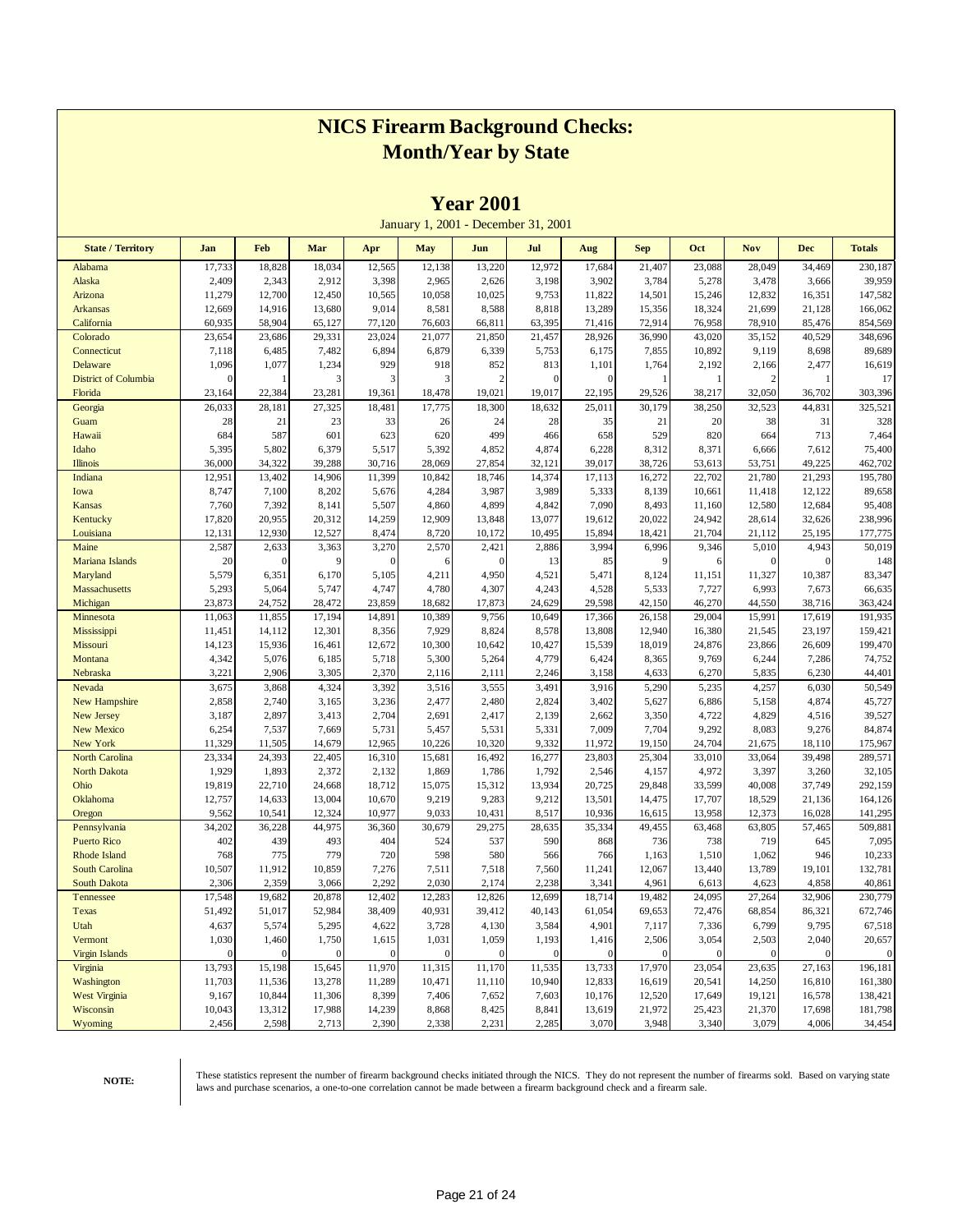|                           |                           |                       |                   |                       |                       | <b>Year 2000</b>  | January 1, 2000 - December 31, 2000 |                       |                       |                  |                   |                       |                   |
|---------------------------|---------------------------|-----------------------|-------------------|-----------------------|-----------------------|-------------------|-------------------------------------|-----------------------|-----------------------|------------------|-------------------|-----------------------|-------------------|
| <b>State / Territory</b>  | Jan                       | Feb                   | Mar               | Apr                   | May                   | Jun               | Jul                                 | Aug                   | <b>Sep</b>            | Oct              | <b>Nov</b>        | <b>Dec</b>            | <b>Totals</b>     |
| Alabama                   | 17,860                    | 19,309                | 17,001            | 13,017                | 11,832                | 12,944            | 12,451                              | 16,404                | 19,885                | 19,647           | 27,199            | 34,362                | 221,911           |
| Alaska                    | 2,149                     | 2,620                 | 3,054             | 3,432                 | 3,069                 | 2,959             | 3,259                               | 3,842                 | 3,553                 | 5,136            | 2,926             | 3,960                 | 39,959            |
| Arizona                   | 12,192                    | 13,882                | 14,125            | 11,946                | 10,782                | 10,755            | 10,557                              | 12,126                | 12,278                | 12,289           | 11,402            | 15,929                | 148,263           |
| Arkansas                  | 12,592                    | 16,075                | 13,984            | 10,908                | 9,462                 | 9,758             | 9,266                               | 12,734                | 15,732                | 17,174           | 22,007            | 19,936                | 169,628           |
| California                | 57,800                    | 58,905                | 64,895            | 65,796                | 62,909                | 64,614            | 60,311                              | 63,724                | 59,837                | 62,588           | 74,834            | 98,293                | 794,506           |
| Colorado                  | 23,614                    | 24,812                | 27,658            | 21,778                | 17,670                | 20,632            | 19,290                              | 25,582                | 28,974                | 30,224           | 29,512            | 37,766                | 307,512           |
| Connecticut               | 7,661                     | 7,645                 | 8,787             | 7,021                 | 6,932                 | 6,779             | 6,172                               | 7,379                 | 6,702                 | 7,838            | 7,360             | 7,310                 | 87,586            |
| Delaware                  | 1,057                     | 1,133                 | 1,251             | 1,108                 | 870                   | 880               | 912                                 | 1,042                 | 1,275                 | 1,612            | 2,002             | 2,205                 | 15,347            |
| District of Columbia      | $\overline{4}$            | 1                     |                   | 3                     | 2                     | $\theta$          | 1                                   | -1                    | $\mathbf{0}$          | $\theta$         | 3                 | $\mathbf{0}$          | 17                |
| Florida                   | 21,069                    | 22,271                | 21,673            | 18,712                | 18,427                | 18,875            | 17,903                              | 21,096                | 21,001                | 23,888           | 26,210            | 34,910                | 266,035           |
| Georgia                   | 29,933                    | 34,114                | 30,832            | 21,741                | 19,557                | 20,972            | 21,094                              | 26,402                | 29,985                | 33,658           | 34,476            | 49,593                | 352,357           |
| Guam                      | 23                        | 16                    | 23                | 15                    | 18                    | 22                | 30                                  | 22                    | 23                    | 26               | 24                | 37                    | 279               |
| Hawaii                    | 576                       | 511                   | 574               | 419                   | 452                   | 489               | 574                                 | 651                   | 726                   | 630              | 539               | 468                   | 6,609             |
| Idaho                     | 5,284                     | 6,340                 | 6,711             | 6,281                 | 5,278                 | 5,350             | 5,189                               | 6,093                 | 8,558                 | 7,606            | 6,372             | 8,076                 | 77,138            |
| Illinois                  | 39,273                    | 38,528                | 44,109            | 34,673                | 30,664                | 28,722            | 27,627                              | 42,307                | 37,925                | 43,841           | 42,378            | 39,724                | 449,771           |
| Indiana                   | 14,663                    | 14,732                | 15,093            | 13,284                | 11,238                | 13,005            | 11,283                              | 14,154                | 16,661                | 18,026           | 21,201            | 18,979                | 182,319           |
| Iowa                      | 8,619                     | 7,661                 | 7,994             | 5,501                 | 4,179                 | 4,003             | 3,875                               | 5,660                 | 7,692                 | 10,620           | 11,298            | 10,694                | 87,796            |
| Kansas                    | 7,987                     | 8,219                 | 8,355             | 5,896                 | 5,493                 | 5,205             | 5,153                               | 6,776                 | 8,008                 | 10,516           | 12,176            | 12,932                | 96,716            |
| Kentucky                  | 17,459                    | 21,621                | 19,364            | 16,387                | 12,913                | 13,879            | 13,354                              | 18,049                | 20,108                | 21,371           | 25,539            | 29,852                | 229,896           |
| Louisiana                 | 12,767                    | 13,280                | 12,336            | 9,776                 | 9,066                 | 9,653             | 10,187                              | 13,738                | 17,801                | 19,434           | 21,321            | 25,347                | 174,706           |
| Maine                     | 2,606                     | 2,723                 | 3,514             | 2,966                 | 2,434                 | 2,406             | 2,686                               | 3,651                 | 5,814                 | 7,569            | 4,343             | 4,316                 | 45,028            |
| Mariana Islands           | $\boldsymbol{0}$          | $\mathbf{0}$          | $\Omega$          | $\mathbf{0}$          | $\overline{c}$        | $\theta$          | $\mathbf{0}$                        | $\mathbf{0}$          | 7                     | $\theta$         | $\overline{4}$    | $\mathbf{0}$          | 13                |
| Maryland                  | 5,758                     | 6,566                 | 7,482             | 7,440                 | 5,508                 | 5,364             | 5,403                               | 6,441                 | 7,892                 | 8,461            | 9,620             | 8,374                 | 84,309            |
| Massachusetts             | 2,578                     | 2,825                 | 3,547             | 3,600                 | 2,673                 | 5,311             | 5,133                               | 6,178                 | 5,253                 | 6,334            | 6,017             | 5,394                 | 54,843            |
| Michigan                  | 21,227                    | 21,793                | 25,935            | 22,333                | 18,250                | 18,150            | 19,471                              | 22,187                | 32,946                | 33,831           | 35,147            | 29,391                | 300,661           |
| Minnesota                 | 10,104                    | 12,752                | 17,218            | 14,781                | 10,317                | 10,808            | 10,839                              | 17,129                | 25,944                | 25,793           | 15,027            | 14,388                | 185,100           |
| Mississippi               | 12,200                    | 15,169                | 12,341            | 9,147                 | 8,458                 | 9,220             | 9,271                               | 13,038                | 14,049                | 15,286           | 21,595            | 24,206                | 163,980           |
| Missouri                  | 14,172                    | 16,933                | 16,401            | 14,225                | 10,574                | 11,085            | 10,612                              | 13,907                | 16,137                | 21,208           | 22,725            | 23,599                | 191,578           |
| Montana                   | 4,407                     | 5,301                 | 6,002             | 5,744                 | 5,222                 | 5,328             | 4,646                               | 5,561                 | 7,916                 | 8,972            | 5,138             | 6,878                 | 71,115            |
| Nebraska                  | 3,196                     | 3,284                 | 3,531             | 2,650                 | 2,202                 | 2,137             | 2,329                               | 3,197                 | 4,234                 | 6,470            | 5,671             | 5,924                 | 44,825            |
| Nevada                    | 4,238                     | 4,432                 | 4,424             | 3,963                 | 3,799                 | 3,611             | 3,585                               | 3,738                 | 4,303                 | 3,991            | 3,845             | 5,878                 | 49,807            |
| New Hampshire             | 2,753                     | 2,694                 | 3,362             | 3,115                 | 2,498                 | 2,697             | 2,775                               | 3,266                 | 4,217                 | 4,585            | 4,180             | 3,978                 | 40,120            |
| New Jersey                | 2,614                     | 2,778                 | 3,267             | 2,986                 | 2,746                 | 2,934             | 2,574                               | 3,049                 | 3,014                 | 3,278            | 4,110             | 3,756                 | 37,106            |
| New Mexico                | 6,299                     | 7,687                 | 7,724             | 6,240                 | 5,759                 | 6,040             | 5,401                               | 6,678                 | 7,268                 | 8,509            | 7,173             | 9,256                 | 84,034            |
| New York                  | 10,957                    | 11,106                | 12,957            | 12,524                | 10,157                | 9,527             | 10,067                              | 13,188                | 17,307                | 19,620           | 19,475            | 17,089                | 163,974           |
| North Carolina            | 23,910                    | 27,125                | 24,942            | 18,841                | 16,974                | 17,839            | 17,014                              | 23,641                | 23,661                | 26,848           | 31,520            | 38,569                | 290,884           |
| North Dakota              | 1,834                     | 2,099                 | 2,656             | 2,498                 | 1,948                 | 1,973             | 1,904                               | 2,931                 | 4,236                 | 4,742            | 2,849             | 2,688                 | 32,358            |
| Ohio                      | 20,200                    | 24,204                | 24,696            | 21,170                | 15,379                | 15,730            | 14,878                              | 20,887                | 24,115                | 25,035           | 34,890            | 32,981                | 274,165           |
| Oklahoma                  | 11,957                    | 14,972                | 12,702            | 11,516                | 9,323                 | 10,371            | 9,467                               | 11,635                | 13,080                | 14,820           | 17,563            | 19,582                | 156,988           |
| Oregon                    | 9,658                     | 11,551                | 12,475            | 10,993                | 9,236                 | 9,375             | 8,159                               | 10,244                | 15,228                | 11,427           | 11,332            | 15,658                | 135,336           |
| Pennsylvania              | 35,120                    | 37,931                | 48,600            | 39,189                | 32,796                | 31,442            | 31,171                              | 34,999                | 41,872                | 48,477           | 54,089            | 45,608                | 481,294           |
| Puerto Rico               | 247                       | 418                   | 620               | 406                   | 425                   | 454               | 374                                 | 546                   | 487                   | 458              | 388               | 478                   | 5,301             |
| Rhode Island              | 774                       | 853                   | 939               | 784                   | 669                   | 682               | 595                                 | 699                   | 754                   | 867              | 957               | 841                   | 9,414             |
| South Carolina            | 9,905                     | 11,851                | 10,773            | 7,565                 | 6,810                 | 7,483             | 7,514                               | 11,491                | 11,329                | 11,497           | 13,827            | 18,573                | 128,618           |
| South Dakota              | 1,997                     | 2,288                 | 2,500             | 2,300                 | 1,901                 | 1,905             | 2,094                               | 3,181                 | 4,695                 | 6,187            | 3,717             | 3,958                 | 36,723            |
| Tennessee                 | 18,928                    | 21,178                | 19,940            | 14,344                | 12,968                | 12,596            | 16,221                              | 19,449                | 19,087                | 20,079           | 26,567            | 33,316                | 234,673           |
|                           |                           |                       |                   |                       |                       |                   |                                     |                       |                       |                  | 66,996            |                       |                   |
| Texas<br>Utah             | 48,626<br>4,611           | 52,861<br>5,831       | 51,666<br>5,549   | 42,204<br>4,379       | 41,947                | 42,043<br>3,964   | 45,518<br>3,953                     | 59,994<br>5,111       | 65,110<br>7,019       | 62,872<br>6,522  | 5,848             | 83,133<br>10,627      | 662,970<br>67,420 |
|                           |                           |                       |                   |                       | 4,006                 |                   |                                     |                       |                       |                  |                   |                       | 20,300            |
| Vermont<br>Virgin Islands | 1,123<br>$\boldsymbol{0}$ | 1,590<br>$\mathbf{0}$ | 1,961<br>$\Omega$ | 1,708<br>$\mathbf{0}$ | 1,222<br>$\mathbf{0}$ | 1,130<br>$\theta$ | 1,206<br>$\mathbf{0}$               | 1,544<br>$\mathbf{0}$ | 2,231<br>$\mathbf{0}$ | 2,688            | 2,181<br>$\theta$ | 1,716<br>$\mathbf{0}$ |                   |
|                           |                           |                       |                   |                       |                       |                   |                                     |                       |                       | $\boldsymbol{0}$ |                   |                       | $\mathbf{0}$      |
| Virginia                  | 13,636                    | 15,794                | 17,908            | 13,361                | 11,352                | 11,129            | 11,886                              | 13,970                | 16,397                | 17,457           | 21,270            | 24,348                | 188,508           |
| Washington                | 9,171                     | 10,534                | 11,763            | 9,711                 | 8,880                 | 8,910             | 9,156                               | 11,248                | 13,685                | 14,792           | 11,741            | 14,664                | 134,255           |
| West Virginia             | 8,589                     | 11,546                | 10,855            | 9,255                 | 7,143                 | 7,397             | 7,743                               | 9,060                 | 12,058                | 13,650           | 16,591            | 14,371                | 128,258           |
| Wisconsin                 | 10,368                    | 13,013                | 16,615            | 14,441                | 9,928                 | 9,160             | 9,498                               | 14,009                | 22,239                | 24,736           | 20,647            | 15,838                | 180,492           |
| Wyoming                   | 2,508                     | 2,956                 | 3,047             | 2,563                 | 2,202                 | 2,339             | 2,267                               | 2,765                 | 3,838                 | 3,178            | 2,725             | 3,907                 | 34,295            |

**Year 2000**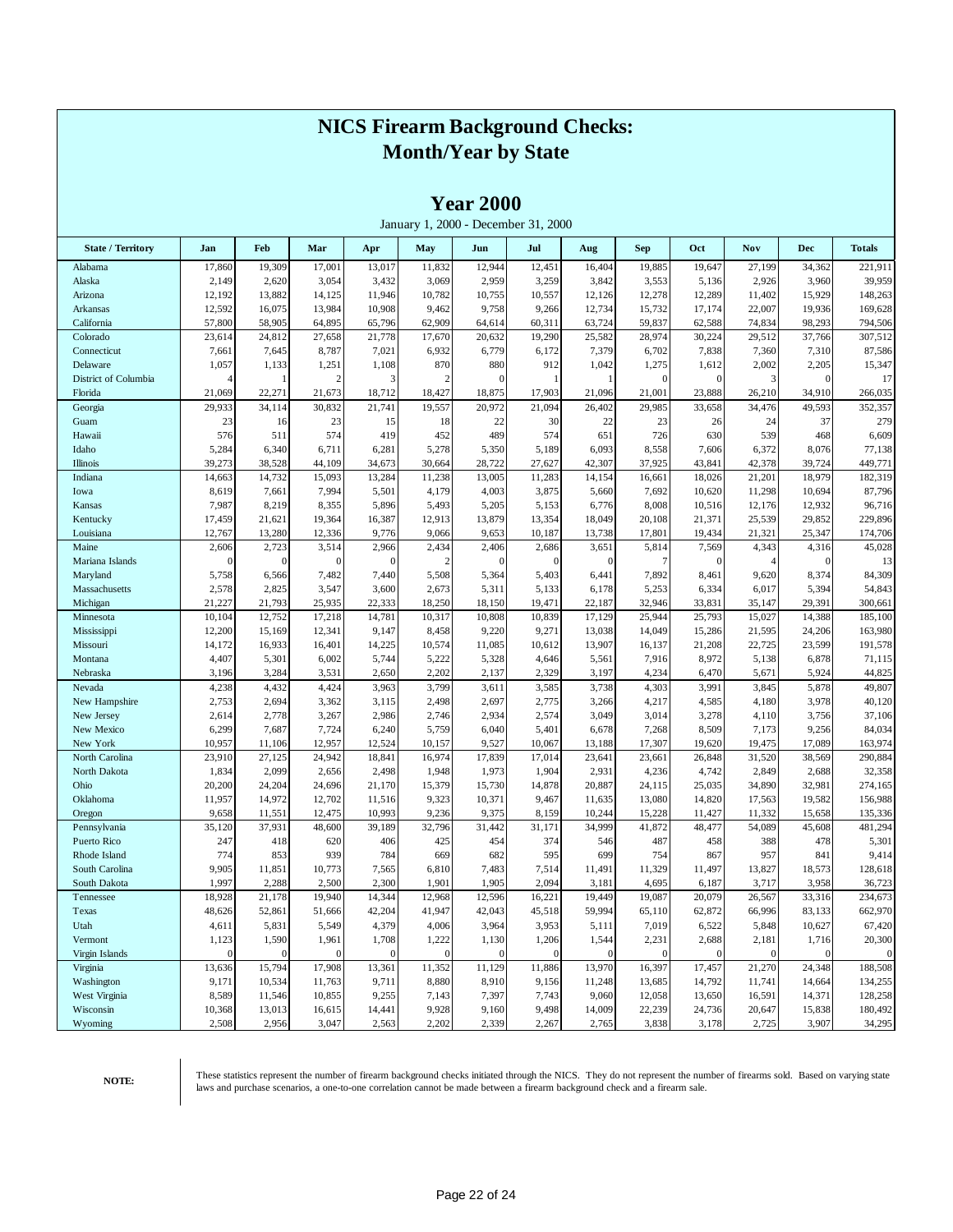|                          |                 |                |                 |                |                                     | 1 Cal 1777      |                |                         |                 |                  |                 |                  |                  |
|--------------------------|-----------------|----------------|-----------------|----------------|-------------------------------------|-----------------|----------------|-------------------------|-----------------|------------------|-----------------|------------------|------------------|
|                          |                 |                |                 |                | January 1, 1999 - December 31, 1999 |                 |                |                         |                 |                  |                 |                  |                  |
| <b>State / Territory</b> | Jan             | Feb            | Mar             | Apr            | May                                 | Jun             | Jul            | Aug                     | <b>Sep</b>      | Oct              | Nov             | <b>Dec</b>       | <b>Totals</b>    |
| Alabama                  | 18,049          | 20,583         | 19,424          | 14,823         | 14,043                              | 14,651          | 14,795         | 17,095                  | 20,181          | 22,484           | 29,445          | 41,183           | 246,756          |
| Alaska                   | 2,278           | 2,413          | 3,206           | 3,931          | 3,278                               | 3,201           | 3,744          | 4,243                   | 3,623           | 5,723            | 3,169           | 4,264            | 43,073           |
| Arizona                  | 12,859          | 14,546         | 14,992          | 14,575         | 13,186                              | 12,575          | 13,032         | 13,491                  | 14,141          | 14,916           | 13,714          | 21,521           | 173,548          |
| Arkansas                 | 11,953          | 15,348         | 13,720          | 11,521         | 10,105                              | 10,518          | 10,897         | 13,582                  | 17,580          | 19,388           | 23,946          | 26,058           | 184,616          |
| California               | 56,953          | 57,471         | 68,327          | 62,654         | 61,497                              | 65,298          | 65,646         | 70,183                  | 70,519          | 77,927           | 90,391          | 136,278          | 883,144          |
| Colorado                 | 19,503          | 22,239         | 17,287          | 11,739         | 10,605                              | 10,842          | 10,758         | 20,607                  | 25,084          | 32,436           | 30,811          | 45,397           | 257,308          |
| Connecticut<br>Delaware  | 6,265<br>1,128  | 8,069<br>1,077 | 7,877<br>1,314  | 9,111<br>1,081 | 8,202<br>1,095                      | 6,931<br>918    | 4,940<br>901   | 6,899                   | 6,599<br>1,508  | 7,326<br>1,930   | 6,614<br>2,403  | 8,376<br>2,969   | 87,209<br>17,594 |
| District of Columbia     |                 | 3              |                 | $\overline{2}$ |                                     | 1               | $\overline{c}$ | 1,270<br>$\overline{2}$ | $\mathbf{0}$    | 5                | $\theta$        | $\overline{c}$   | 21               |
| Florida                  | 18,999          | 22,252         | 23,492          | 19,219         | 18,891                              | 19,383          | 20,004         | 20,093                  | 20,399          | 25,667           | 28,490          | 42,811           | 279,700          |
| Georgia                  | 20,860          | 36,251         | 33,756          | 26,828         | 25,163                              | 24,957          | 25,560         | 30,659                  | 33,203          | 42,171           | 41,109          | 69,293           | 409,810          |
| Guam                     | 2               | 7              |                 | $\overline{2}$ | 3                                   | 14              | 12             | 22                      | 32              | 20               | 23              | 27               | 170              |
| Hawaii                   | 262             | 327            | 447             | 476            | 343                                 | 432             | 492            | 462                     | 451             | 414              | 566             | 671              | 5,343            |
| Idaho                    | 5,080           | 5,480          | 6,357           | 6,507          | 5,677                               | 5,166           | 6,015          | 6,435                   | 8,510           | 8,614            | 6,794           | 9,279            | 79,914           |
| Illinois                 | 35,459          | 38,449         | 43,089          | 38,343         | 32,377                              | 31,962          | 29,826         | 38,023                  | 42,852          | 49,471           | 53,201          | 51,796           | 484,848          |
| Indiana                  | 15,337          | 15,961         | 16,938          | 16,525         | 15,176                              | 14,030          | 12,594         | 15,226                  | 15,027          | 19,328           | 22,242          | 24,798           | 203,182          |
| Iowa                     | 8,162           | 7,222          | 7,691           | 6,029          | 4,412                               | 4,433           | 4,152          | 5,841                   | 8,224           | 11,017           | 10,984          | 14,055           | 92,222           |
| Kansas                   | 8,023           | 7,694          | 8,992           | 6,682          | 5,975                               | 6,027           | 6,148          | 7,834                   | 8,454           | 11,495           | 13,783          | 15,001           | 106,108          |
| Kentucky                 | 17,909          | 22,311         | 20,740          | 17,439         | 13,777                              | 14,373          | 15,838         | 18,205                  | 19,990          | 23,993           | 28,229          | 35,408           | 248,212          |
| Louisiana                | 12,849          | 14,060         | 14,239          | 10,733         | 10,248                              | 11,232          | 12,224         | 14,292                  | 19,591          | 21,964           | 23,991          | 30,592           | 196,015          |
| Maine                    | 2,319           | 2,745          | 3,379           | 2,765          | 2,490                               | 2,256           | 2,758          | 4,036                   | 6,213           | 8,503            | 4,744           | 4,952            | 47,160           |
| Mariana Islands          |                 |                |                 |                |                                     |                 |                | 38                      | $\mathbf{0}$    | $\boldsymbol{0}$ | 13              | $\mathbf{0}$     | 51               |
| Maryland                 | 6,031           | 6,602          | 10,579          | 6,116          | 5,091                               | 5,438           | 5,564          | 6,157                   | 7,221           | 9,070            | 11,506          | 12,006           | 91,381           |
| Massachusetts            | 843             | 1,016          | 1,593           | 1,766          | 1,449                               | 1,542           | 1,735          | 2,045                   | 2,344           | 3,332            | 3,151           | 3,498            | 24,314           |
| Michigan                 | 16,046          | 20,335         | 25,251          | 21,994         | 18,959                              | 17,867          | 18,442         | 23,906                  | 31,658          | 35,334           | 39,395          | 38,582           | 307,769          |
| Minnesota                | 6,724           | 9,473          | 13,747          | 12,274         | 9,467                               | 9,734           | 10,093         | 18,249                  | 25,704          | 26,815           | 17,026          | 18,623           | 177,929          |
| Mississippi              | 12,436          | 15,882         | 13,857          | 10,735         | 9,395                               | 9,781           | 11,045         | 13,121                  | 14,959          | 18,299           | 23,713          | 28,891           | 182,114          |
| Missouri                 | 13,490          | 16,814         | 17,567          | 15,281         | 11,831                              | 11,666          | 11,503         | 14,727                  | 17,471          | 23,087           | 24,418          | 28,781           | 206,636          |
| Montana                  | 4,276           | 5,009          | 6,106           | 5,844          | 5,203                               | 5,236           | 5,173          | 5,995                   | 7,592           | 9,588            | 5,777           | 7,228            | 73,027           |
| Nebraska                 | 3,159           | 3,172          | 3,475           | 2,859          | 2,389                               | 2,357           | 2,458          | 3,534                   | 4,628           | 6,563            | 6,204           | 7,161            | 47,959           |
| Nevada                   | 4,724           | 4,869          | 5,363           | 4,785          | 4,667                               | 4,520           | 4,521          | 4,839                   | 5,328           | 5,044            | 5,350           | 8,365            | 62,375           |
| New Hampshire            | 1,464           | 1,465          | 1,865           | 2,940          | 2,779                               | 2,504           | 2,944          | 3,514                   | 4,198           | 4,974            | 4,288           | 4,776            | 37,711           |
| New Jersey               | 2,498           | 2,616<br>7,686 | 3,283           | 3,026<br>7,082 | 2,719<br>6,475                      | 2,743           | 2,751          | 3,122                   | 3,058           | 3,650            | 4,468           | 4,667            | 38,601<br>94,406 |
| New Mexico<br>New York   | 6,671<br>10,897 | 13,144         | 8,341<br>17,668 | 17,394         | 14,696                              | 6,806<br>11,237 | 6,546<br>9,838 | 7,147<br>13,126         | 7,656<br>17,319 | 9,754<br>20,254  | 8,119<br>20,639 | 12,123<br>20,415 | 186,627          |
| North Carolina           | 21,771          | 25,866         | 25,738          | 19,965         | 17,945                              | 18,957          | 18,917         | 23,651                  | 24,381          | 29,922           | 34,673          | 47,921           | 309,707          |
| North Dakota             | 1,340           | 1,600          | 2,055           | 1,748          | 1,747                               | 1,621           | 1,947          | 2,710                   | 4,149           | 4,745            | 2,885           | 3,317            | 29,864           |
| Ohio                     | 16,731          | 23,524         | 24,939          | 22,586         | 18,019                              | 16,514          | 17,398         | 22,262                  | 25,418          | 29,770           | 38,940          | 41,496           | 297,597          |
| Oklahoma                 | 12,089          | 14,651         | 13,343          | 12,221         | 10,631                              | 10,679          | 10,499         | 12,145                  | 13,797          | 16,106           | 19,020          | 24,255           | 169,436          |
| Oregon                   | 9,612           | 11,276         | 13,267          | 12,486         | 11,186                              | 11,036          | 11,891         | 11,452                  | 15,553          | 13,688           | 18,094          | 20,817           | 160,358          |
| Pennsylvania             | 32,267          | 39,417         | 51,500          | 43,248         | 36,831                              | 34,503          | 35,319         | 43,037                  | 45,129          | 56,297           | 66,033          | 57,974           | 541,555          |
| Puerto Rico              | 402             | 338            | 445             | 363            | 435                                 | 376             | 357            | 449                     | 540             | 513              | 480             | 492              | 5,190            |
| Rhode Island             | 834             | 786            | 925             | 806            | 762                                 | 719             | 749            | 837                     | 860             | 1,102            | 1,072           | 1,225            | 10,677           |
| South Carolina           | 9,543           | 12,565         | 12,282          | 9,358          | 8,808                               | 8,670           | 9,706          | 11,834                  | 12,646          | 12,889           | 15,056          | 22,136           | 145,493          |
| South Dakota             | 1,389           | 1,685          | 1,852           | 1,783          | 1,491                               | 1,464           | 1,773          | 2,730                   | 3,959           | 5,524            | 3,713           | 3,964            | 31,327           |
| Tennessee                | 18,473          | 23,304         | 23,035          | 17,000         | 15,515                              | 16,197          | 17,775         | 19,662                  | 19,384          | 23,761           | 28,471          | 41,637           | 264,214          |
| Texas                    | 50,992          | 55,148         | 54,096          | 45,727         | 44,247                              | 46,105          | 50,160         | 57,184                  | 65,731          | 68,080           | 70,540          | 102,015          | 710,025          |
| Utah                     | 5,055           | 5,933          | 6,021           | 5,987          | 5,333                               | 4,393           | 4,538          | 5,330                   | 7,355           | 8,016            | 7,607           | 12,150           | 77,718           |
| Vermont                  | 1,043           | 1,668          | 1,941           | 1,599          | 1,156                               | 1,142           | 1,320          | 1,752                   | 2,603           | 3,129            | 2,440           | 2,425            | 22,218           |
| Virgin Islands           | $\Omega$        | $\overline{0}$ | $\Omega$        | $\theta$       | $\mathbf{0}$                        | $\mathbf{0}$    | $\overline{0}$ | $\mathbf{0}$            | $\mathbf{0}$    | $\mathbf{0}$     | $\theta$        | $\mathbf{0}$     | $\mathbf{0}$     |
| Virginia                 | 14,009          | 16,053         | 17,193          | 13,933         | 13,730                              | 13,169          | 14,252         | 15,158                  | 17,429          | 20,783           | 23,033          | 29,812           | 208,554          |
| Washington               | 8,695           | 9,383          | 10,551          | 9,229          | 9,134                               | 9,520           | 9,308          | 10,532                  | 12,125          | 15,494           | 11,957          | 17,746           | 133,674          |
| West Virginia            | 8,260           | 11,206         | 10,867          | 9,908          | 7,361                               | 7,481           | 8,507          | 9,226                   | 11,904          | 16,359           | 17,481          | 15,911           | 134,471          |
| Wisconsin                | 7,780           | 10,578         | 14,891          | 14,936         | 10,694                              | 9,133           | 9,754          | 13,962                  | 21,306          | 24,664           | 22,690          | 18,952           | 179,340          |
| Wyoming                  | 2,180           | 2,643          | 2,776           | 2,702          | 2,531                               | 2,602           | 2,513          | 3,047                   | 3,724           | 3,524            | 2,993           | 4,241            | 35,476           |

**Year 1999**